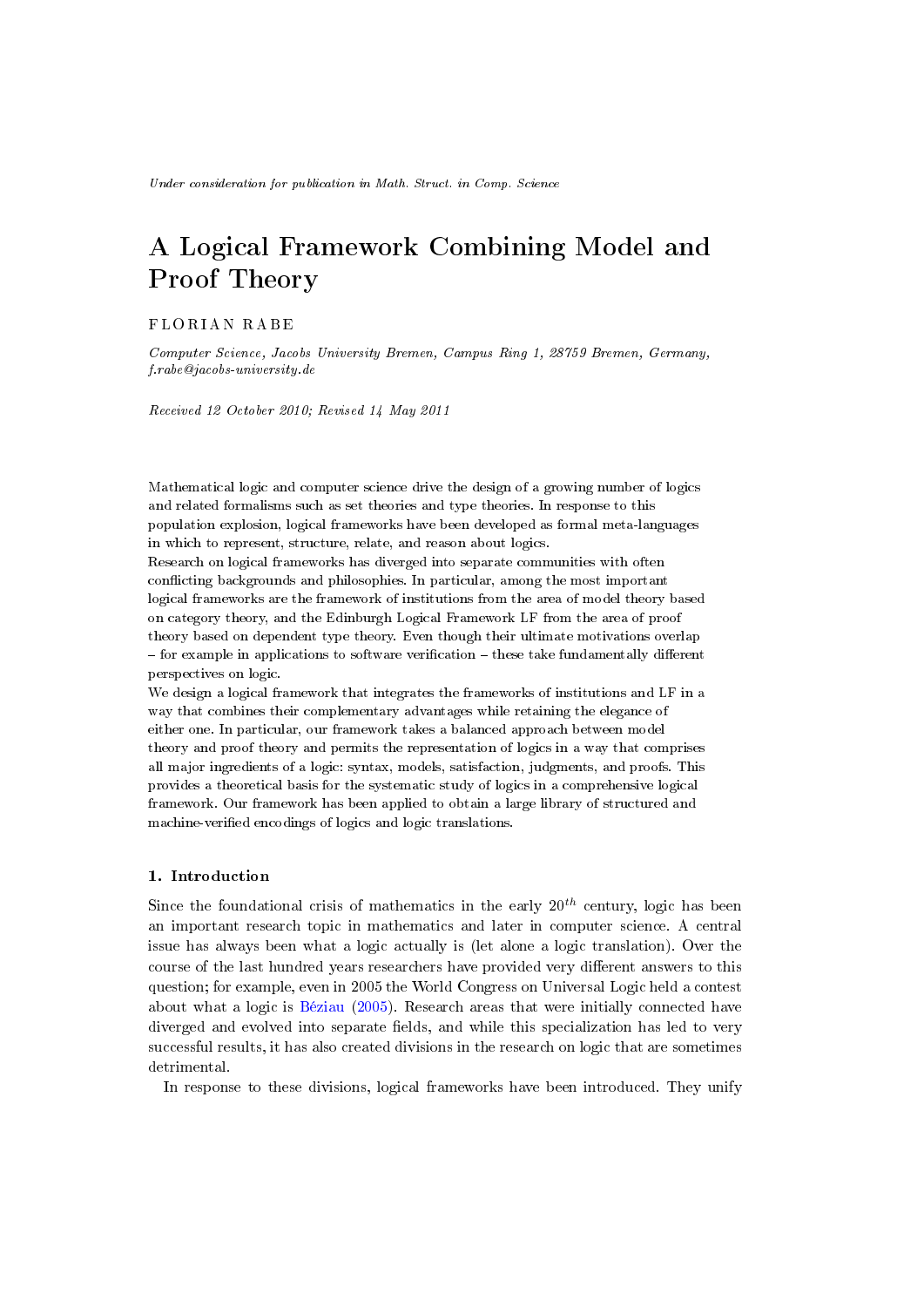## $F.$  Rabe 2

different logical formalisms by representing them in a fixed meta-language. Logical frameworks have been used successfully for logic-independent investigations both on the theoretical (e.g., in the textbook [Diaconescu](#page-49-0) [\(2008\)](#page-49-0)) and on the practical level (e.g., in the proof assistant [Paulson](#page-52-0) [\(1994\)](#page-52-0)).

However, today we observe that one division remains and that there are two groups of logical frameworks: model theoretical and proof theoretical ones. While some of these frameworks integrate the other side, such as the general proof theory developed in [Meseguer](#page-51-0) [\(1989\)](#page-51-0), almost all of them lean towards either model or proof theory. Often these sides are divided not only by research questions but also by "conflicting cultures and attitudes", and "attempts to bridge these two cultures are rare and rather timid" (quoting an anonymous reviewer of a related paper). This paper makes one such attempt, trying to provide a balanced framework that integrates and subsumes both views on logic in a way that preserves and exploits their respective advantages.

Model theoretical frameworks are based on set theoretical (such as Zermelo-Fraenkel set theoretical [Fraenkel](#page-50-0) [\(1922\)](#page-50-0); [Zermelo](#page-53-0) [\(1908\)](#page-53-0)) or category theoretical [\(Mac](#page-51-1) [Lane](#page-51-1) [\(1998\)](#page-51-1)) foundations of mathematics and characterize logics model theoretically in a way that goes back to Tarski's view of logical consequence [\(Robinson](#page-52-1) [\(1950\)](#page-52-1); [Tarski](#page-53-1) [\(1933\)](#page-53-1); [Tarski and Vaught](#page-53-2) [\(1956\)](#page-53-2)). The central concept is that of a model, which interprets the non-logical symbols, and the satisfaction relation between formulas and models. Often category theory and initial models [\(Goguen et al.](#page-50-1) [\(1978\)](#page-50-1)) are employed to study the model classes. The most important such framework is that of institutions [\(Goguen and Burstall](#page-50-2) [\(1992\)](#page-50-2)).

Proof theoretical frameworks are based on type theoretical foundations of mathematics (such as the principia [Whitehead and Russell](#page-53-3) [\(1913\)](#page-53-3) or simple type theory [Church](#page-49-1) [\(1940\)](#page-49-1)) and characterize logics proof theoretically (e.g., [Gentzen](#page-50-3) [\(1934\)](#page-50-3); [Gödel](#page-50-4) [\(1930\)](#page-50-4)) in a way most prominently expressed in Hilbert's program [\(Hilbert](#page-51-2) [\(1926\)](#page-51-2)). The central concept is that of a proof, which derives valid judgments from axioms via inference rules. Often the Curry-Howard correspondence [\(Curry and Feys](#page-49-2) [\(1958\)](#page-49-2); [Howard](#page-51-3) [\(1980\)](#page-51-3)) is employed to study proofs as expressions of a formal language. The most important such frameworks are Automath [\(de Bruijn](#page-49-3) [\(1970\)](#page-49-3)), Isabelle [\(Paulson](#page-52-0) [\(1994\)](#page-52-0)), and the Edinburgh Logical Framework (LF [Harper et al.](#page-50-5) [\(1993\)](#page-50-5)).

The ontological intersection of model and proof theory is the syntax of logical formulas and the consequence relation between formulas, which includes the study of theorems. Thus, both provide ontological frameworks for formulas and consequence, and this intersection will be our central interest in this work. But both frameworks also go beyond this intersection. Model theory studies the properties of models in general such as for example categoricity and initiality. Similarly, proof theory studies the properties of proofs in general such as for example normalization and program extraction. Our work may provide a starting point to investigate whether these advanced properties have interesting analogues in the respective other field.

Our unified framework picks one of the most successful frameworks from each side and combines them: institutions and LF.

Institutions provide an abstract denition of the syntax and the model theoretical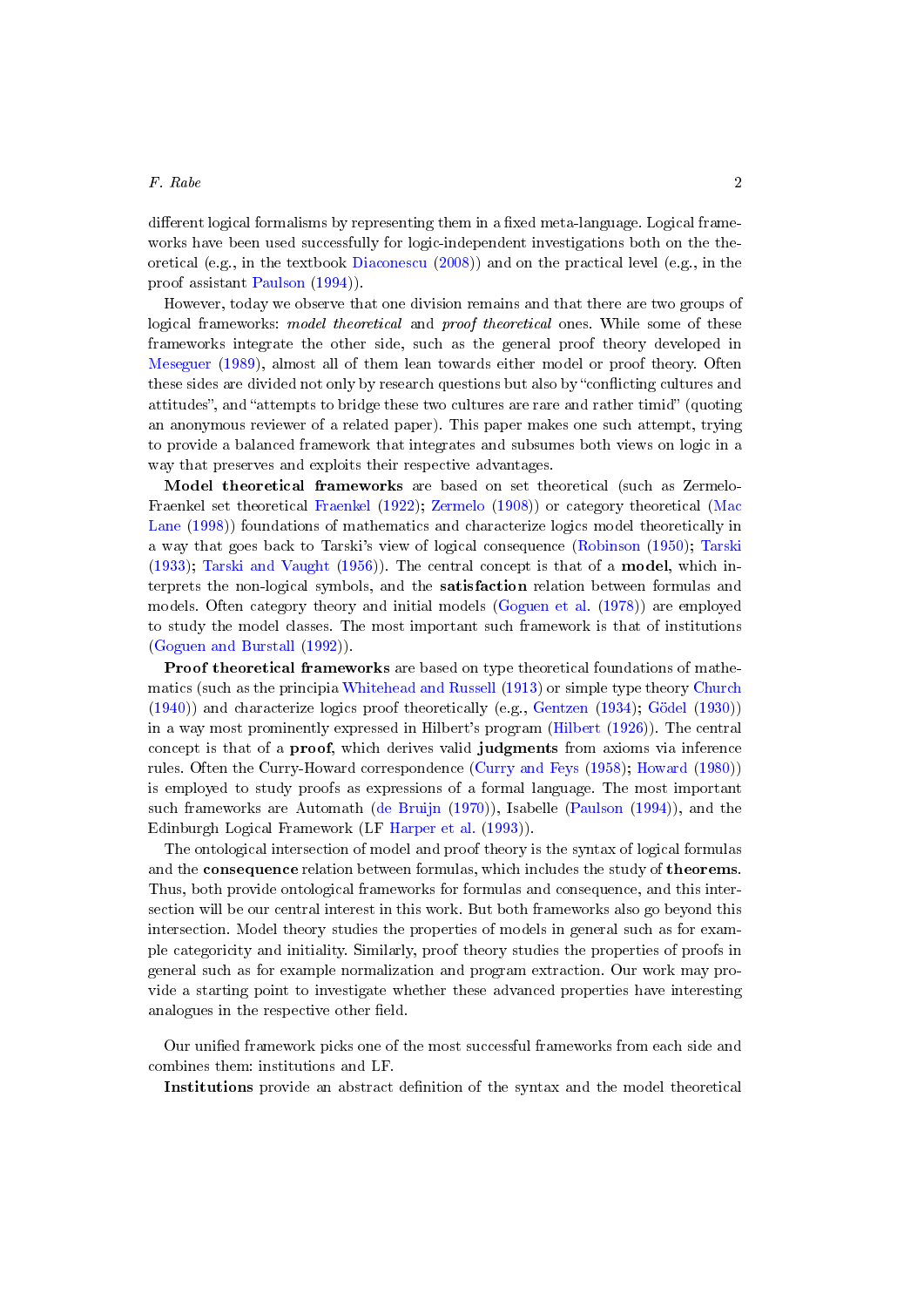semantics of a logic. Research on institutions focuses on signatures, sentences, models, and satisfaction but deemphasizes proofs and derivability. Among the most characteristic features of the framework of institutions are: (i) It abstracts from the syntax of formulas and only assumes an abstract set of sentences; similarly, it uses an abstract class of models and an abstract satisfaction relation. (ii) Using a Galois connection between sentences and models, it permits viewing the relation between syntax and (model theoretical) semantics as a pair of adjoint functors [\(Lawvere](#page-51-4) [\(1969\)](#page-51-4)). (iii) Using category theory [\(Mac Lane](#page-51-1) [\(1998\)](#page-51-1)), it provides an abstract notion of translations, both of translations within a logic  $-$  called signature or theory morphisms  $-$  and of translations between logics [\(Goguen and Rosu](#page-50-6) [\(2002\)](#page-50-6); [Mossakowski et al.](#page-51-5) [\(2007\)](#page-51-5)) – called institution (co)morphisms.

LF is a dependent type theory related to Martin-Löf's type theory [\(Martin-Löf](#page-51-6) [\(1974\)](#page-51-6)) featuring kinded type families and dependent function types. Research on logic encodings in LF focuses on syntax, proofs, and provability and dually deemphasizes models and satisfaction. Among the most characteristic features of this framework are: (i) It represents the logical and non-logical symbols as constants of the type theory using higher-order abstract syntax to represent binders. (ii) Using the judgments-as-types paradigm [\(Martin-](#page-51-7)[Löf](#page-51-7) [\(1996\)](#page-51-7)), it permits viewing syntax and (proof theoretical) semantics via judgments and inference systems and thus without appealing to a foundation of mathematics. (iii) Using a constructive point of view, translation functions are given as provably terminating programs (e.g., in [Naumov et al.](#page-52-2) [\(2001\)](#page-52-2)).

These two frameworks have been strongly influenced by the respective approaches, and this has created complementary strengths and weaknesses. For example, the bias towards an abstraction from the syntax exhibited by institutions is very useful for a logicindependent meta-logical analysis [\(Diaconescu](#page-49-0) [\(2008\)](#page-49-0)). But LF's bias towards concrete syntax excels when defining individual logics and extracting programs from individual translations [\(Pfenning](#page-52-3) [\(2001\)](#page-52-3)). Therefore, we focus on combining the respective strengths and motivations: While our work is technically formulated within institution theory, it inherits a strictly formalist justification from LF.

In the literature on individual logics, the combination of proof and model theoretical perspective is commonplace, and logics are usually introduced giving their syntax, model theory, and proof theory. The major difference is often the order of the latter two. Sometimes the model theory is given primacy as the semantics, and then a proof theory is given and proved sound and complete (e.g., in [Barwise](#page-48-1) [\(1977\)](#page-48-1); [Smullyan](#page-53-4) [\(1995\)](#page-53-4)). And sometimes it is the other way round, e.g., in [Andrews](#page-48-2) [\(1986\)](#page-48-2); [Lambek and Scott](#page-51-8) [\(1986\)](#page-51-8). Often this difference reflects a philosophical inclination of the author.

A similar difference in primacy is found when looking at families of logics. For example, the model theoretical view takes precedence in description logic (see, e.g., [Baader et al.](#page-48-3)  $(2003)$ ; [Brachman and Schmolze](#page-49-4)  $(1985)$ ) where the model theory is fixed and proof theory is studied chiefly to provide reasoning tools. This view is arguably paramount as it dominates accounts of (classical) first-order logic and most uses of logic in mathematics. On the other hand, the proof theoretical view takes precedence in, for example, higherorder logic (proof theory [Church](#page-49-1) [\(1940\)](#page-49-1), model theory [Henkin](#page-50-7) [\(1950\)](#page-50-7)); and some logics such as intuitionistic logics [\(Brouwer](#page-49-5) [\(1907\)](#page-49-5)) are explicitly defined by their proof theory.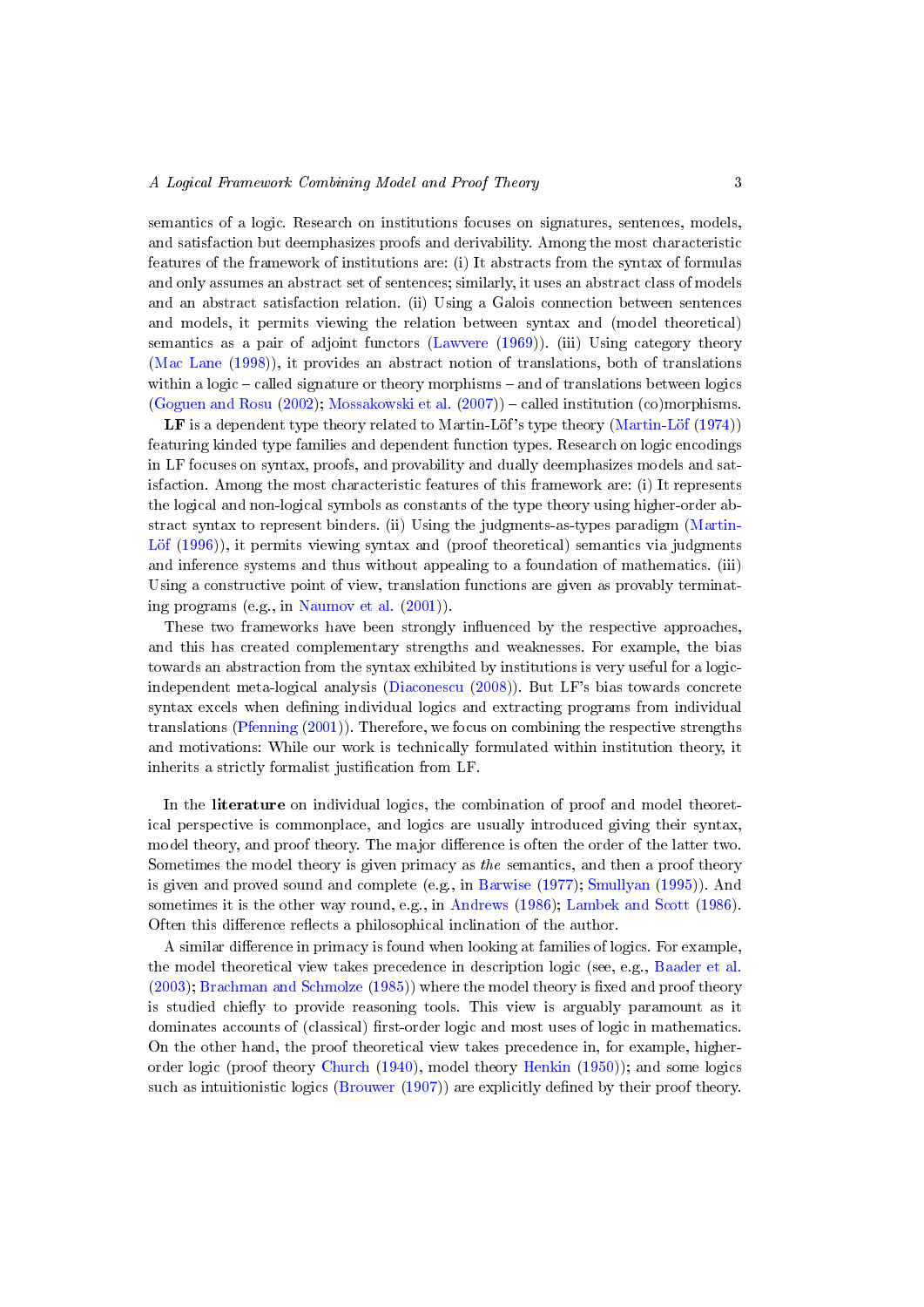At the level of logical frameworks, proof theoretical principles have been integrated into model theoretical frameworks in several ways. Parchments are used in [Goguen and](#page-50-8) [Burstall](#page-50-8) [\(1986\)](#page-50-8); [Mossakowski et al.](#page-52-4) [\(1997\)](#page-52-4) to express the syntax of a logic as a formal language. And for example, in [Fiadeiro and Sernadas](#page-50-9) [\(1988\)](#page-50-9); [Meseguer](#page-51-0) [\(1989\)](#page-51-0); [Mossakowski](#page-51-9) [et al.](#page-51-9) [\(2005\)](#page-51-9), proof theory is formalized in the abstract style of category theory. These approaches are very elegant but often fail to exploit a major advantage of proof theory  $-$  the constructive reasoning over concrete syntax. Vice versa, model theoretical principles have been integrated into proof theoretical frameworks, albeit to a lesser extent. For example, models and model classes can be represented using axiomatic type classes in Isabelle [Haftmann and Wenzel](#page-50-10) [\(2006\)](#page-50-10); [Paulson](#page-52-0) [\(1994\)](#page-52-0) or using structures in Mizar [\(Trybulec and Blair](#page-53-5) [\(1985\)](#page-53-5)).

But a logical framework that systematically subsumes frameworks from both perspectives has so far been lacking, and our contribution consists in providing such a framework. Our work is separated into three main parts.

Firstly – in Sect.  $3$  – we extend institutions with an abstract notion of proof theory arriving at what we call logics. Our logics are dened in the spirit of institutions, in particular retaining the abstraction from concrete syntax. Thus, they are very similar to the general logics of [Meseguer](#page-51-0) [\(1989\)](#page-51-0) and to the proof theoretic institutions of [Diaconescu](#page-49-6) [\(2006\)](#page-49-6); [Mossakowski et al.](#page-51-9) [\(2005\)](#page-51-9). We also discuss the use of meta-logics, which can be seen as a response to [Tarlecki](#page-53-6) [\(1996\)](#page-53-6), where the use of a meta-institution is explored in general and the use of LF suggested in particular.

Secondly  $-\text{in Sect. } 4-\text{we give a logic } \mathbb{M}$  $-\text{in Sect. } 4-\text{we give a logic } \mathbb{M}$  $-\text{in Sect. } 4-\text{we give a logic } \mathbb{M}$  based on LF that we will use as our meta-logic. The central idea is that a signature of M captures syntax, proof theory, and model theory of an object logic. Similarly, M-signature morphisms capture translations between object logics, including the translations of syntax, proof theory, and model theory. M is defined in the spirit of LF, in particular retaining the focus on concrete syntax. Consequently, judgments are represented as types and proofs as terms. Moreover – inspired by the ideas of Lawvere [\(Lawvere](#page-51-10)  $(1963)$ ) – models are represented as signature morphisms from the logical theory into a signature representing the foundation of mathematics.

In this paper, we will use the term "foundation of mathematics" to refer to a fixed language in which mathematical objects are expressed. While mathematicians usually do not explicate a foundation (often implicitly assuming a variant of first-order set theory as the foundation), the choice of foundation is more difficult in computational logic, where for example higher-order logic [\(Church](#page-49-1) [\(1940\)](#page-49-1)) and the calculus of constructions [\(Coquand and Huet](#page-49-7) [\(1988\)](#page-49-7)) are often used instead. By representing such a foundation as an LF signature itself, our framework can formulate model theory without committing to a specific foundation.

Thirdly  $-$  in Sect.  $5$  – we demonstrate how to use M as a meta-logic. We also show how existing logics and translations can be encoded in M and how we can reason about the adequacy of such encodings. This section reconciles the type/proof and the set/model theoretical perspective: institution-based logics are expressed using the syntax of an LF-based meta-logic. We will exemplify all our definitions by giving a simple logic translation from modal logic to first-order logic as a running example. Moreover, we have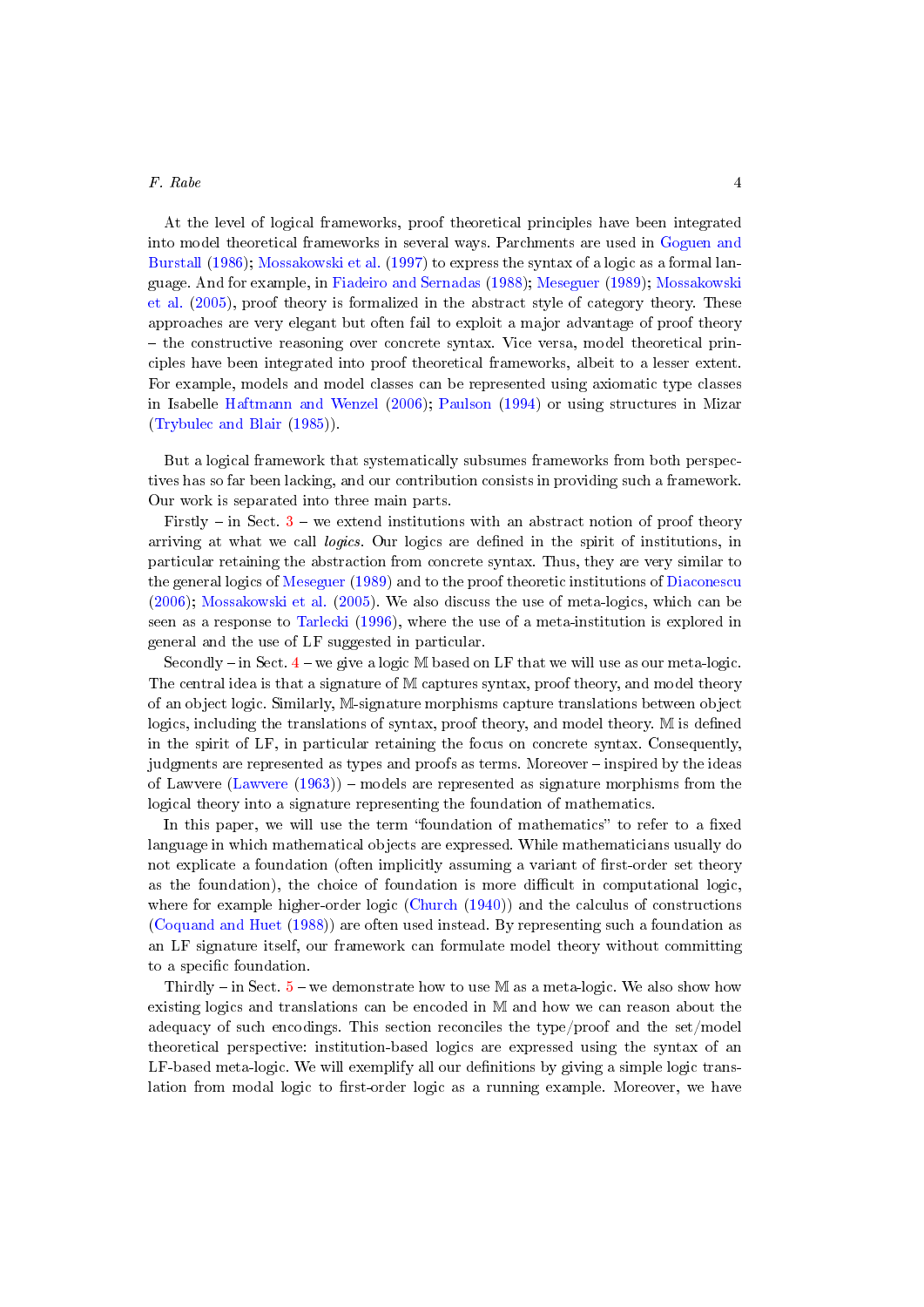implemented our framework and evaluated it in large scale case studies [\(Codescu et al.](#page-49-8) [\(2011\)](#page-49-8); [Horozal and Rabe](#page-51-11) [\(2011\)](#page-51-11); [Iancu and Rabe](#page-51-12) [\(2011\)](#page-51-12)).

We discuss and evaluate our framework in Sect. [6](#page-38-0) and conclude in Sect. [7.](#page-46-0) We give introductions to the frameworks of institutions and LF in Sect. [2.](#page-4-0)

## <span id="page-4-0"></span>2. Logical Frameworks

## 2.1. The Model Theoretical Framework of Institutions

Institutions were introduced in [Goguen and Burstall](#page-50-2) [\(1992\)](#page-50-2) as as means to manage the population explosion among logics in use. The key idea is to abstract from the satisfaction relation between the sentences and the models. We will only give an intuitive introduction to the notion of an institution here. A rigorous and more comprehensive treatment is inherent in our definitions in Sect. [3.](#page-8-0)

The components of an institution are centered around a class Sig of signatures. To each signature  $\Sigma \in \mathbf{Sig}$  are associated a set  $\mathbf{Sen}(\Sigma)$  of sentences, a class  $\mathbf{Mod}(\Sigma)$  of models, and the satisfaction relation  $\models_{\Sigma} \subseteq Mod(\Sigma) \times Sen(\Sigma)$ .

<span id="page-4-1"></span>Example 1 (Modal Logic). For a simple institution ML of modal logic, the signatures in  $\text{Sig}^{\text{ML}}$  are the finite sets of propositional variables (chosen from some fixed set of symbols). The set  $\text{Sen}^{\text{ML}}(\Sigma)$  is the smallest set containing p for all  $p \in \Sigma$  and closed under sentence formation  $F \supset G$  and  $\Box F$ .

A model  $M \in Mod^{\mathbb{ML}}(\Sigma)$  is a Kripke model, i.e., a tuple  $(W, \prec, V)$  for a set W of worlds, an accessibility relation  $\prec \subseteq W \times W$ , and a valuation  $V : \Sigma \times W \to \{0, 1\}$  for the propositional variables. V is extended to a mapping  $\textbf{Sen}(\Sigma) \times W \to \{0,1\}$  in the usual way, and the satisfaction relation  $M \models_{\Sigma}^{\mathbb{ML}} F$  holds iff  $V(F, w) = 1$  for all worlds  $w \in W$ .

This abstract definition yields a rich setting in which institutions can be studied (see, e.g., [Diaconescu](#page-49-0) [\(2008\)](#page-49-0)). Most importantly, we can define an abstract notion of **theory** as a pair  $(\Sigma, \Theta)$  for a set  $\Theta \subseteq \textbf{Sen}(\Sigma)$  of axioms. (See Term. [1](#page-12-0) for different uses of the term "theory".) A sentence  $F \in \text{Sen}(\Sigma)$  is a  $(\Sigma, \Theta)$ -theorem iff for all models  $M \in \text{Mod}(\Sigma)$ we have that  $M \models_{\Sigma} A$  for all  $A \in \Theta$  implies  $M \models_{\Sigma} F$ . This is the model theoretical consequence relation and written as  $\Theta \models_{\Sigma} F$ .

The above concepts have a second dimension when all classes are extended to cate-gories [\(Mac Lane](#page-51-1) [\(1998\)](#page-51-1)). Sig is in fact a category, and Sen a functor Sig  $\rightarrow$  SET. Similarly, **Mod** is a functor  $\text{Sig} \rightarrow \mathcal{CAT}^{op}$  (see also Not. [1\)](#page-8-1). Signature morphisms represent translations between signatures, and the actions of Sen and Mod on signature morphism extend these translations to sentences and models. Sentence and model translations go in opposite directions, which corresponds to an adjunction between syntax and semantics. Finally  $\models_{\Sigma}$  is subject to the satisfaction condition, which guarantees that the satisfaction of a sentence in a model is invariant under signature morphisms.

**Example 2 (Continued).** In the case of modal logic, signature morphisms  $\sigma : \Sigma \to \Sigma'$ are substitutions of  $\Sigma'$ -sentences for the propositional variables in  $\Sigma$ , and  $\textbf{Sen}^{\text{ML}}(\sigma)$ :  $\mathbf{Sen}^{\mathrm{ML}}(\Sigma) \to \mathbf{Sen}^{\mathrm{ML}}(\Sigma')$  is the induced homomorphic extension. The functor  $\mathbf{Mod}^{\mathrm{ML}}(\sigma)$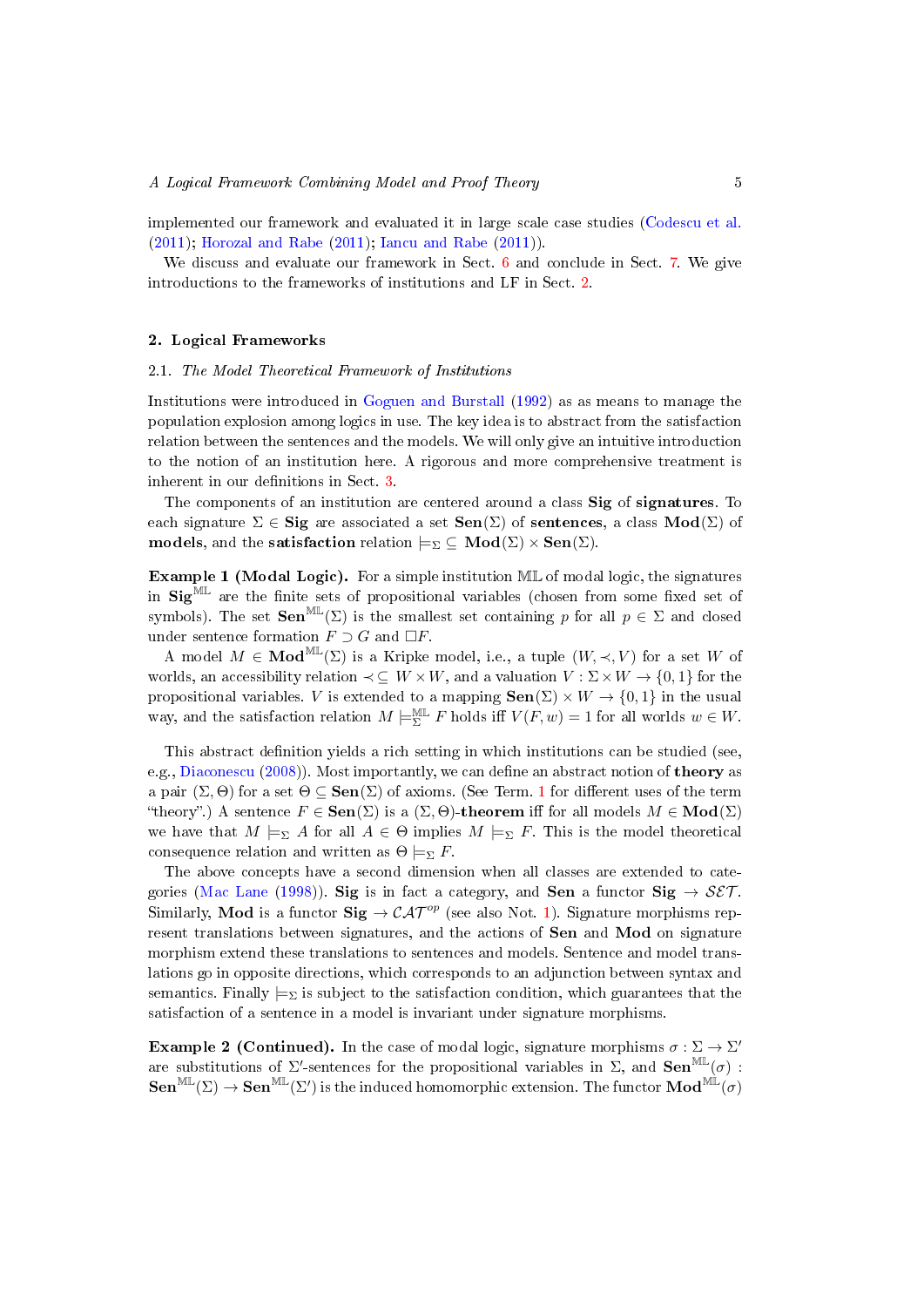reduces a model  $(W, \prec, V') \in Mod^{M\mathbb{L}}(\Sigma')$  to the model  $(W, \prec, V) \in Mod^{M\mathbb{L}}(\Sigma)$  by putting  $V(p, w) = V'(\sigma(p), w)$ .

A theory morphism  $\sigma : (\Sigma, \Theta) \to (\Sigma', \Theta')$  is a signature morphism  $\sigma : \Sigma \to \Sigma'$ such that for all axioms  $A \in \Theta$ , we have that  $\textbf{Sen}(\sigma)(A)$  is a  $(\Sigma', \Theta')$ -theorem. This implies that  $\textbf{Sen}(\sigma)$  maps  $(\Sigma, \Theta)$ -theorems to  $(\Sigma', \Theta')$ -theorems, i.e., theory morphisms preserve truth. Adjointly, one can show that  $\sigma$  is a theory morphism iff  $\text{Mod}(\sigma)$  maps  $(\Sigma', \Theta')$ -models to  $(\Sigma, \Theta)$ -models.

Institutions can be described elegantly as functors out of a signature category into a fixed category  $C$  of rooms. This yields a notion of institution translations via the wellknown notion of the lax slice category of functors into C. Such translations are called institution comorphisms [\(Goguen and Rosu](#page-50-6) [\(2002\)](#page-50-6); [Meseguer](#page-51-0) [\(1989\)](#page-51-0); [Tarlecki](#page-53-6) [\(1996\)](#page-53-6)). This is the basis of a number of logic translations that have been expressed as translations between institutions (see, e.g., [Mossakowski et al.](#page-51-5) [\(2007\)](#page-51-5) for examples).

A comorphism from  $\mathbb I$  to  $\mathbb I'$  translates signatures and sentences from  $\mathbb I$  to  $\mathbb I'$  and models in the opposite direction. The sentence translation preserves the (model theoretical) consequence relation  $\Theta \models_{\Sigma} F$ . If the model translations are surjective – called the model expansion property  $-$  the consequence relation is also reflected. This is the basis of the important borrowing application [\(Cerioli and Meseguer](#page-49-9) [\(1997\)](#page-49-9)), where the consequence relation of one institution is reduced to that of another, e.g., one for which an implementation is available.

In fact, very few logic translations can be expressed as comorphisms in this sense - instead, it is often necessary to translate I-signatures to I'-theories. However, such translations can be represented as institution comorphisms from I to Th(I'). Here Th(I') is a new institution whose signatures are the theories of  $\mathbb{I}'$ , a straightforward construction that is possible for all institutions.

#### <span id="page-5-0"></span>2.2. The Proof Theoretical Framework LF

LF [\(Harper et al.](#page-50-5) [\(1993\)](#page-50-5)) is a dependent type theory related to Martin-Löf type theory [\(Martin-Löf](#page-51-6) [\(1974\)](#page-51-6)). It is the corner of the  $\lambda$ -cube [\(Barendregt](#page-48-4) [\(1992\)](#page-48-4)) that extends simple type theory with dependent function types. We will work with the Twelf implementation of LF [\(Pfenning and Schürmann](#page-52-5) [\(1999\)](#page-52-5)).

The main use of LF and Twelf is as a **logical framework** in which deductive systems are represented. Typically, kinded type families are declared to represent the syntactic classes of the system. For example, to represent higher-order logic, we use a signature HOL with declarations

```
tp : type
tm : tp \rightarrow typebool : tp
ded : tmbool \rightarrow type
```
Here type is the LF-kind of types, and  $tp$  is an LF-type whose LF-terms represent the STT-types.  $tp \rightarrow \text{type}$  is the kind of type families that are indexed by terms of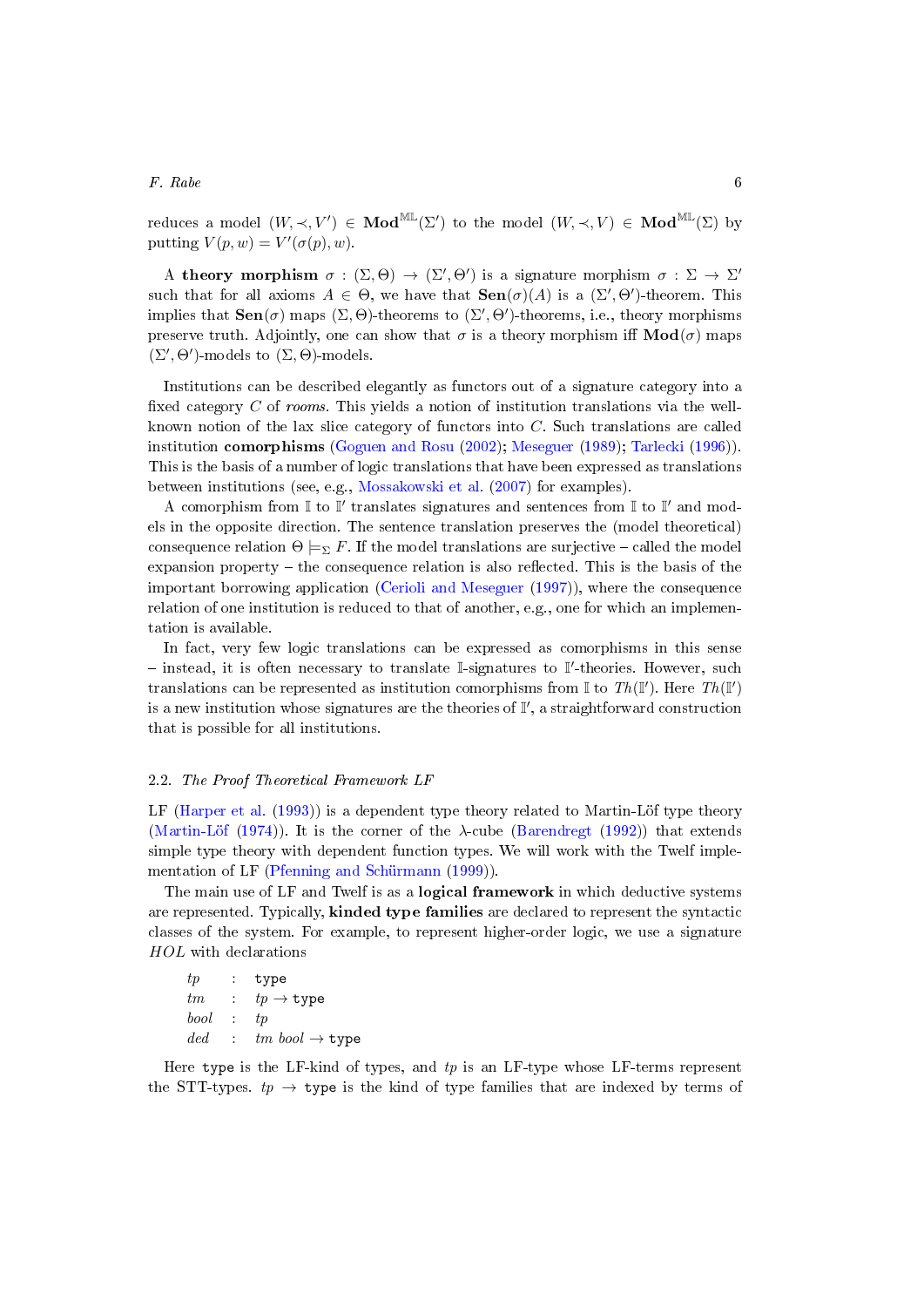LF-type  $tp$ ; then  $tm A$  is the LF-type whose terms represent the STT-terms of type  $A$ . For example, bool represents the HOL-type of propositions such that HOL-propositions are represented as LF-terms of type tm bool. LF employs the Curry-Howard correspondence to represent proofs-as-term [\(Curry and Feys](#page-49-2) [\(1958\)](#page-49-2); [Howard](#page-51-3) [\(1980\)](#page-51-3)) and extends it to the judgments-as-types methodology [\(Martin-Löf](#page-51-7) [\(1996\)](#page-51-7)): ded declares the truth judgment on HOL-propositions, and the type ded  $F$  represents the judgment that  $F$  is derivable. HOL-derivations of F are represented as LF-terms of type ded F, and F is provable in HOL iff there is an LF term of type  $ded F$ .

Additionally, typed constants are declared to construct expressions of these syntactic classes, i.e., types (e.g., bool above), terms, propositions, and derivations of HOL. For example, consider:

|  | $\Rightarrow$ : tm bool $\rightarrow$ tm bool $\rightarrow$ tm bool                                 |
|--|-----------------------------------------------------------------------------------------------------|
|  | $\Rightarrow_E$ : {F:bool} {G:bool} ded (F $\Rightarrow$ G) $\rightarrow$ ded F $\rightarrow$ ded G |
|  | $\forall : \{A : tp\} \ (tm \ A \rightarrow bool) \ \rightarrow \ bool$                             |

Here  $\Rightarrow$  encodes implication as a binary proposition constructor.  $\Rightarrow_E$  encodes the implication elimination rule (modus ponens): It takes first two propositions  $F$  and  $G$ as arguments, and then two derivations of  $F \Rightarrow G$  and F, respectively, and returns a derivation of  $G$ . Note that the types of the later arguments depend on the values  $F$  and G of the first two arguments. The encoding of the universal quantifier  $\forall$  uses higherorder abstract syntax to declare binders as constants: LF terms of type  $S \to T$  are in bijection to LF terms of type T with a free variable of type S. Thus,  $\forall$  encodes a proposition constructor that takes a HOL type  $A$  and a proposition with a free variable of type tm A.

We will always use Twelf notation for the LF primitives of binding and application: The type  $\Pi_{x:A}B(x)$  of dependent functions taking  $x:A$  to an element of  $B(x)$  is written  ${x : A} B x$ , and the function term  $\lambda_{x:A} t(x)$  taking  $x : A$  to  $t(x)$  is written  $[x : A] t x$ . As usual, we write  $A \to B$  instead of  $\{x : A\}$  B if x does not occur in B.

This yields the following grammar for the three levels of LF expressions:

| Kinds: | K | $ ::=$ type $ \{x : A\} K $                                  |
|--------|---|--------------------------------------------------------------|
|        |   | Type families: $A, B$ ::= $a  A t   [x : A] B   \{x : A\} B$ |
| Terms: |   | $s,t$ $::= c x [x:A]t s t$                                   |

 ${x : A} K$  and  ${x : A} B$  are used to abstract over variables occurring in kinds and types, respectively. Similarly, there are two  $\lambda$ -abstractions and two applications. The three productions for kind level abstraction are given in gray.

The judgments are  $\Gamma \vdash_{\Sigma} K$  kind for well-formed kinds,  $\Gamma \vdash_{\Sigma} A : K$  for well-kinded type families, and  $\Gamma \vdash_{\Sigma} s : A$  for well-typed terms. They are defined relative to a signature  $\Sigma$  and a context  $\Gamma$ , which declare the symbols and variables, respectively, that can occur in expressions. Moreover, all levels come with an equality judgment, and both abstractions respect  $\alpha$ ,  $\beta$ , and  $\eta$ -conversion. All judgments are decidable [Harper et al.](#page-50-5) [\(1993\)](#page-50-5).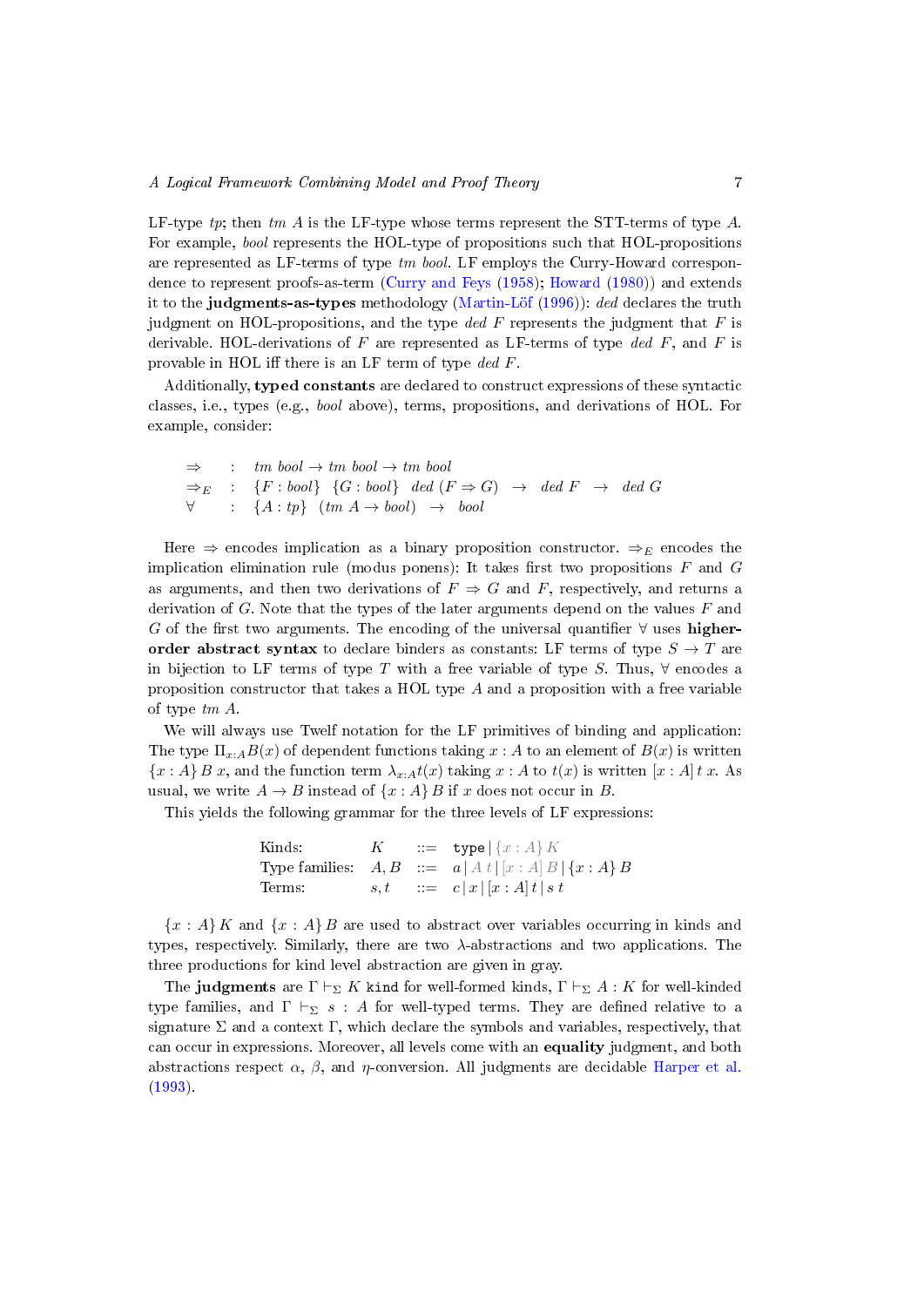The grammar for signatures and contexts and their translations is as follows:

Signatures 
$$
\Sigma
$$
 ::=  $\cdot | \Sigma, c : A | \Sigma, a : K,$   
Morphisms  $\sigma$  ::=  $\cdot | \sigma, c := t | \Sigma, a := A$   
Contexts  $\Gamma$  ::=  $\cdot | \Gamma, x : A$   
Substitutions  $\sigma$  ::=  $\cdot | \gamma, x := t$ 

An LF signature  $\Sigma$  holds the globally available declared names; it is a list of kinded type family declarations  $a: K$  and typed constant declarations  $c: A$ . Similarly, a  $\Sigma$ context holds the locally available declared names; it is a list typed variable declarations  $x:A$ .

Both signatures and contexts come with a notion of homomorphic translations. Given two signatures  $\Sigma$  and  $\Sigma'$ , a **signature morphism**  $\sigma : \Sigma \to \Sigma'$  is a typing- and kindingpreserving map of  $\Sigma$ -symbols to closed  $\Sigma'$ -expressions. Thus,  $\sigma$  maps every constant c : A of  $\Sigma$  to a term  $\sigma(c)$  :  $\overline{\sigma}(A)$  and every type family symbol  $a: K$  to a type family  $\sigma(a): \overline{\sigma}(K)$ . Here,  $\overline{\sigma}$  is the homomorphic extension of  $\sigma$  to all closed  $\Sigma$ -expressions, and we will write  $\sigma$  instead of  $\bar{\sigma}$  from now on.

Signature morphisms preserve typing, kinding, and equality of expressions, i.e., if  $\cdot \vdash_{\Sigma}$  $E : F$ , then  $\cdot \vdash_{\Sigma'} \sigma(E) : \sigma(F)$ , and similarly for equality. In particular, because  $\sigma$  must map all axioms or inference rules declared in  $\Sigma$  to proofs or derived inference rules, respectively, over  $\Sigma'$ , signature morphisms preserve the provability of judgments. Two signature morphisms are equal if they map the same constants to  $\alpha\beta\eta$ -equal expressions. Up to this equality, signatures and signature morphisms form a category, which we denote by LF.

LF has inclusion morphisms  $\Sigma \hookrightarrow \Sigma, \Sigma'$  and pushouts along inclusions [\(Harper et al.](#page-50-11) [\(1994\)](#page-50-11)). Moreover, a coherent system of pushouts along inclusions can be chosen canonically: Given  $\sigma : \Sigma \to \Sigma'$  and an inclusion  $\Sigma \hookrightarrow \Sigma$ ,  $c : A$ , the canonical **pushout** is given by

$$
\sigma, c := c : \Sigma, c : A \rightarrow \Sigma', c : \sigma(A)
$$

(except for possibly renaming c if it is not fresh for  $\Sigma'$ ). The canonical choices for pushouts along other inclusions are obtained accordingly.

Similarly, given two Σ-contexts  $\Gamma$  and  $\Gamma'$ , a **substitution**  $\gamma : \Gamma \to \Gamma'$  is a typingpreserving map of  $\Gamma$ -variables to  $\Gamma'$ -expressions (which leaves the symbols of  $\Sigma$  fixed). Thus,  $\sigma$  maps every variable  $x : A$  of  $\Gamma$  to a term  $\gamma(x) : \overline{\gamma}(A)$ . Again  $\overline{\gamma}$  is the homomorphic extension of  $\gamma$ , and we write  $\gamma$  instead of  $\overline{\gamma}$ . Similar to signature morphisms, substitutions preserve typing, kinding, and equality of expressions in contexts, e.g., if  $\Gamma \vdash_{\Sigma} E : F$ , then  $\Gamma' \vdash_{\Sigma} \gamma(E) : \gamma(F)$ . Two substitutions are equal if they map the same variables to  $\alpha\beta\eta$ equal terms. Up to this equality, for a fixed signature  $\Sigma$ , the contexts over  $\Sigma$  and the substitutions between them form a category.

Finally a signature morphism  $\sigma : \Sigma \to \Sigma'$  can be applied component-wise to contexts and substitutions:  $\sigma(\cdot) = \cdot$  and  $\sigma(\Gamma, x : A) = \sigma(\Gamma), x : \sigma(A)$  for contexts, and  $\sigma(\cdot) = \cdot$ , and  $\sigma(\gamma, x := t) = \sigma(\gamma), x := \sigma(t)$  for substitutions. We have the invariant that if  $\gamma : \Gamma \to \Gamma'$  over  $\Sigma$  and  $\sigma : \Sigma \to \Sigma'$ , then  $\sigma(\gamma) : \sigma(\Gamma) \to \sigma(\Gamma')$ . Categorically,  $\sigma(-)$  is a functor from the category of  $\Sigma$ -contexts to the category of  $\Sigma'$ -contexts.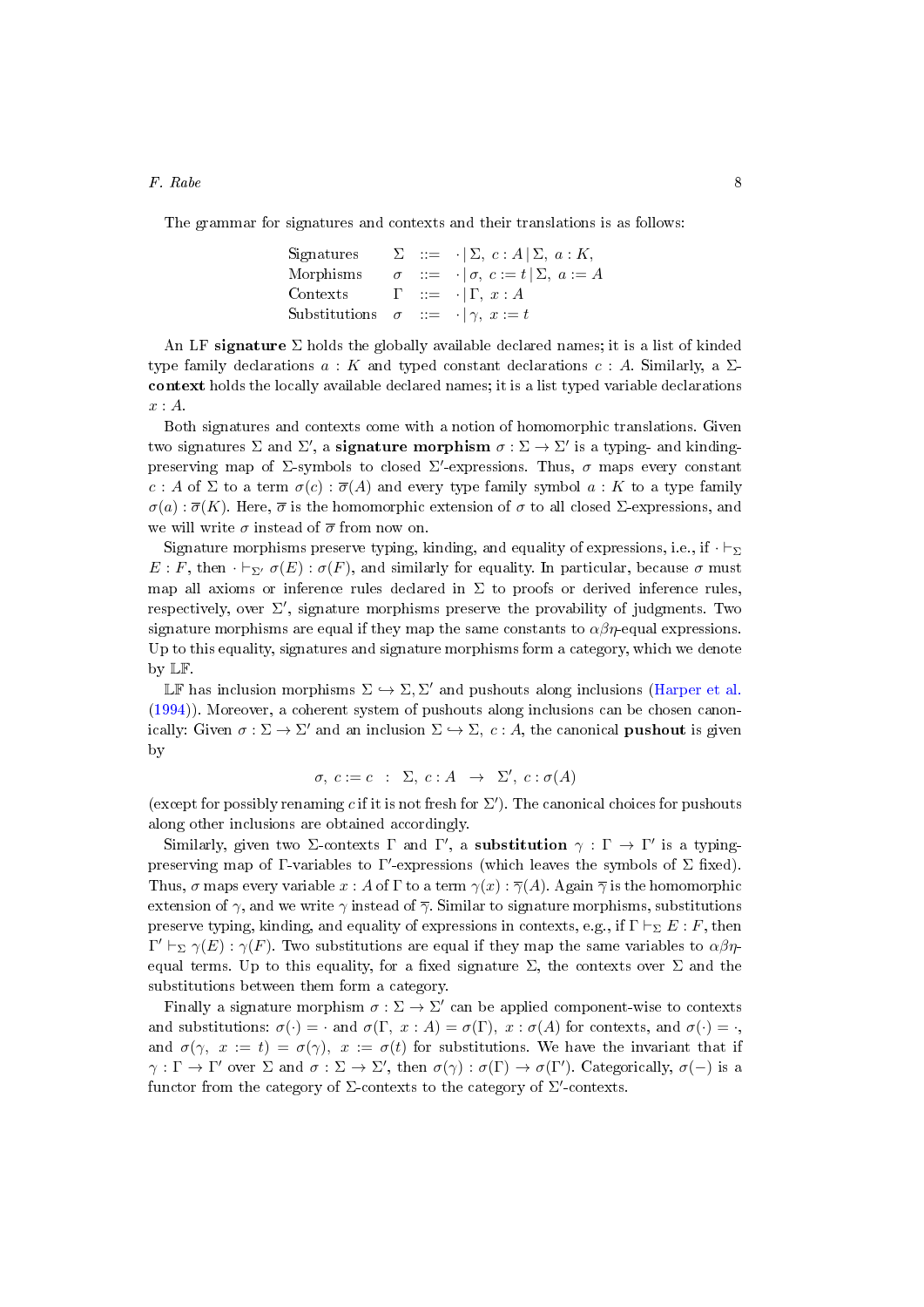## <span id="page-8-0"></span>3. A Comprehensive Logical Framework

Our primary objective is to encode logics and logic translations in an LF-based metalogic. Therefore, we must do three things (i) define what logics and logic translations are, which we do in Sect.  $3.1$  and  $3.2$ , respectively, (ii) define what it means to encode them in a meta-logic, which we do in Sect. [3.3,](#page-14-0) and (iii) give the LF-based meta-logic, which we do in Sect. [4.](#page-18-0) Note that (ii) and (iii) could also be given the other way round. We give (ii) first for an arbitrary meta-logic so that it is possible to substitute other meta-logics later.

## <span id="page-8-2"></span>3.1. Logics

Model Theories and Institutions In order to give a unified approach to model and proof theory, we will refactor the definition of institutions by splitting an institution into syntax and model theory:

**Definition 1 (Logic Syntax).** A logic syntax is a pair  $(Sig, Sen)$  such that Sig is a category and **Sen** : **Sig**  $\rightarrow$  **SET** is a functor.

<span id="page-8-3"></span>Definition 2 (Model Theory). For a logic syntax (Sig, Sen), a model theory is a tuple (Mod,  $\models$ ) such that Mod : Sig  $\rightarrow$  CAT<sup>op</sup> is a functor and  $\models_{\Sigma} \subseteq$  Sen( $\Sigma$ ) ×  $|\text{Mod}(\Sigma)|$  is family of relations such that the satisfaction condition holds: For all  $\sigma$ :  $\Sigma \to \Sigma'$ ,  $F \in \mathbf{Sen}(\Sigma)$ , and  $M' \in |\mathbf{Mod}(\Sigma')|$ , we have  $\mathbf{Mod}(\sigma)(M') \models_{\Sigma} F$  iff  $M' \models_{\Sigma'}$  $\textbf{Sen}(\sigma)(F)$ .

In particular, institutions are exactly the pairs of a logic syntax and a model theory for it.

<span id="page-8-1"></span>Notation 1. In the literature, the model theory functor is usually given as Mod :  $\text{Sig}^{op} \to \mathcal{CAT}$ . We choose the dual orientation here in order to emphasize the symmetry between model and proof theory later on.

**Example 3 (Modal Logic).** (Sig<sup>ML</sup>, Sen<sup>ML</sup>) and (Mod<sup>ML</sup>,  $\models$ <sup>ML</sup>) from Ex. [1](#page-4-1) are examples of a logic syntax and a model theory for it. To complete the example, we have to show the satisfaction condition: Assume  $\sigma : \Sigma \to \Sigma'$ ,  $F \in \mathbf{Sen}^{\mathbb{ML}}(\Sigma)$ , and  $(W, \prec$  $, V) \in \textbf{Mod}^{\text{ML}}(\Sigma')$ ; then the satisfaction condition follows if we show that  $V(F, w) =$  $V'(\textbf{Sen}^{\text{ML}}(\sigma)(F), w)$ , which is easy to see.

Note that we proved that  $\sigma$  preserves truth in all worlds, whereas the satisfaction condition only requires the weaker condition that  $\textbf{Sen}^{\text{ML}}(\sigma)(F)$  holds in all worlds of  $(W, \prec, V)$  iff F holds in all worlds of  $(W, \prec, V')$ . This extension of the satisfaction condition to all components of syntax and model theory is typical but different for each institution. A uniform formulation was given in [Aiguier and Diaconescu](#page-48-5) [\(2007\)](#page-48-5) using stratied institutions.

Proof Theories and Logics Like in the case of model theories, for a given logic syntax, we will define proof theories as pairs  $(PF, \vdash)$ . First, we define proof categories, the values of the Pf functor: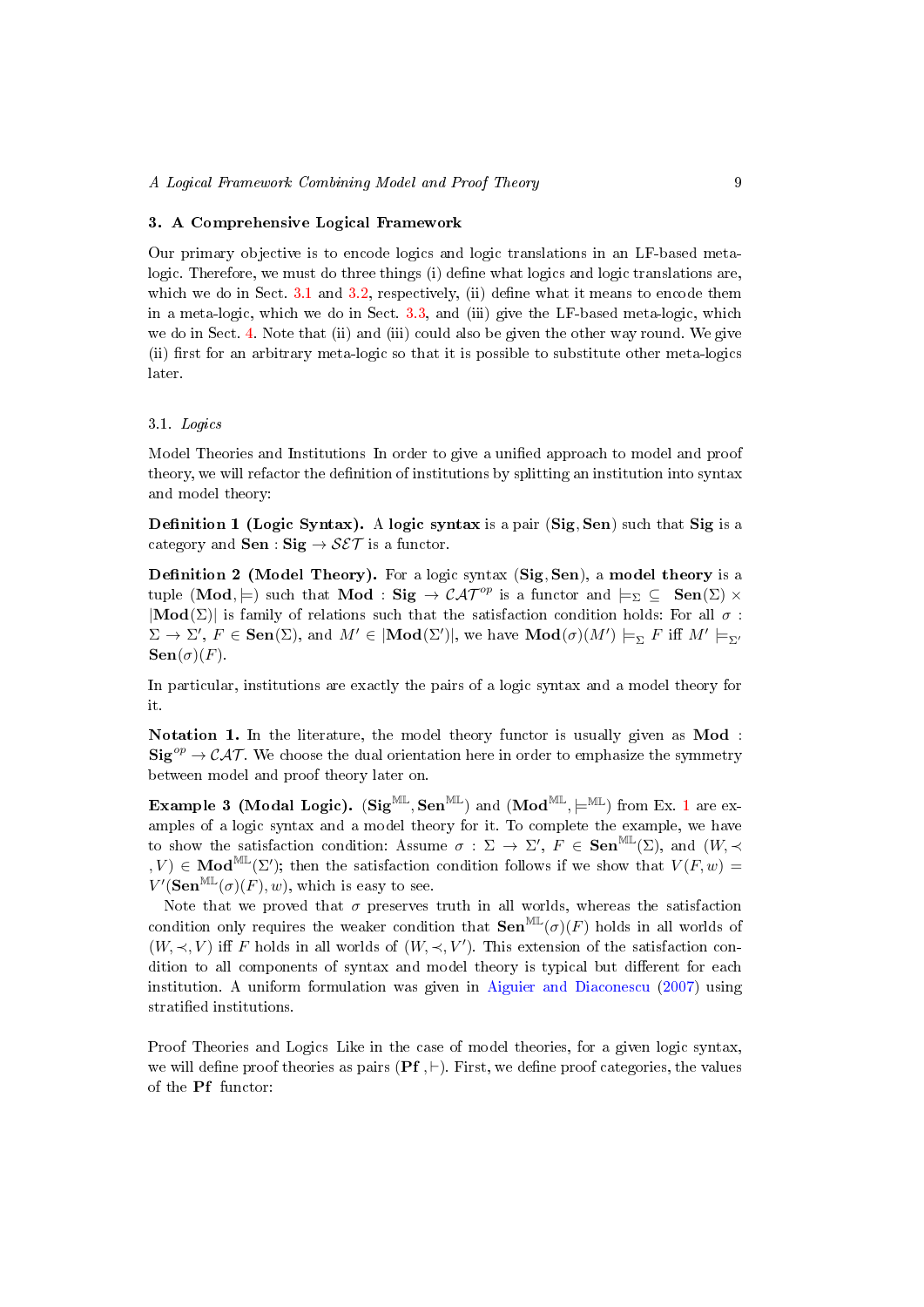**Definition 3 (Proof Categories).** A proof category is a category  $P$  with finite products (including the empty product).  $\mathcal{PFCAT}$  is the category of proof categories together with the functors preserving finite products.

**Notation 2.** If a category has the product  $(F_1, \ldots, F_n)$ , we write it as  $(F_i)_1^n$  or simply  $F_1^n$ . Similarly, for  $p_i: E \to F_i$ , we write  $p_1^n$  for the universal morphism  $(p_1, \ldots, p_n): E \to$  $F_1^n$ .

We think of the objects of  $P$  as judgments about the syntax that can be assumed and derived. The intuition of a morphism  $p_1^n$  from  $E_1^m$  to  $F_1^n$  is that it provides  $\mathbf{e}\mathbf{v}\mathbf{idence}\ p_i$ for each judgment  $F_i$  under the assumptions  $E_1, \ldots, E_m$ .

<span id="page-9-0"></span>**Example 4 (Continued).** We obtain a proof theory functor  $\mathbf{Pf}^{\text{ML}}$  :  $\text{Sig}^{\text{ML}} \rightarrow \mathcal{PFCAI}$ as follows. The proof category  $\mathbf{Pf}^{\text{ML}}(\Sigma)$  is the category of finite families  $F_1^n$  for  $F_i \in$ Sen<sup>ML</sup>(Σ). The morphisms in Pf<sup>ML</sup>(Σ) from  $E_1^m$  to  $F_1^n$  are the families  $p_1^n$  such that every  $p_i$  is a proof of  $F_i$  from assumptions  $E_1, \ldots, E_m$ . We can choose any calculus to make the notion of proofs precise, e.g., a Hilbert calculus with rules for modus ponens and necessitation.

**Pf** ML( $\Sigma$ ) has finite products by taking products of families. The action of **Pf** ML on signature morphisms  $\sigma : \Sigma \to \Sigma'$  is induced in the obvious way.

<span id="page-9-2"></span>Remark 1 (Proof Categories). By assuming proof categories to have products in Def. 7, we are implicitly assuming the rules of weakening (given by morphisms from  $(A, B)$  to A), contraction (given by morphisms from A to  $(A, A)$ ), and exchange (given by morphisms from  $(A, B)$  to  $(B, A)$ ). A substructural framework, e.g., one akin to linear logic [\(Girard](#page-50-12) [\(1987\)](#page-50-12)), could be obtained by weakening the condition on the existence of products.

We only require finite products because deductive systems typically use words over countable alphabets, in which only finite products of judgments can be expressed. This amounts to a restriction to compact deductive systems, which corresponds to the constructive flavor of proof theory.

It is natural to strengthen the denition by further assuming that all objects of a proof category P can be written as products of irreducible objects, in which case proof categories become many-sorted Lawvere categories [\(Lawvere](#page-51-10) [\(1963\)](#page-51-10)). Then, up to isomorphism, the judgments can be seen as the finite multi-sets of irreducible objects, and canonical products are obtained by taking unions of multi-sets. This is the typical situation, but we do not assume it here because we will not make use of this additional assumption.

<span id="page-9-1"></span>An even stronger definition could require that the irreducible objects of **Pf** ( $\Sigma$ ) are just the sentences in  $\textbf{Sen}(\Sigma)$ . This is the case in Ex. [4](#page-9-0) where the irreducible objects are the singleton multi-sets and thus essentially the sentences. But it is desirable to avoid this assumption in order to include deductive systems where auxiliary syntax is introduced, such as hypothetical judgments (as used in natural deduction, see Ex. [5\)](#page-9-1) or signed formulas (as used in tableaux calculi).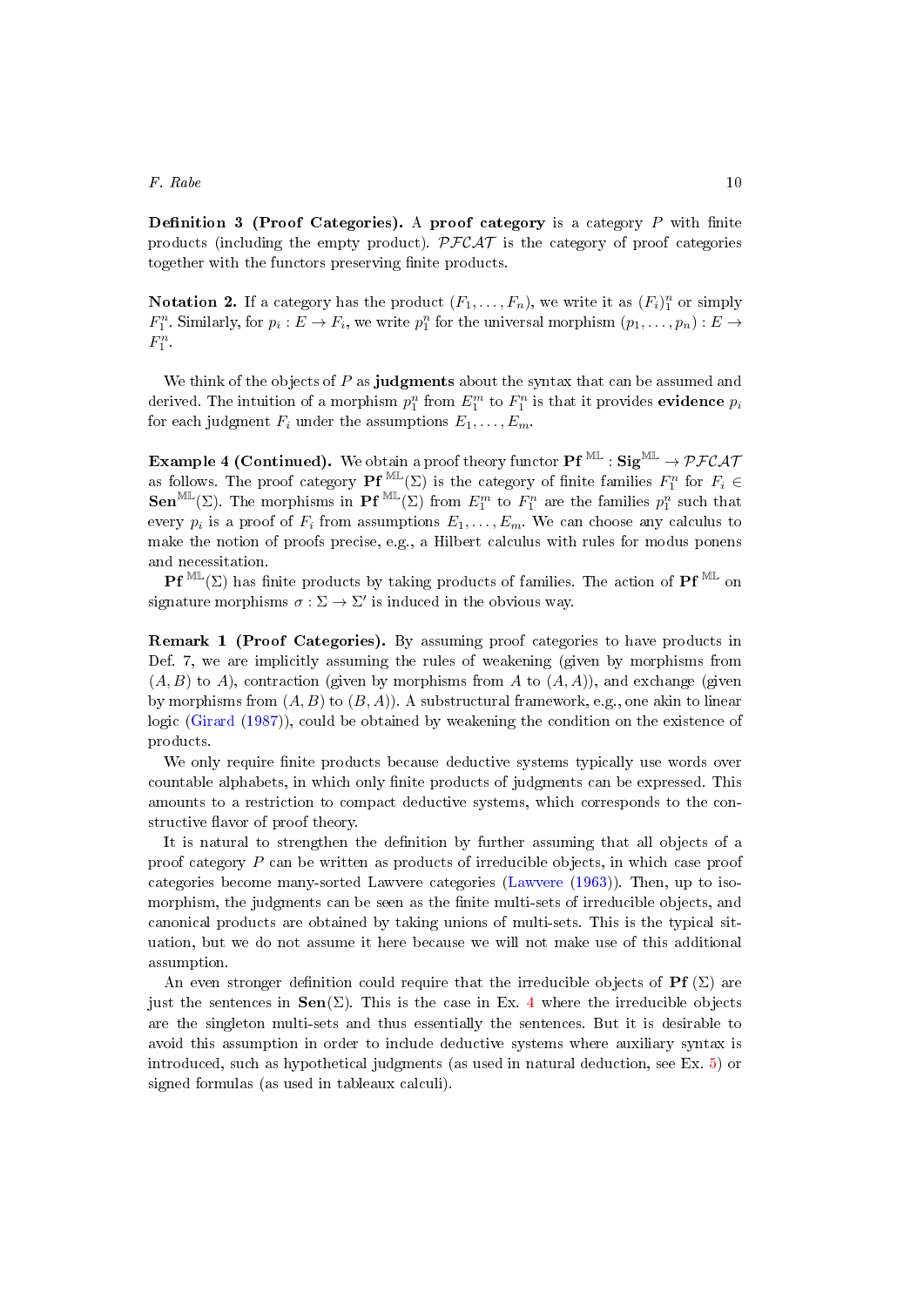Example 5. The proof theory of the first-order natural deduction calculus arises as follows. For a FOL-signature  $\Sigma$ , an atomic  $\Sigma$ -judgment is of the form  $\Gamma; \Delta \vdash F$  where Γ is a context declaring some free variables that may occur in ∆ and F; ∆ is a list of Σ-formulas; and F is a Σ-formula. The objects of **Pf**<sup>FOL</sup>(Σ) are the multi-sets of atomic Σ-judgments, and products are given by unions of multi-sets. A morphism in Pf<sup>FOL</sup>(Σ) from  $J_1^m$  to a singleton multi-set  $(K)$  is a natural deduction proof tree whose root is labelled with K and whose leaves are labelled with one element of  $J_1, \ldots, J_m$ . Morphisms with other codomains are obtained from the universal property of the product.

Giving a proof category **Pf**  $(\Sigma)$  for a signature  $\Sigma$  is not sufficient to define a proof theoretical semantics of  $\Sigma$  – we also have to relate the  $\Sigma$  sentences and the  $\Sigma$ -judgments. For that purpose, we use a map  $\vdash_{\Sigma}:$  Sen( $\Sigma$ )  $\rightarrow$  Pf ( $\Sigma$ ) assigning to every sentence its truth judgment. In particular, **Pf** (Σ)-morphisms from the empty family () to  $\vdash_{\Sigma} F$ represent the proofs of F. Corresponding to the satisfaction condition, the truth judgment should be preserved under signature morphisms. This yields the following definition:

<span id="page-10-1"></span>**Definition 4 (Proof Theory).** For a logic syntax  $(Sig, Sen)$ , a proof theory is a tuple (Pf ,  $\vdash$ ) such that Pf : Sig  $\rightarrow$  PFCAT is a functor and  $\vdash_{\Sigma}$  is a mapping from **Sen**( $\Sigma$ ) to **Pf** ( $\Sigma$ ) such that for all  $\sigma : \Sigma \to \Sigma'$  and  $F \in \textbf{Sen}(\Sigma)$ , we have **Pf** ( $\sigma$ )( $\vdash_{\Sigma}$ )  $F$ ) =  $\vdash_{\Sigma'}$  Sen $(\sigma)(F)$ .

Finally, we can put together syntax, model theory, and proof theory to form a logic:

**Definition 5 (Logics).** A logic is a tuple  $\mathbb{I} = (\text{Sig}, \text{Sen}, \text{Mod}, \models, \text{Pf}, \models)$  such that (Sig, Sen) is a logic syntax and  $(Mod, \models)$  and  $(Pf, \models)$  are a model theory and a proof theory, respectively, for it.

Example 6 (Continued). We obtain a proof theory and thus a logic (in our formal sense) for modal logic by using **Pf**<sup>ML</sup> as in Ex. [4](#page-9-0) and putting  $\vdash_{\Sigma}^{\mathbb{ML}} F = (F)$  where (F) is the family containing a single element F. Indeed, we have  $\overline{Pf}^{\text{ML}}(\sigma)(\overline{\vdash_{\Sigma}^{\text{ML}}} F)$  $(\operatorname{\mathbf{Sen}}^{\operatorname{ML}}(\sigma)(F)) = \vdash_{\Sigma'}^{\operatorname{ML}} \operatorname{\mathbf{Sen}}^{\operatorname{\overline{ML}}}(\sigma)(F).$ 

Thus, a logic consists of a category of signatures Sig, a sentence functor Sen, a model theory functor Mod, a proof theory functor Pf , and model and proof theoretical definitions of truth  $\models$  and  $\vdash$ , respectively. This is visualized on the right for a signature morphism  $\sigma : \Sigma \rightarrow$  $\Sigma'$ . Technically, this is not a diagram in the sense of category theory. But if we



<span id="page-10-0"></span>treat the sets  $\textbf{Sen}(\Sigma)$  and  $\textbf{Sen}(\Sigma')$  as discrete categories, then the lower half is a commuting diagram of categories. Moreover, if we forget morphisms and treat functors as special cases of relations between classes, then the upper half is a commutative diagram in the category of classes and relations. This is made more precise in the following remark.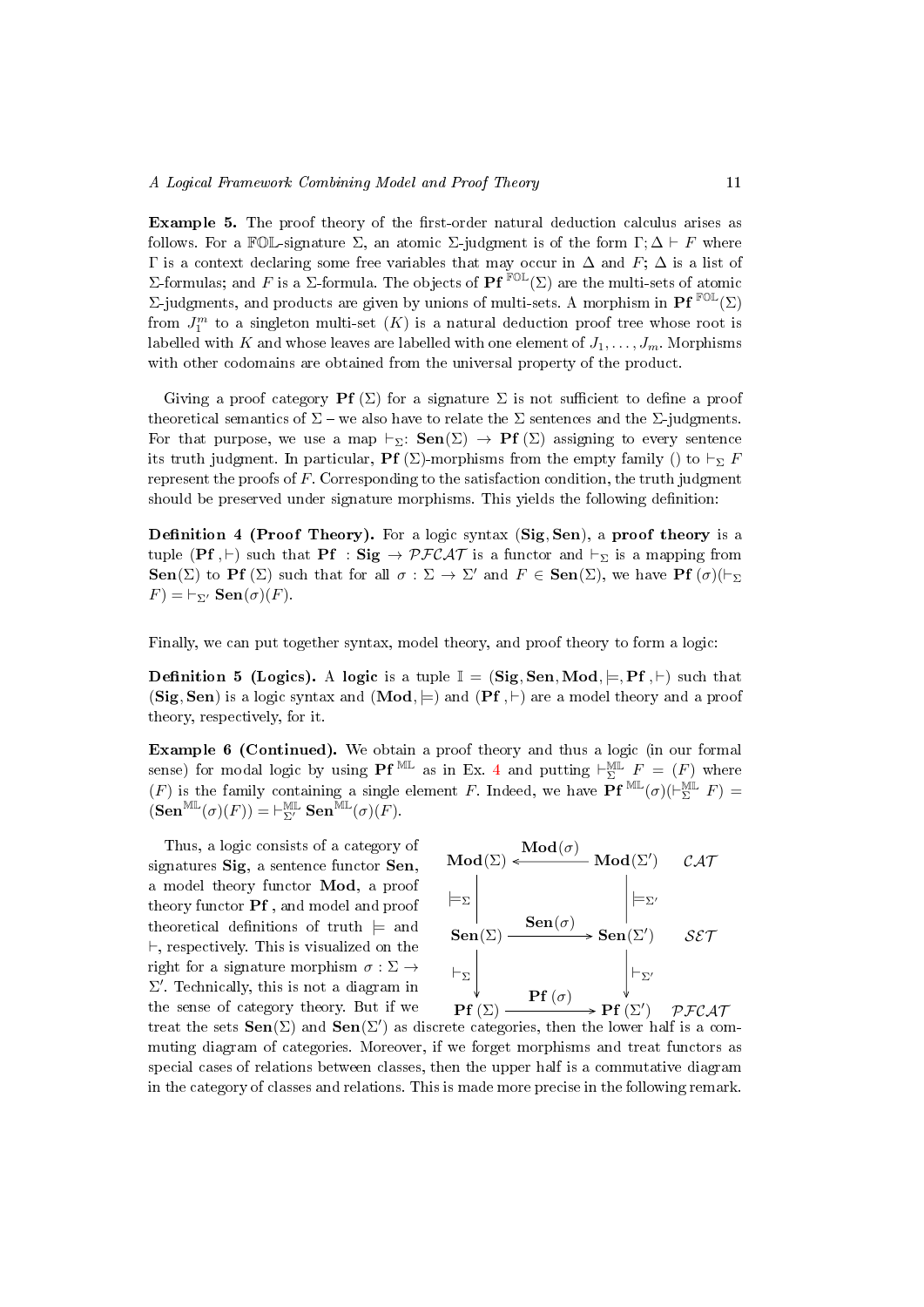**Remark 2.** The definition of logics can be phrased more categorically, which also makes the formal symmetry between model and proof theory more apparent. Let  $\mathcal{CLASS}$  and  $R\mathcal{EL}$  be the categories of classes with mappings and relations, respectively, and let  $|-|$ :  $\mathcal{CAT}^{op}\to \mathcal{CLASS}$  and  $|-|^r:\mathcal{CAT}^{op}\to \mathcal{REL}$  be the functors forgetting morphisms. Let us also identify  $SET$  with its two inclusions into  $REL$  and  $PFCAT$ . Then  $\models$  and  $\models$  are natural transformations  $\models$  : Sen  $\rightarrow$   $| - |^r \circ \textbf{Mod} \,$  and  $\vdash$  : Sen  $\rightarrow$   $| - | \circ \textbf{Pf} \,$ .

Then a logic (Sig, Sen, Mod,  $\models$ , Pf,  $\vdash$ ) yields the following diagram in the category  $\mathcal{CAT}$ , where double arrows indicate natural transformations between the functors making up the surrounding rectangles:



<span id="page-11-0"></span>**Remark 3.** Even more categorically than in Rem. [2,](#page-10-0) assume  $U : \mathcal{SET} \rightarrow \mathcal{REL} \times \mathcal{CLASS}$ maps a set S to  $(S, S)$ , and  $V : \mathcal{CAT}^{op} \times \mathcal{PFCAT} \to \mathcal{REL} \times \mathcal{CLASS}$  maps a pair of a model category and a proof category to itself but forgetting morphisms. Then logics are the functors from some category of signatures Sig to the comma category  $(U \downarrow V)$ .

Theories and Consequence While the notion of theories only depends on a logic syntax, both the model theoretical semantics and the proof theoretical semantics induce one consequence relation each: As usual, we write  $\models$  and  $\vdash$  for the model and proof theoretical consequence, respectively. Consequently, we obtain two notions of theory morphisms.

**Definition 6 (Theories).** Given a logic syntax (Sig, Sen), a theory is a pair  $(\Sigma, \Theta)$ for  $\Sigma \in \mathbf{Sig}$  and  $\Theta \subseteq \mathbf{Sen}(\Sigma)$ . The elements of  $\Theta$  are called the **axioms** of  $(\Sigma, \Theta)$ .

**Definition 7 (Consequence).** Assume a logic  $\mathbb{I} = (\text{Sig}, \text{Sen}, \text{Mod}, \models, \text{Pf}, \vdash)$ . For a theory  $(\Sigma, \Theta)$  and a  $\Sigma$ -sentence F, we define **consequence** as follows:

- $\longrightarrow$  Θ entails F proof theoretically, written  $\Theta \vdash^{\mathbb{I}}_{\Sigma} F$ , iff there exist a finite subset  $\{F_1,\ldots,F_n\}\subseteq \Theta$  and a **Pf** ( $\Sigma$ )-morphism from  $\overline{(-\Sigma \rvert F_i)^n}$  to  $\vdash_{\Sigma}^{\mathbb{I}} F$ ,
- $\overline{\Theta} \to \overline{\Theta}$  entails  $F$  model theoretically, written  $\Theta \models^{\mathbb{I}}_{\Sigma} \overline{F}$ , iff every model  $M \in \textbf{Mod}(\Sigma)$ satisfying all sentences in  $\Theta$  also satisfies F.

We will drop the superscript  $\mathbb I$  if it is clear from the context.

A signature morphism  $\sigma : \Sigma \to \Sigma'$  is called a model theoretical (or proof theoretical) theory morphism from  $(\Sigma, \Theta)$  to  $(\Sigma', \Theta')$  if for all  $F \in \Theta$ , we have  $\Theta' \models_{\Sigma'} \textbf{Sen}(\sigma)(F)$ (or  $\Theta' \vdash_{\Sigma'} \mathbf{Sen}(\sigma)(F)$  in case of proof theoretical theory morphisms).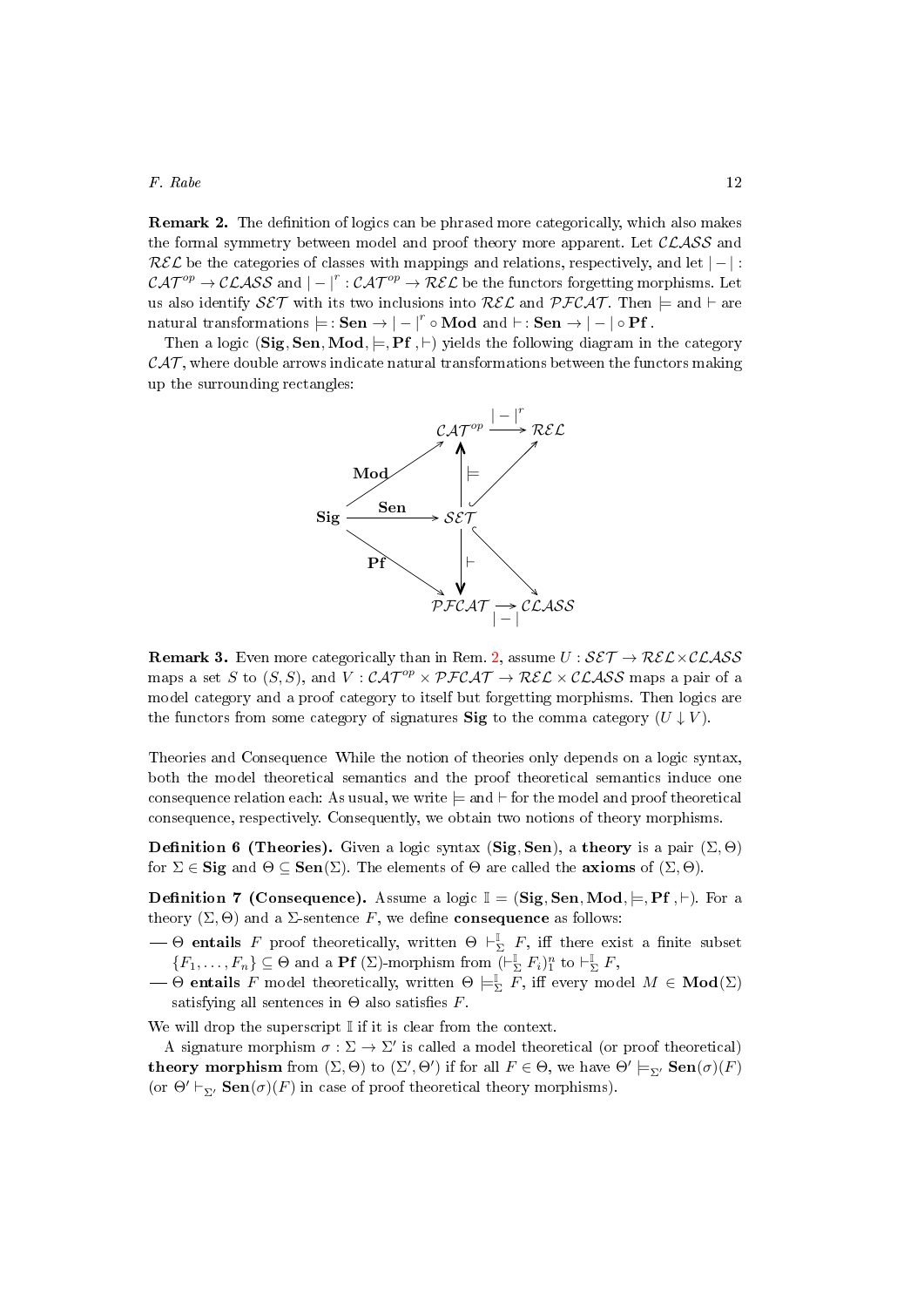<span id="page-12-0"></span>Terminology 1. In the literature, the term theory is sometimes used only for a set of sentences that is closed under the consequence relation. In that case theories in our sense are called presentations.

Theory morphisms preserve the respective consequence relation:

Lemma 1 (Truth Preservation). Assume a (i) model theoretical or (ii) proof theoretical theory morphism  $\sigma : (\Sigma, \Theta) \to (\Sigma', \Theta')$  and a sentence  $F \in \mathbf{Sen}(\Sigma)$ . Then in case

(i):  $\Theta \models_{\Sigma} F$  implies  $\Theta' \models_{\Sigma'} \mathbf{Sen}(\sigma)(F)$ , (ii):  $\Theta \vdash_{\Sigma} F$  implies  $\Theta' \vdash_{\Sigma'} \mathbf{Sen}(\sigma)(F)$ .

The well-known concepts of soundness and completeness relate the two consequence relations:

**Definition 8 (Soundness and Completeness).** A logic is sound iff  $\varnothing \vdash_{\Sigma} F$  implies  $\emptyset \models_{\Sigma} F$  for all signatures  $\Sigma$  and all sentences F. It is **strongly sound** iff  $\Theta \vdash_{\Sigma} F$ implies  $\Theta \models_{\Sigma} F$  for all theories  $(\Sigma, \Theta)$  and all sentences F. Similarly, a logic is **strongly** complete or complete if the respective converse implication holds.

In particular, if a logic is strongly sound and strongly complete, then proof and model theoretical consequence and theory morphisms coincide.

#### <span id="page-12-1"></span>3.2. Logic Translations

Logic Translations We will now define translations between two logics. Since our framework is based on institutions, we will build upon the existing notion of an institution comorphism.

<span id="page-12-4"></span>**Definition 9 (Logic Comorphism).** Assume two logics  $\mathbb{I} = (\text{Sig}, \text{Sen}, \text{Mod}, \models, \text{Pf}, \vdash)$ ) and  $\mathbb{I}' = (\mathbf{Sig}', \mathbf{Sen}', \mathbf{Mod}', \models', \mathbf{Pf}', \vdash')$ . A logic comorphism from  $\mathbb{I}$  to  $\mathbb{I}'$  is a tuple  $(\Phi, \alpha, \beta, \gamma)$  consisting of a functor  $\Phi :$  Sig  $\rightarrow$  Sig<sup>'</sup> and natural transformations  $\alpha :$  Sen  $\rightarrow$ Sen'  $\circ \Phi$ ,  $\beta$ : Mod  $\rightarrow$  Mod'  $\circ \Phi$ , and  $\gamma$ : Pf  $\rightarrow$  Pf'  $\circ \Phi$  such that

<span id="page-12-2"></span>1. for all  $\Sigma \in \mathbf{Sig}, F \in \mathbf{Sen}(\Sigma), M' \in \mathbf{Mod}'(\Phi(\Sigma))$ :

$$
\beta_{\Sigma}(M') \models_{\Sigma} F \quad \text{iff} \quad M' \models'_{\Phi(\Sigma)} \alpha_{\Sigma}(F),
$$

<span id="page-12-3"></span>2. for all  $\Sigma \in \mathbf{Sig}, F \in \mathbf{Sen}(\Sigma)$ :

$$
\gamma_{\Sigma}(\vdash_{\Sigma} F) = \vdash'_{\Phi(\Sigma)} \alpha_{\Sigma}(F).
$$

With the obvious choices for identity and composition, we obtain the category  $\mathcal{LOG}$  of logics and comorphisms.

Recall that  $\beta_{\Sigma}$  is a morphism in the category  $\mathcal{CAT}^{op}$  and thus the same as a functor  $\beta_{\Sigma} : \textbf{Mod}'(\Phi(\Sigma)) \to \textbf{Mod}(\Sigma)$ ; thus,  $\beta_{\Sigma}(M')$  is a well-formed functor application. Note that the syntax and the proof theory are translated from  $\mathbb I$  to  $\mathbb I'$ , whereas the model theory is translated in the opposite direction. The two conditions on comorphisms are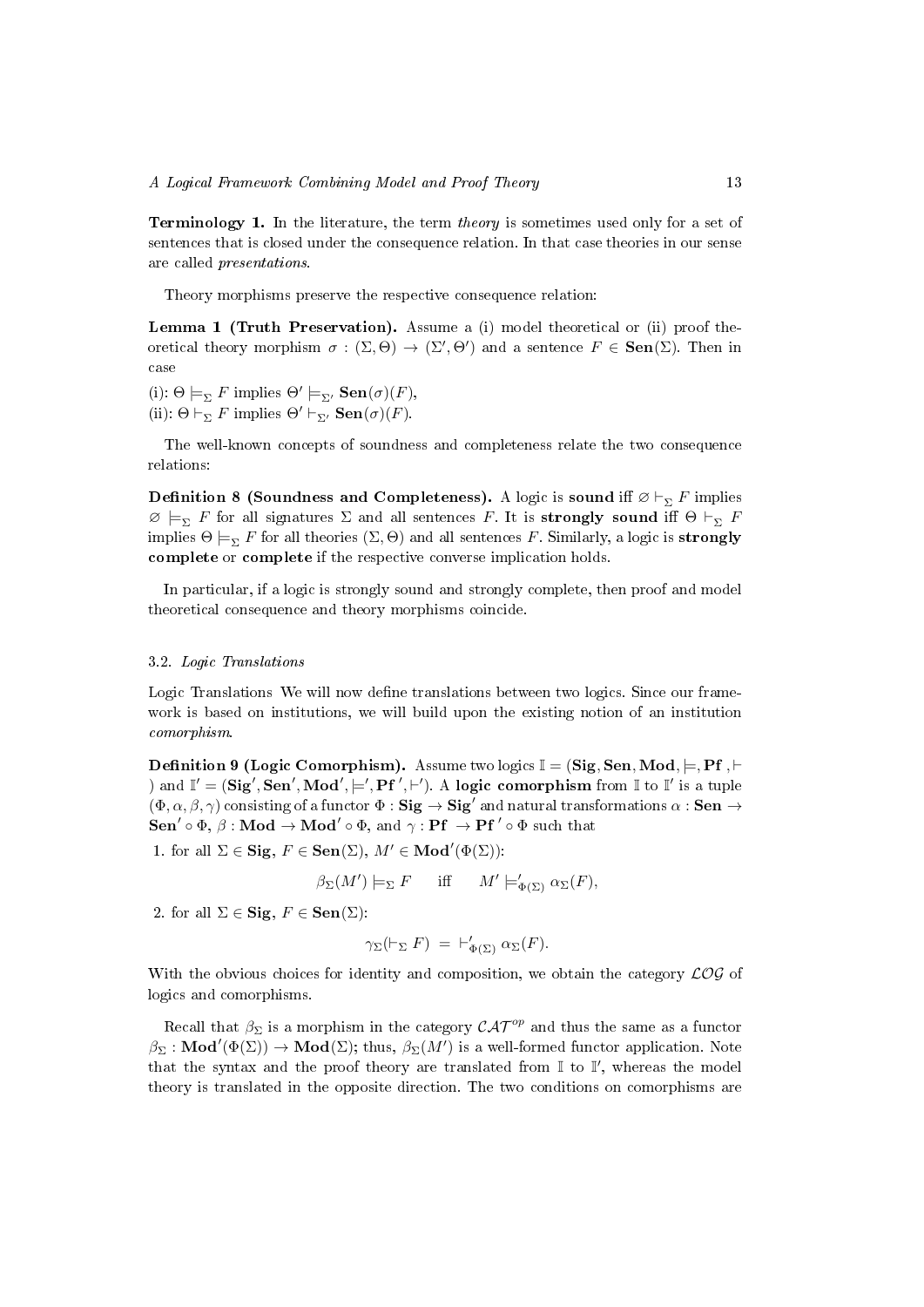truth preservation conditions: The model and proof theory translations must preserve model and proof theoretical truth, respectively.

Just like logics can be decomposed into syntax, model theory, and proof theory, a logic comorphism consists of a

- $-$  a syntax translation  $(\Phi, \alpha) : (\mathbf{Sig}, \mathbf{Sen}) \to (\mathbf{Sig}', \mathbf{Sen}'),$
- for a given syntax translation (Φ, α), a model translation  $\beta : (\mathbf{Mod} , \models) \to (\mathbf{Mod}^\prime , \models^\prime)$ which must satisfy condition [1.](#page-12-2) ,
- for a given syntax translation  $(\Phi, \alpha)$ , a proof translation  $\gamma : (\mathbf{Pf}, \vdash) \to (\mathbf{Pf}', \vdash')$ which must satisfy condition [2.](#page-12-3) .

**Remark 4.** Continuing Rem. [3,](#page-11-0) we observe that if logics are slices  $\mathbb{I}_i$ :  $\text{Sig}_i \to (U \downarrow V)$ , then a logic comorphisms from  $\mathbb{I}_1$  to  $\mathbb{I}_2$  is a functor  $\Phi$  :  $\mathbf{Sig}_1 \to \mathbf{Sig}_2$  together with a natural transformation from  $\mathbb{I}_1$  to  $\mathbb{I}_2 \circ \Phi$ . Thus,  $\mathcal{LOG}$  can be seen as the lax slice category of objects over  $(U \downarrow V)$ .

Comorphism Modifications The category of logics and logic comorphisms can be turned into a 2-category. Again we are inspired by the existing notion for institutions, for which the 2-cells are called institution *comorphism modifications* [\(Diaconescu](#page-49-10)  $(2002)$ ):

<span id="page-13-0"></span>**Definition 10 (Modifications).** Assume two logic comorphisms  $\mu^i = (\Phi^i, \alpha^i, \beta^i, \gamma^i)$ :  $\mathbb{I} \to \mathbb{I}'$  for  $i = 1, 2$ . A comorphism modification from  $\mu^1$  to  $\mu^2$  is a natural transformation  $m : \Phi_1 \to \Phi_2$  such that the following diagrams commute:



where the diagram for the model theory is drawn in  $\mathcal{CAT}$ .

Thus, a comorphism modification m is a family  $(m_{\Sigma})_{\Sigma \in \mathbf{Sig}}$  of I'-signature morphisms  $m_{\Sigma}:\Phi^1(\Sigma)\to\Phi^2(\Sigma).$  It can be understood as modifying  $\mu_1$  in order to make it equal to  $\mu_2$ : For example, the sentence translations  $\alpha_{\Sigma}^1$  :  $\textbf{Sen}(\Sigma) \to \textbf{Sen}'(\Phi^1(\Sigma))$  and  $\alpha_{\Sigma}^2$  :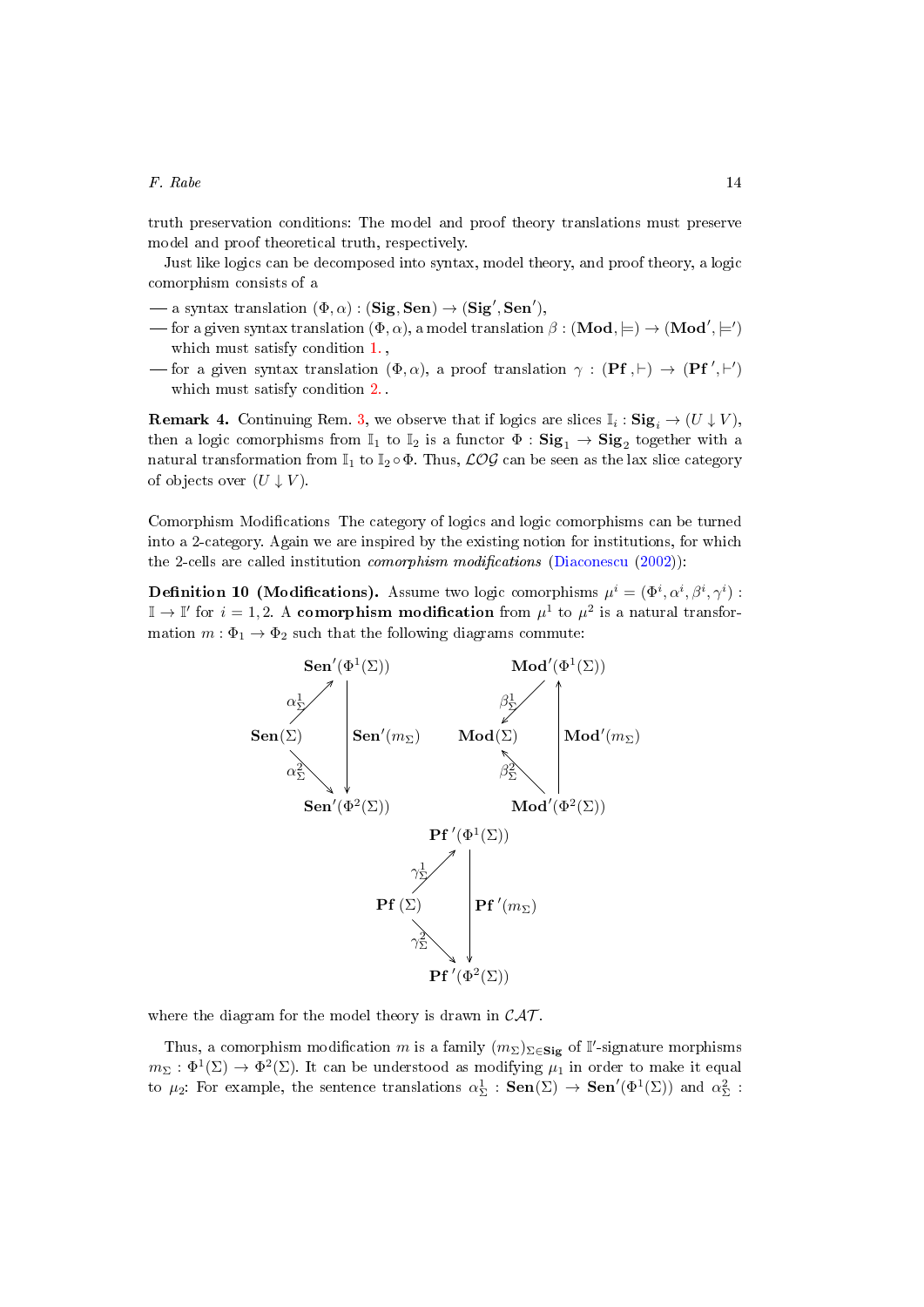$\textbf{Sen}(\Sigma) \to \textbf{Sen}'(\Phi^2(\Sigma))$  may be quite different. Yet, by composing  $\alpha_{\Sigma}^1$  with  $\textbf{Sen}'(m_{\Sigma})$ , the difference can be bridged. We obtain a comorphism modification if syntax, model, and proof translation can be bridged uniformly, i.e., by using the respective translations induced by  $m_{\Sigma}$ .

## <span id="page-14-0"></span>3.3. Meta-Logics

Logic comorphisms  $\mathbb{I} \to \mathbb{I}'$  permit representing a logic  $\mathbb{I}$  in a logic  $\mathbb{I}'$ . An important special case arises when this representation is adequate in the intuitive sense that the semantics of  $\mathbb I$  is preserved when representing it in  $\mathbb I'$ . Then our understanding of  $\mathbb I'$  can be applied to study properties of  $\mathbb I$ . If we use a fixed logic  $\mathbb M = \mathbb I'$ , in which multiple other logics are represented adequately, we speak of logic encodings in a meta-logic. Occasionally, the term "universal logic" is used instead of "meta-logic", e.g., in [Tarlecki](#page-53-6) [\(1996\)](#page-53-6), but we avoid it here to prevent confusion with the general field of "universal logic", which investigates common structures of all logics.

Alternatively, instead of giving a logic comorphism from a given logic  $\mathbb{I}$  to  $\mathbb{M}$ , we can start with a partial logic  $-e.g.,$  an institution or even only a category  $\textbf{Sig}$  – and translate only that into  $M$ . The missing components of a logic can then be inherited  $-$  often called  $\bf{b}$  borrowed – from M. We speak of logic definitions.

Similarly, a meta-logic can be applied to define or encode logic comorphisms so that we have four cases in the end: defining/encoding a logic (comorphism). In the following we will derive the general properties of these four concepts for an arbitrary meta-logic  $M.$  Then Sect. [4](#page-18-0) will give the concrete definition of our meta-logic  $M$  as well as examples.

Defining Logics Given a signature category Sig, to define a logic in a meta-logic M means to relate  $\text{Sig}$  to  $\mathbb{M}$  in such a way that the syntax, model theory, and proof theory of M can be borrowed to extend Sig to a logic.

Notation 3. If  $\models$  is a family  $(\models_{\Sigma})_{\Sigma \in \mathbf{Sig}}$  and  $\Phi : \mathbf{Sig}' \to \mathbf{Sig}$  is a functor, then we write  $\models \circ \Phi$  for the family  $(\models_{\Phi(\Sigma)})_{\Sigma \in \mathbf{Sig'}}$ .  $\vdash \circ \Phi$  is defined accordingly. Considering Rem. [2,](#page-10-0) this is simply the composition of a functor and a natural transformation.

<span id="page-14-2"></span>**Definition 11.** Let  $M$  be a logic. A logic definition in  $M$  consists of a category Sig and a functor  $\Phi : \mathbf{Sig} \to \mathbf{Sig}^{\mathbb{M}}$ . Such a logic definition induces a logic  $\mathbb{M} \circ \Phi = \widetilde{(\mathbf{Sig}, \mathbf{Sen}^{\mathbb{M}}} \circ$  $\Phi,\mathbf{Mod}^{\mathbb{M}}\circ\Phi,\models^{\mathbb{M}}\circ\Phi,\mathbf{Pf}^{\mathbb{M}}\circ\Phi,\vdash^{\mathbb{M}}\circ\Phi).$ 

<span id="page-14-1"></span>Remark 5. With the notation of Rem. [2,](#page-10-0) this yields the diagram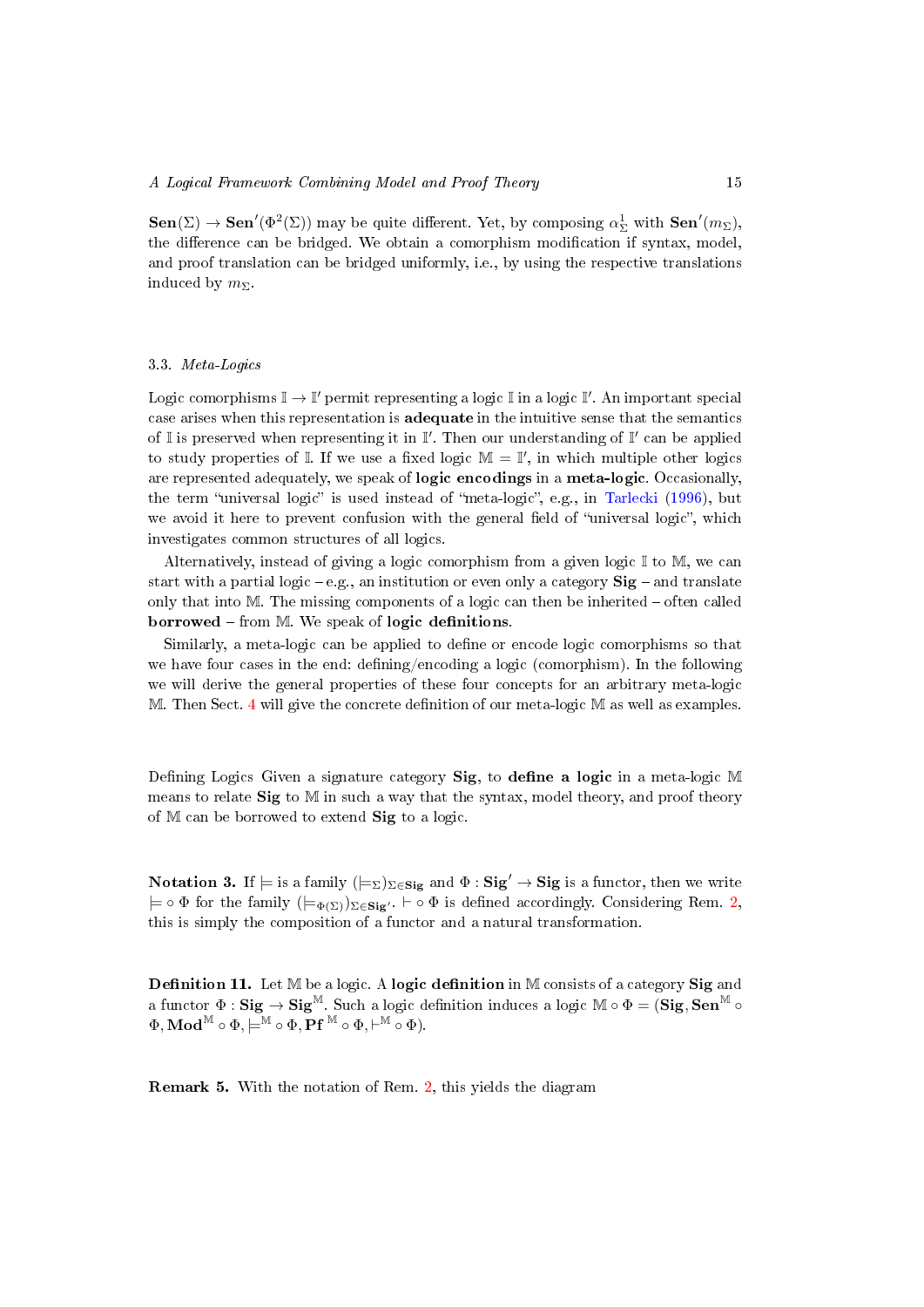

Moreover,  $\Phi$  induces a canonical comorphism  $\mathbb{M} \circ \Phi \to \mathbb{M}$ 

<span id="page-15-1"></span>**Theorem 1 (Logic Definitions).** M  $\circ$   $\Phi$  is indeed a logic. Moreover, it is (strongly) sound or (strongly) complete if M is.

*Proof.* That  $\mathbb{M} \circ \Phi$  is a logic follows immediately from the diagram in Rem. [5.](#page-14-1) In particular,  $\models^\mathbb{M}\circ\Phi$  and  $\vdash^\mathbb{M}\circ\Phi$  are natural transformation because they arise by composing a natural transformation with a functor.

It is inherent in Def. [11](#page-14-2) that  $\Theta \vdash^{\mathbb{M} \circ \Phi}_{\Sigma} F$  iff  $\Theta \vdash^{\mathbb{M}}_{\Phi(\Sigma)} F$ , and similarly for the entailment relation. That yields the (strong) soundness/completeness result.

<span id="page-15-2"></span>**Remark 6.** In Rem. [3,](#page-11-0) we stated that institutions are functors into  $(U \downarrow V)$ , and thus in particular  $M : \mathbf{Sig}^M \to (U \downarrow V)$ . Then  $M \circ \Phi$  is indeed the composition of two functors (which justifies our notation).

Encoding Logics While a logic definition starts with a signature category and borrows all other notions from M, a **logic encoding** starts with a whole logic  $\mathbb{I} = (\mathbf{Sig}, \mathbf{Sen}, \mathbf{Mod}, \models$ , **Pf**,  $\vdash$ ) and a functor  $\Phi : \mathbf{Sig} \to \mathbf{Sig}^{\mathbb{M}}$ :

<span id="page-15-0"></span>**Definition 12 (Logic Encoding).** An encoding of a logic  $\mathbb{I}$  in M is a logic comorphism  $(\Phi, \alpha, \beta, \gamma) : \mathbb{I} \to \mathbb{M}$ . (Equivalently, we can say that  $(id, \alpha, \beta, \gamma)$  is a logic comorphism  $\mathbb{I} \to \mathbb{M} \circ \Phi.$ 

When encoding logics in a meta-logic, a central question is **adequacy**. Intuitively, adequacy means that the encoding is correct with respect to the encoded logic. More formally, a logic encoding yields two logics  $\mathbb I$  and  $\mathbb M \circ \Phi$ , and adequacy is a statement about the relation between them.

Ideally,  $\alpha$ ,  $\beta$ , and  $\gamma$  are isomorphisms, in which case I and M  $\circ$   $\Phi$  are isomorphic in the category  $\mathcal{LOG}$ . However, often it is sufficient to show that the consequence relations in I and  $M \circ \Phi$  coincide. This motivates the following definition and theorem:

<span id="page-15-3"></span>Definition 13 (Adequate Encodings). In the situation of Def.  $12$ , the encoding is called adequate if

 $-\text{each }\beta_{\Sigma}$  is surjective on objects (model theoretical adequacy),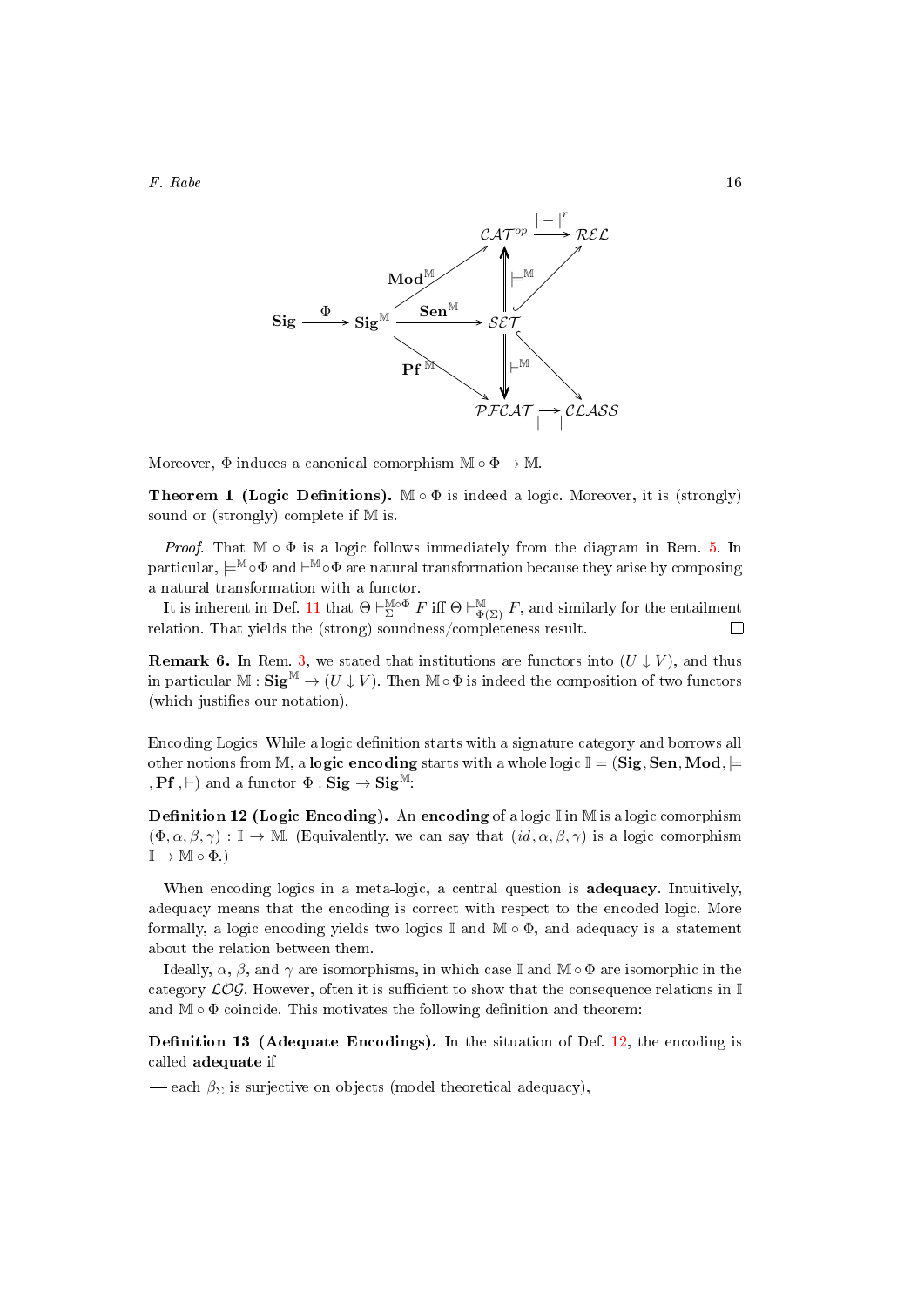$\longrightarrow$  each  $\gamma_{\Sigma}$  is "surjective" on morphisms in the following sense: for any A, B, if there is a morphism from  $\gamma_{\Sigma}(A)$  to  $\gamma_{\Sigma}(B)$ , then there is also one from A to B (proof theoretical adequacy).

Model theoretical adequacy is just the model expansion property (e.g., [Cerioli and](#page-49-9) [Meseguer](#page-49-9) [\(1997\)](#page-49-9)); intuitively, it means that a property that holds for all models of Mod<sup>M</sup>( $\Phi(\Sigma)$ ) can be used to establish the corresponding property for all models of  $\Sigma$ . Proof theoretical adequacy means that proofs found in  $\mathbb{M} \circ \Phi$  give rise to corresponding proofs in I. More precisely:

<span id="page-16-0"></span>**Theorem 2 (Adequacy).** Assume an adequate logic encoding  $(\Phi, \alpha, \beta, \gamma)$  of I in M. Then for all I-theories  $(\Sigma, \Theta)$  and all  $\Sigma$ -sentences F:

$$
\Theta \models_{\Sigma}^{\mathbb{I}} F \quad \text{iff} \quad \alpha_{\Sigma}(\Theta) \models_{\Phi(\Sigma)}^{\mathbb{M}} \alpha_{\Sigma}(F)
$$
  

$$
\Theta \models_{\Sigma}^{\mathbb{I}} F \quad \text{iff} \quad \alpha_{\Sigma}(\Theta) \models_{\Phi(\Sigma)}^{\mathbb{M}} \alpha_{\Sigma}(F)
$$

In particular,  $\mathbb I$  is strongly sound or complete if M is.

Proof. It is easy to show that the left-to-right implications hold for any logic comorphism.

The right-to-left implications are independent and only require the respective adequacy assumption. The model theoretical result is essentially the known borrowing result for institutions (see [Cerioli and Meseguer](#page-49-9) [\(1997\)](#page-49-9)). For the proof theoretical result, recall that  $\gamma_{\Sigma}$  is a functor  $\mathbf{Pf}^{\mathbb{I}}(\Sigma) \to \mathbf{Pf}^{\mathbb{M}}(\Phi(\Sigma))$ ; since provability is defined by the existence of morphisms in the proof category, the proof theoretical adequacy yields the result.

Then the soundness and completeness results follow by using Thm. [1.](#page-15-1)

Mixing Defining and Encoding Logic definitions, where we start with Sig and inherit all other components from M, and logic encodings, where we start with a logic and encode all components in M, are opposite extremes. We can also start, for example, with an institution  $\mathbb{I} = (\mathbf{Sig}, \mathbf{Sen}, \mathbf{Mod}, \models)$  and give an institution comorphism  $(\Phi, \alpha, \beta) : \mathbb{I} \to$  $M:$  This encodes syntax and model theory of  $\mathbb I$  in M and inherits the proof theory. Dually, we can start with syntax and proof theory  $\mathbb{I} = (\mathbf{Sig}, \mathbf{Sen}, \mathbf{Pf}, \vdash)$  and give a comorphism  $(\Phi, \alpha, \gamma) : \mathbb{I} \to \mathbb{M}$ : This encodes syntax and proof theory and inherits the model theory.

The former of these two is often used to apply an implementation of the proof theoretical consequence relation of M to reason about the model theoretical consequence relation of  $\mathbb{I}$ , a technique known as *borrowing* [\(Cerioli and Meseguer](#page-49-9) [\(1997\)](#page-49-9)). The borrowing theorem can be recovered as a special case of the above, and we briefly state it in our notation:

**Theorem 3.** Let I be an institution and M a logic, and let  $\mu = (\Phi, \alpha, \beta)$  be an institution comorphism from  $\mathbb I$  to  $\mathbb M$  (qua institution). Then we extend  $\mathbb I$  to a logic  $\mathbb I'$  by putting  $\mathbf{P} \mathbf{f}' := \mathbf{P} \mathbf{f}^{\mathbb{M}} \circ \Phi$  and  $\vdash' := (\vdash^{\mathbb{M}} \circ \Phi) \circ \alpha$ . Moreover, we have that  $(\Phi, \alpha, \beta, id) : \mathbb{I}' \to \mathbb{M}$  is a logic comorphism that is an adequate encoding if all  $\beta_{\Sigma}$  are surjective on objects.

*Proof.* It follows from basic properties of category theory that  $\mathbb{I}'$  is indeed a logic. Model

 $\Box$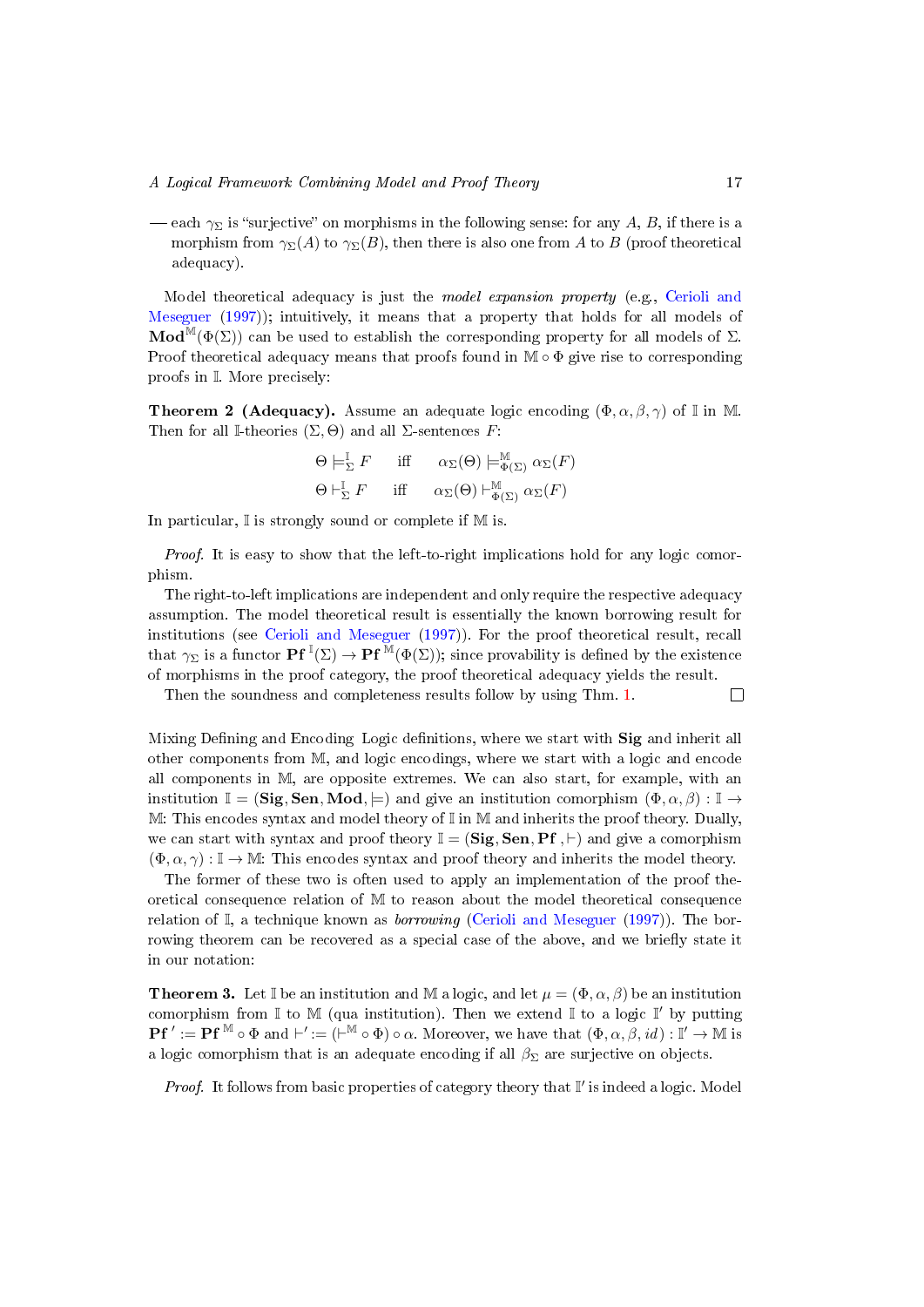theoretical adequacy holds due to the surjectivity assumption, and proof theoretical follows because the proof translation is the identity.  $\Box$ 

Defining Logic Comorphisms Now we turn to the treatment of logic comorphisms. To define a logic comorphism we give a family of signature morphisms in  $M$ :

Definition 14 (Defining Comorphisms). Assume two logic definitions  $\Phi^i$ : Sig $^i$   $\rightarrow$  $\text{Sig}^{\mathbb{M}}$  for  $i = 1, 2$ . A comorphism definition consists of a functor  $\Phi : \text{Sig}^1 \to \text{Sig}^2$  and a natural transformation  $m: \Phi^1 \to \Phi^2 \circ \Phi$ . Such a comorphism definition induces a logic  $\text{comorphism } (\Phi, \mathbb{M} \circ m) = (\Phi, \mathbf{Sen}^\mathbb{M} \circ m, \mathbf{Mod}^\mathbb{M} \circ m, \mathbf{Pf}^\mathbb{M} \circ m) \text{ from } \mathbb{M} \circ \Phi^1 \text{ to } \mathbb{M} \circ \Phi^2.$ 

<span id="page-17-0"></span>Remark 7. With the notation of Rem. [5,](#page-14-1) this yields the diagram



where double arrows indicate natural transformations as before. Thus,  $m_{\Sigma}$  is a family of  $\text{Sig}^{\mathbb{M}}$ -morphisms  $m_{\Sigma}: \Phi^1(\Sigma) \to \Phi^2(\Phi(\Sigma))$  for  $\Sigma \in \text{Sig}^1$ . Sentence, proof, and model translation are given by  $\textbf{Sen}^{\mathbb{M}}(m_{\Sigma}), \ \textbf{Mod}^{\mathbb{M}}(m_{\Sigma}),$  and  $\textbf{Pf}^{\mathbb{M}}(m_{\Sigma}).$ 

<span id="page-17-1"></span>**Theorem 4 (Defining Comorphisms).** ( $\Phi$ ,  $\mathbb{M} \circ m$ ) is indeed a logic comorphism.

Proof. From the diagram in Rem. [7,](#page-17-0) it is clear that the types of the components of  $(\Phi, \mathbb{M} \circ m)$  are correct because they arise by composing functors and natural transformations.

It remains to show Condition [1.](#page-12-2) and [2.](#page-12-3) in Def. [9.](#page-12-4) For the latter, we substitute the respective definitions for  $\vdash, \vdash', \alpha$ , and  $\gamma$  and obtain

$$
(\mathbf{P} \mathbf{f}^{\mathbb{M}} \circ m)_{\Sigma} \big( (\vdash^{\mathbb{M}} \circ \Phi^{1})_{\Sigma} \; F \big) \; = \; (\vdash^{\mathbb{M}} \circ \Phi^{2})_{\Phi(\Sigma)} \; (\mathbf{Sen}^{\mathbb{M}} \circ m)_{\Sigma}(F).
$$

This simplifies to

$$
\mathbf{Pf}^{\,\mathbb{M}}(m_\Sigma)\left(\vdash^\mathbb{M}_{\Phi^1(\Sigma)} \; F\right) \; = \; \vdash^\mathbb{M}_{\Phi^2(\Phi(\Sigma))} \; \mathbf{Sen}^\mathbb{M}(m_\Sigma)(F)
$$

which is exactly the condition from Def. [4](#page-10-1) for the morphism  $m_{\Sigma}$ .

In the same way, Condition [1.](#page-12-2) simplifies to the satisfaction condition from Def. [2.](#page-8-3)  $\Box$ 

**Remark 8.** Recalling Rem. [3](#page-11-0) and continuing Rem. [6,](#page-15-2) we observe that  $M \circ m$  is a natural transformation  $\mathbb{M} \circ \Phi^1 \to \mathbb{M} \circ \Phi^2 \circ \Phi$  between functors  $\textbf{Sig} \to (U \downarrow V)$ . Thus,  $(\Phi, \mathbb{M} \circ m)$ :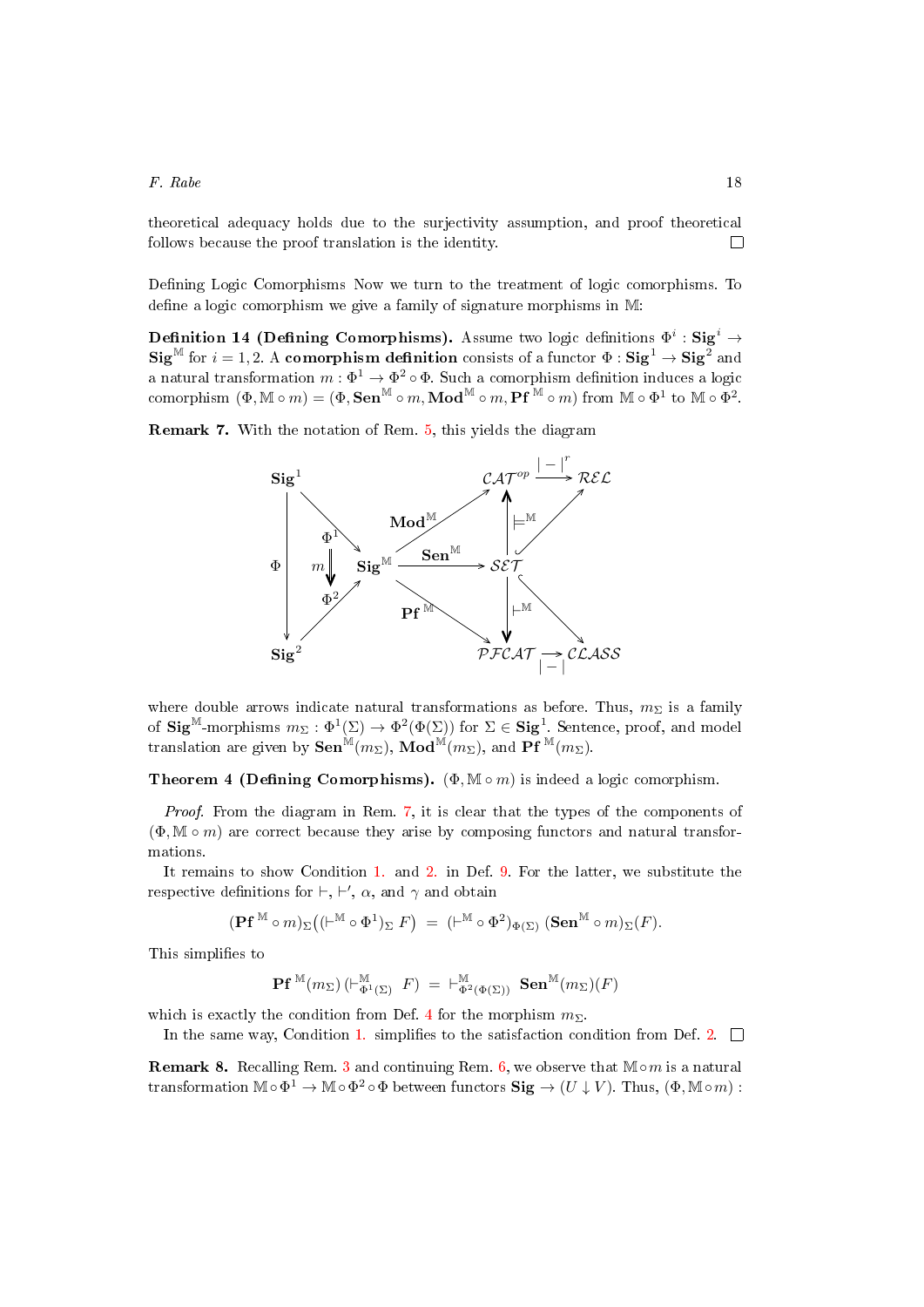$\mathbb{M} \circ \Phi^1 \to \mathbb{M} \circ \Phi^2$  is indeed a morphism in the lax slice category of objects over  $(U \downarrow V)$ (which justifies our notation). This yields a simpler, more abstract proof of Thm. [4.](#page-17-1)

Encoding Logic Comorphisms Finally, we study the encoding of existing logic comorphisms.

**Definition 15 (Encoding Comorphisms).** Assume a logic comorphism  $\mu : \mathbb{I}^1 \to \mathbb{I}^2$ and two logic encodings  $\mu^i: \mathbb{I}^i \to \mathbb{M}$ . An encoding of  $\mu$  relative to  $\mu_1$  and  $\mu_2$  is a logic comorphism modification  $\mu^1 \to \mu^2 \circ \mu$ .

To understand this definition better, let us assume a comorphism  $\mu = (\Phi, \alpha, \beta, \gamma)$ :  $\mathbb{I}^1 \to \mathbb{I}^2$  and two encodings  $\mu^i = (\Phi^i, \alpha^i, \beta^i, \gamma^i) : \mathbb{I}^i \to \mathbb{M}$ . Then an encoding m of  $\mu$  is a natural transformation  $\Phi^1 \to \Phi^2 \circ \Phi$  such that the following diagrams commute for all  $\Sigma \in \mathbf{Sig}^1$  :

$$
\begin{CD} {\bf Sen}^1(\Sigma) @>{\alpha_\Sigma}>> {\bf Sen}^2(\Phi(\Sigma))\\ \\ \alpha_\Sigma^1 \Bigg| @>$\alpha_\Phi^2(\Sigma)\\ \\ {\bf Sen}^{\mathbb{M}}(\Phi^1(\Sigma)) \overset{\bf Sen{\mathbb{M}}(m_\Sigma)}\longrightarrow {\bf Sen}^{\mathbb{M}}(\Phi^2(\Phi(\Sigma)))\\ \\ {\bf Mod}^1(\Sigma) @>{\beta_\Sigma}>> {\bf Mod}^2(\Phi(\Sigma))\\ \\ \beta_\Sigma^1 \Bigg| @>{\bf Mod}^{\mathbb{M}}(m_\Sigma)\\ \\ {\bf Mod}^{\mathbb{M}}(\Phi^1(\Sigma)) @>{\gamma_\Sigma}>> {\bf Pf}^2(\Phi(\Sigma))\\ \\ \gamma_\Sigma^1 \Bigg| @>$\gamma_\Phi^2(\Sigma)\\ \\ \gamma_\Sigma^1 \Bigg| @>{\gamma_\Phi^2(\Sigma)}\\ \\ {\bf Pf}^{\mathbb{M}}(\Phi^1(\Sigma)) \overset{\bf PF}{\longrightarrow} {\bf Pf}^{\mathbb{M}}(\Phi^2(\Phi(\Sigma)))\\ \\ {\bf Pf}^{\mathbb{M}}(\Phi^1(\Sigma)) \overset{\bf PF}{\longrightarrow} {\bf Pf}^{\mathbb{M}}(\Phi^2(\Phi(\Sigma)))\\ \end{CD}
$$

Intuitively,  $m_{\Sigma} : \Phi^1(\Sigma) \to \Phi^2(\Phi(\Sigma))$  is a signature morphism in the meta-logic such that  $\textbf{Sen}^{\mathbb{M}}(m_{\Sigma})$  has the same effect as  $\alpha_{\Sigma}$ . This is particularly intuitive in the typical case where  $\alpha_{\Sigma}^1$  and  $\alpha_{\Phi(\Sigma)}^2$  are bijections. Similarly,  $\mathbf{Mod}^{\mathbb{M}}(m_{\Sigma})$  and  $\mathbf{Pf}^{\mathbb{M}}(m_{\Sigma})$  must have the same effect as  $\beta_{\Sigma}$  and  $\gamma_{\Sigma}$ .

# <span id="page-18-0"></span>4. A Meta-Logic

We will now define a specific logic  $M = (Sig^M, Sen^M, Mod^M, \models^M, Pf^M, \vdash^M)$  that we use as our meta-logic. M is based on the dependent type theory of LF.

We could define  $M$  such that the signatures of  $M$  are the LF signatures. There are several choices for the sentences of such a logic, the most elegant one uses the types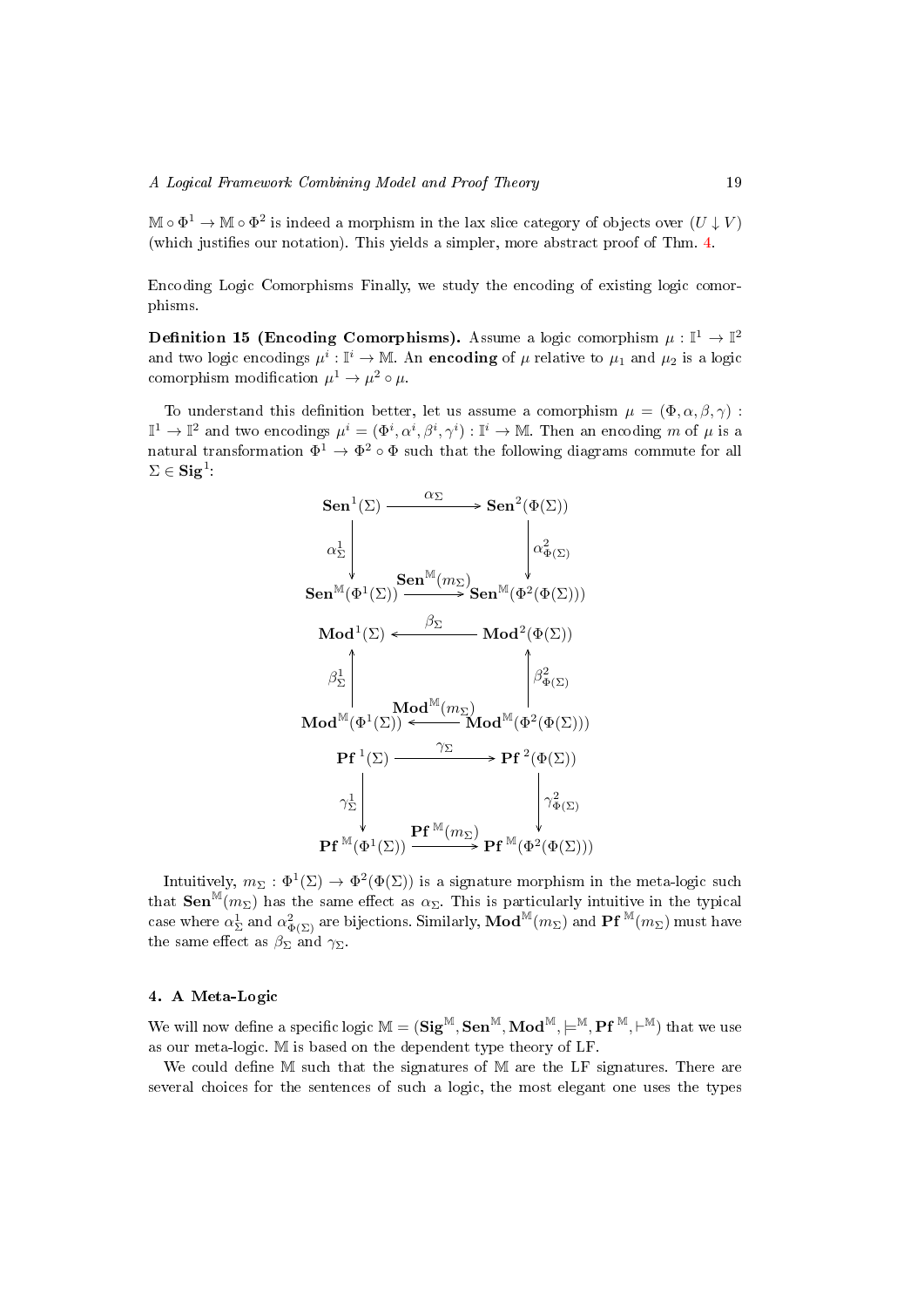as the sentences. In that case the proof categories are the categories of contexts, and models are usually based on locally cartesian closed categories [\(Cartmell](#page-49-11) [\(1986\)](#page-49-11); [Seely](#page-53-7) [\(1984\)](#page-53-7)). For example, we gave a (sound and complete) logic in this style but without the terminology used here in [Awodey and Rabe](#page-48-6) [\(2011\)](#page-48-6).

However, this is not our intention here. We want to use M as a logical framework, in which all components of an object logic are represented in terms of the syntax of the meta-logic. In order to capture all aspects of a logic, the M-signatures must be more complex.

Below we first define the syntax, proof theory, and model theory of  $\mathbb M$  in Sect. [4.1,](#page-19-0) [4.2,](#page-22-0) and  $4.3$ , respectively, before defining M and discussing its basic properties in Sect.  $4.4$ . We use propositional modal logic as a running example. M is foundation-independent: Object logic models are represented using the syntax of the meta-logic in a way that does not commit to a particular foundation of mathematics. We discuss the use of foundations in more detail in Sect. [4.5.](#page-29-0)

## <span id="page-19-0"></span>4.1. Syntax

The encoding of logical syntax in LF has been well-studied, and we motivate our definitions of M signatures by analyzing existing logic encodings in LF.

Firstly, logic encodings in LF usually employ a distinguished type form for the formulas and a distinguished judgment ded : form  $\rightarrow$  type for the truth judgment. But the names of these symbols may differ, and in some cases form is not even a symbol. Therefore, we x a signature Base as follows

$$
\begin{array}{lcl} \texttt{form} & : & \texttt{type} \\ \texttt{ded} & : & \texttt{form} \rightarrow \texttt{type} \end{array}
$$

Now by considering morphisms out of Base, i.e., pairs of a signature  $\Sigma$  and a morphism  $base : Base \rightarrow \Sigma$ , we can explicate these distinguished types.  $base(**form**)$  is a type over Σ representing the syntactic class of formulas. And base(ded) is a type family over Σ representing the truth of formulas. By investigating morphisms out of Base, we are restricting attention to those LF signatures that define formulas and truth  $-$  the central properties that separate logic encodings from other LF signatures.

Secondly, we want to represent models of a signature  $\Sigma$  as signature morphisms out of Σ. However, models often have components that are not mentioned in the syntax, e.g., the set of worlds in a Kripke model. Therefore, we will use two LF-signatures  $\Sigma^{syn}$  and  $\Sigma^{mod}$  to represent syntax and model theory separately.

 $\Sigma^{syn}$  declares the syntax of a logical language, i.e., LF symbols that represent syntactic classes (e.g., terms or formulas), sorts, functions, predicates, etc.  $\Sigma^{mod}$  declares the model theory, i.e., LF symbols that axiomatize the properties of models, typically in terms of a foundational semantic language like set theory, type theory, or category theory. A morphism  $\mu: \Sigma^{syn} \to \Sigma^{mod}$  interprets the syntax in terms of the model theory and represents the inductive interpretation function that translates syntax into the semantic realm. Finally individual models are represented as morphisms out of  $\Sigma^{mod}$ .

Finally, because of the symmetry between model and proof theory, it is elegant to split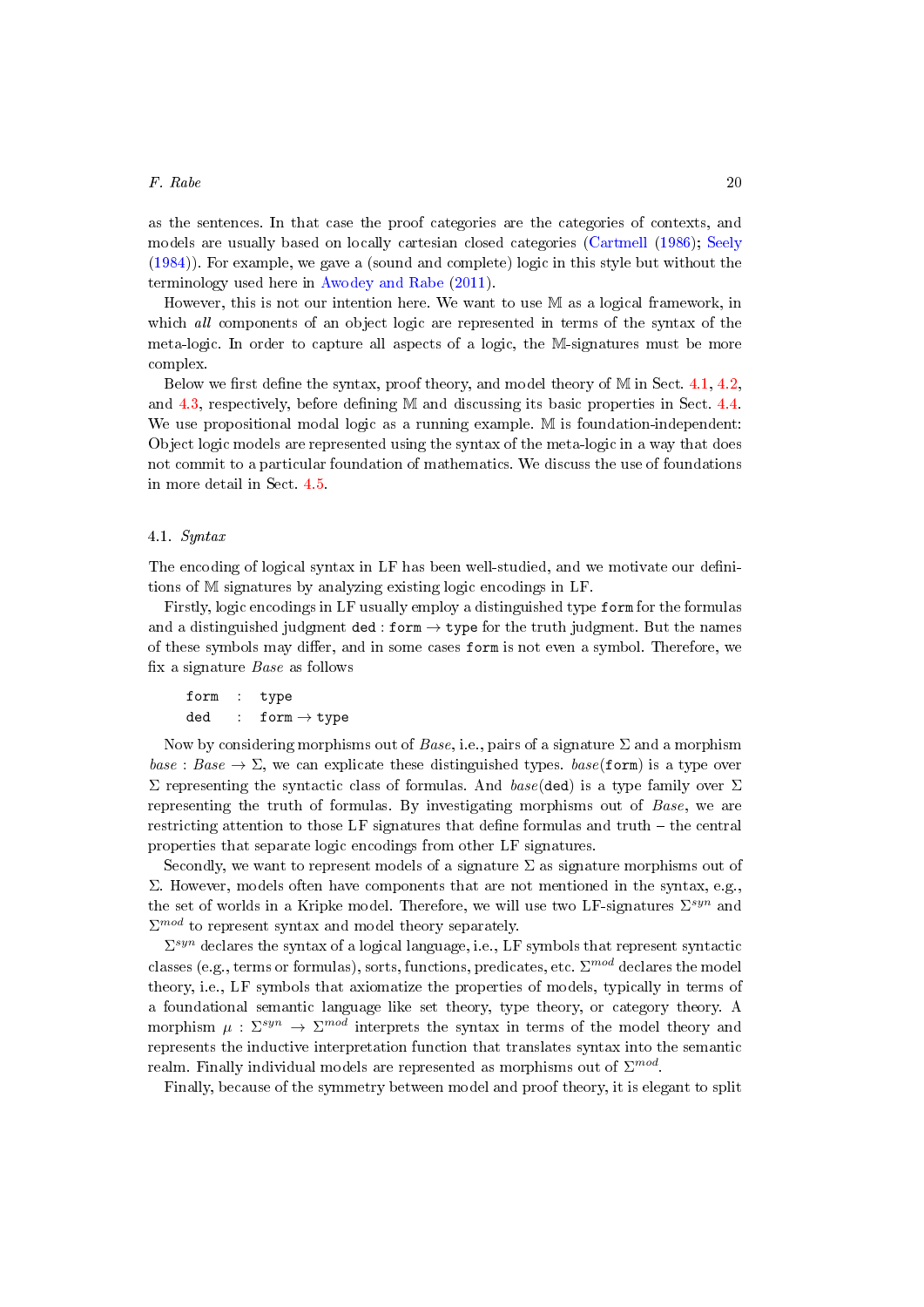syntax and proof theory as well by introducing an LF-signature  $\Sigma^{pf}$  and a morphism  $\pi:\Sigma^{syn}\to\Sigma^{pf}$  .  $\Sigma^{pf}$  declares the proof theory, i.e., LF symbols that represent judgments about the syntax and inference rules for them. It typically deviates from  $\Sigma^{syn}$  by declaring auxiliary syntax such as signed formulas in a tableaux calculus. In many cases,  $\pi$  is an inclusion.

Then we arrive at the following diagram:



The symbol ded plays a crucial duplicate role. *Proof theoretically*, the  $\Sigma^{pf}$ -type

 $\pi(base(\text{ded})\ F)$ 

is the type of proofs of F. A proof from assumptions  $\Gamma$  is a  $\Sigma^{pf}$ -term in context  $\Gamma$ . This yields the well-known Curry-Howard representation of proofs as terms [\(Martin-Löf](#page-51-7) [\(1996\)](#page-51-7); [Pfenning](#page-52-3) [\(2001\)](#page-52-3)). Model theoretically, the  $\Sigma^{mod}$ -type  $\mu(base(\texttt{form}))$  is the type of truth values, and  $\mu(base(\text{ded}))$  is a predicate on it giving the designated truth values. Below we will define models as morphisms  $m: \Sigma^{mod} \to M$ , and  $(M, m)$  satisfies F iff the type

$$
m(\mu(\text{base}(\text{ded})\ F))
$$

is inhabited over  $M$ . This yields the well-known representation of models as morphisms out of an initial object in a suitable category [\(Goguen et al.](#page-50-1) [\(1978\)](#page-50-1); [Lawvere](#page-51-10) [\(1963\)](#page-51-10)). Thus, ded is the mediator between proof and model theory, and  $\Sigma^{pf}$  and  $\Sigma^{mod}$  encode the two different ways to give meaning to  $\Sigma^{syn}$ .

We summarize the above in the following definition:

<span id="page-20-0"></span>Definition 16 (Signatures). The signatures of  $M$  are tuples

$$
\Sigma = (\Sigma^{syn}, \Sigma^{pf}, \Sigma^{mod}, base, \pi, \mu)
$$

forming a diagram of LF signatures as given above. base(ded) must be a constant.

The restriction of base(ded) to constants is a bit inelegant. But it is not harmful in practice and permits to exclude some degenerate cases that would make later denitions more complicated.

As expected, sentences are the LF terms of type form over  $\Sigma^{syn}$ :

**Definition 17 (Sentences).** Given an M signature  $\Sigma$  as in Def. [16,](#page-20-0) we define the sentences by

$$
\mathbf{Sen}^{\mathbb{M}}(\Sigma) = \{ F \mid \cdot \vdash_{\Sigma^{syn}} F : \text{base}(\text{form}) \}
$$

Example 7 (Modal Logic). For our simple modal logic ML from Ex. [1,](#page-4-1) we use a signature  $ML^{syn}$  as follows: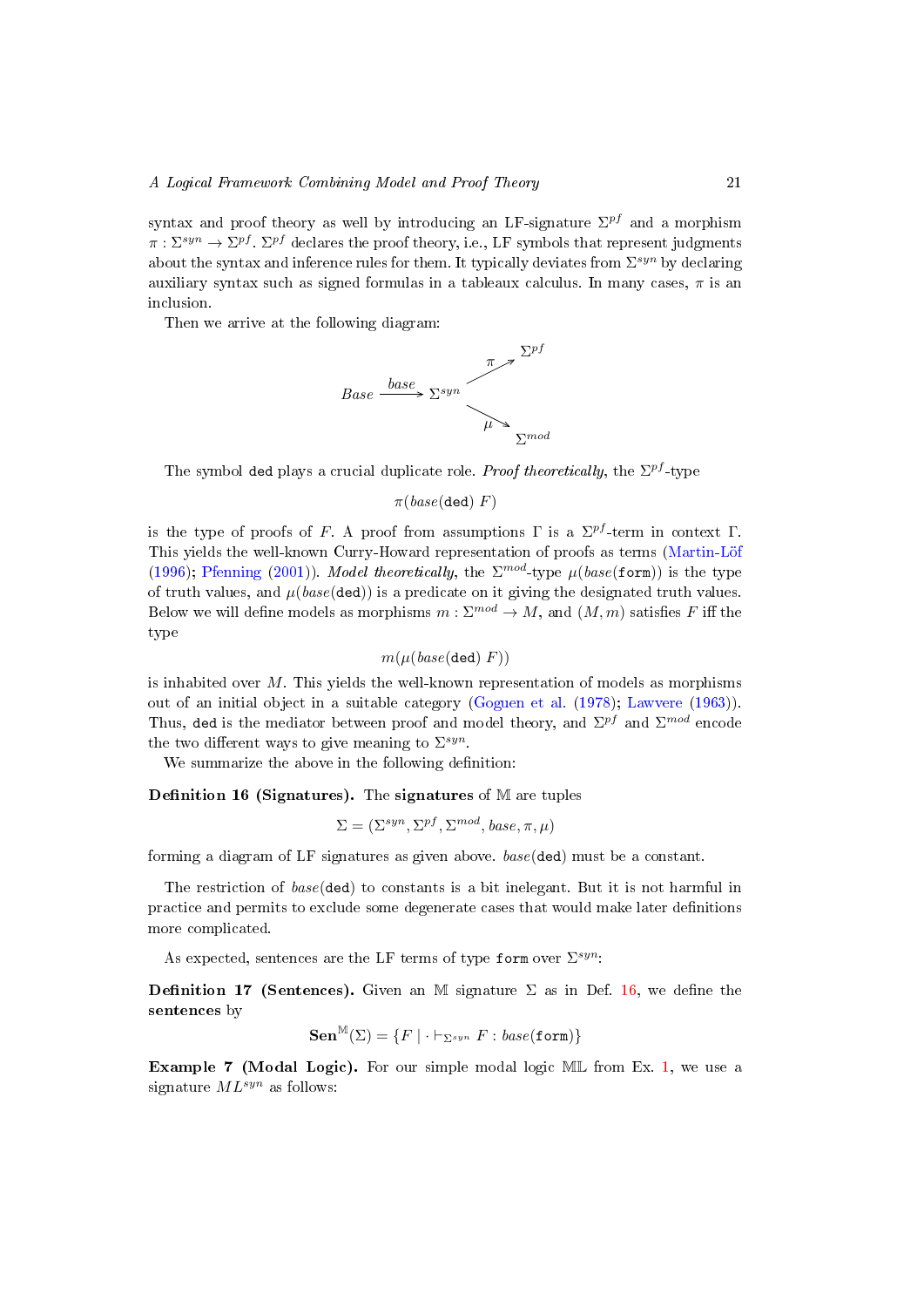| form : type |                                              |
|-------------|----------------------------------------------|
| ⊃           | : form $\rightarrow$ form $\rightarrow$ form |
| $\Box$      | : form $\rightarrow$ form                    |
| ded         | : form $\rightarrow$ type                    |

Here  $\supset$  and  $\square$  are formula constructors for implication and necessity. The morphism  $base : Base \rightarrow ML^{syn}$  is simply an inclusion. If we want to declare propositional variables, we can add them using declarations p : form. Let  $PQ^{syn}$  be the extension of  $ML^{syn}$  with p : form and q : form. Then an example sentence is  $T = \Box p \supset p \in \textbf{Sen}^M(PQ)$ , an instance of the axiom scheme T. As here for  $\supset$ , we will use intuitive infix and bracket elimination rules when giving example expressions.

<span id="page-21-0"></span>Definition 18 (Signature Morphism). An M-signature morphism  $\sigma : \Sigma \to \Sigma'$  is a tuple  $(\sigma^{syn}, \sigma^{pf}, \sigma^{mod})$  such that

— the diagram below commutes,

 $f(x)$  for every  $F ∈ \mathbf{Sen}^{\mathbb{M}}(\Sigma)$  there is an  $F'$  such that  $\sigma^{syn}(base(\text{ded}) F) = base'(\text{ded}) F'.$ Identity and composition for  $\text{Sig}^{\mathbb{M}}$ -morphisms are defined component-wise.



 $\sigma$  is simple if additionally  $\sigma^{syn} \circ base = base'$ .

<span id="page-21-1"></span>**Remark 9.** The diagram in Def. [18](#page-21-0) omits *Base* and thus does not imply  $\sigma^{syn} \circ base =$ base', which only holds for simple morphisms. It is natural to restrict attention to simple morphisms. In particular, the second condition in Def. [18](#page-21-0) is redundant for simple morphisms as we always have  $F' = \sigma^{syn}(F)$ .

However, our slightly weaker definition is crucial for the representation of many logic translations as we will see in Ex. [18](#page-37-0) and discuss in Rem. [18.](#page-38-1)

Def.  $18$  is just strong enough to guarantee the existence of a sentence translation:

**Definition 19 (Sentence Translation).** In the situation of Def.  $18$ , we put

 $\mathbf{Sen}^{\mathbb{M}}(\sigma)(F) = \text{ the } F' \text{ such that } \sigma^{syn}(\text{base}(\text{ded}) \ F) = \text{base}'(\text{ded}) \ F'$ 

This is well-defined because  $F'$  exists by Def. [18;](#page-21-0) and if it exists, it is necessarily unique.

Remark 10. In particular, sentence translation along simple morphisms is just the application of the morphism  $\sigma^{syn}$ :  $\sigma^{syn}(base(o)) = base'(o)$  and  $\textbf{Sen}^{\mathbb{M}}(\sigma)(F) = \sigma^{syn}(F)$ .

**Example 8 (Continued).** A simple  $\text{Sig}^{\mathbb{M}}$ -morphism  $w : PQ \rightarrow PQ$  can contain the component

$$
w^{syn} = id, q := \Box q, p := q
$$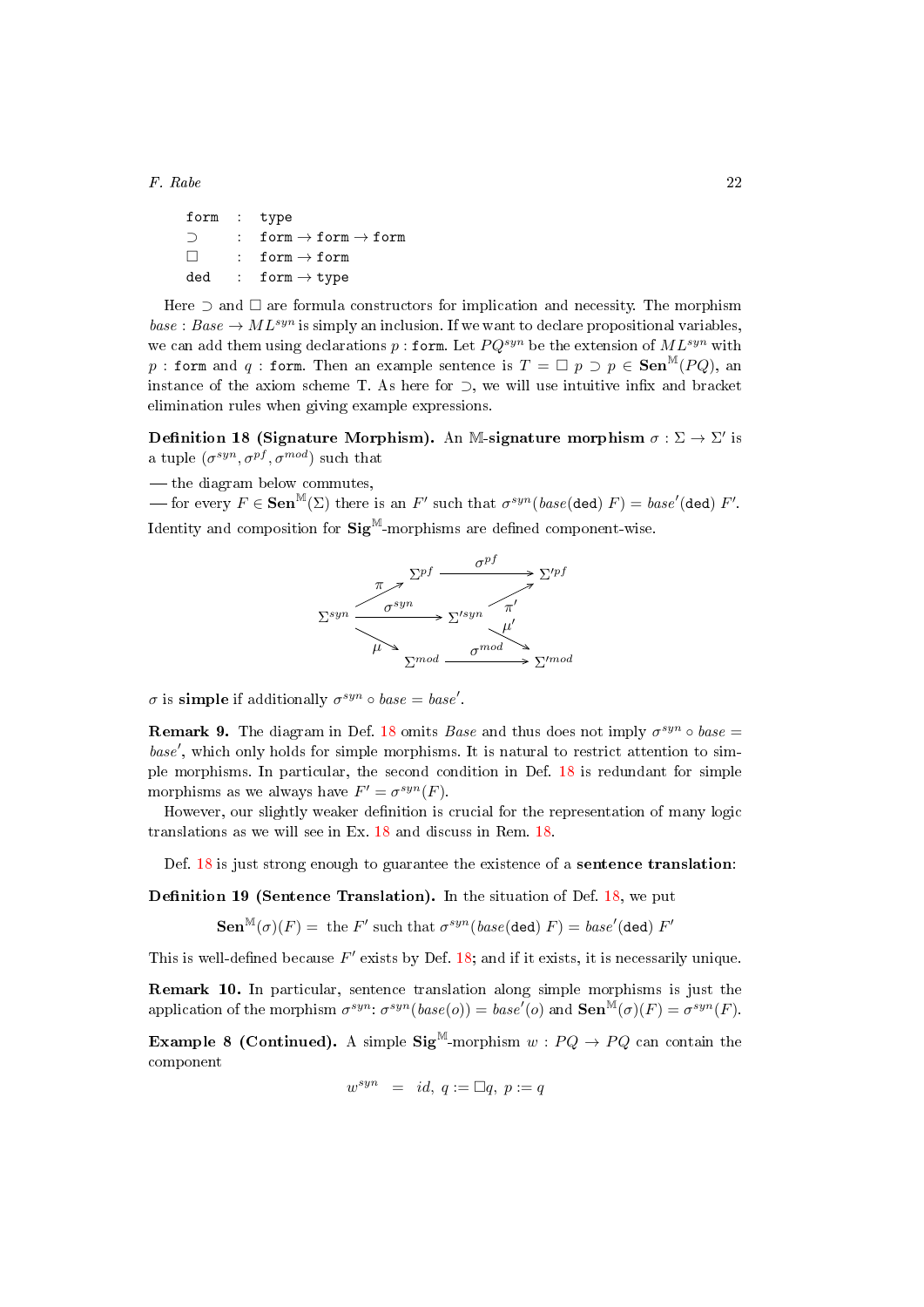where id is the identity morphism for  $PQ^{syn}$ . Then we have  $w^{syn}(\text{form}) = \text{form}$  and  $w^{syn}$ (ded) = ded, and  $w^{syn}$ (ded T) = ded  $\Box$  q  $\supset$  q. Thus, we obtain,  $\mathbf{Sen}^{\mathbb{M}}(w)(T)$  =  $\Box q \supset q$ .

## <span id="page-22-0"></span>4.2. Proof Theory

The idea behind the proof theory of M is the Curry-Howard correspondence [\(Curry](#page-49-2) [and Feys](#page-49-2) [\(1958\)](#page-49-2); [Howard](#page-51-3) [\(1980\)](#page-51-3)): judgments  $(E_1, \ldots, E_n)$  correspond to contexts  $x_1$ :  $E_1, \ldots, x_n : E_n$  where the variables act as names for hypotheses. Moreover, a morphism from  $\Gamma = x_1 : E_1, \ldots, x_m : E_m$  to  $\Gamma' = x_1 : F_1, \ldots, x_n : F_n$  provides one proof over  $\Gamma$  for every judgment assumed in  $\Gamma'$ , i.e., it is a tuple  $p_1^n$  of terms in context  $\Gamma \vdash_{\Sigma^{pf}} p_i : F_i$ . Such a tuple is simply a substitution from  $\Gamma'$  to  $\Gamma$ , and the proof categories are the well-understood categories of contexts and substitutions. The finite products are given by concatenations of contexts (possibly using  $\alpha$ -renaming to avoid duplicate variables).

Definition 20 (Proof Categories). Given an M signature  $\Sigma$  as in Def. [16,](#page-20-0) we define the proof category **Pf**  $^M(\Sigma)$  as the dual of the category of contexts and substitutions over  $\Sigma^{pf}$  :

— the objects are the contexts over  $\Sigma^{pf},$ 

— the morphisms from  $\Gamma$  to  $\Gamma'$  are the substitutions from  $\Gamma'$  to  $\Gamma$ .

**Example 9 (Continued).** For our modal logic, we can define  $ML^{pf}$  by extending  $ML^{syn}$  with a calculus for provability. Thus,  $\pi_{ML}$  is an inclusion. There are a number of ways to do that (see [Avron et al.](#page-48-7) [\(1998\)](#page-48-7)); for a simple Hilbert-style calculus,  $ML^{pf}$ consists of axioms for propositional logic and the declarations

 $mp$  : {x : form} {y : form} ded  $x \supset y \to$  ded  $x \to$  ded y  $nec$  :  $\{x : \texttt{form}\}$  ded  $x \to \texttt{ded } \Box x$ K :  $\{x : \text{form}\}\{y : \text{form}\}\}\$  ded  $\Box(x \supset y) \supset (\Box x \supset \Box y)$ 

Note how the  $\Pi$ -binder  $\{x : \text{form}\}\$ is used to declare schema variables.

Similarly, we define  $P Q^{pf}$  by extending  $ML^{pf}$  with p : form and q : form. Then the proof category **Pf**  $^M(PQ)$  contains objects like

$$
\Gamma_1 = x : \text{ded } \Box(p \supset q), y : \text{ded } \Box p
$$

and

$$
\Gamma_2 \ = \ z : \text{ded } \Box q.
$$

A Pf<sup>M</sup>(PQ)-morphism from  $\Gamma_1$  to  $\Gamma_2$  is the substitution

$$
\gamma_1 = z := mp \,\underline{\Box p} \,\underline{\Box q} \, (mp \,\underline{\Box (p \supset q)} \,\underline{\Box p \supset \Box q} \, (K \, \underline{p} \, \underline{q}) \, x) \, y
$$

It gives a proof of the goal labelled z in terms of the two assumptions labelled x and  $y$ . To enhance readability, we have underlined the arguments that instantiate the schema variables.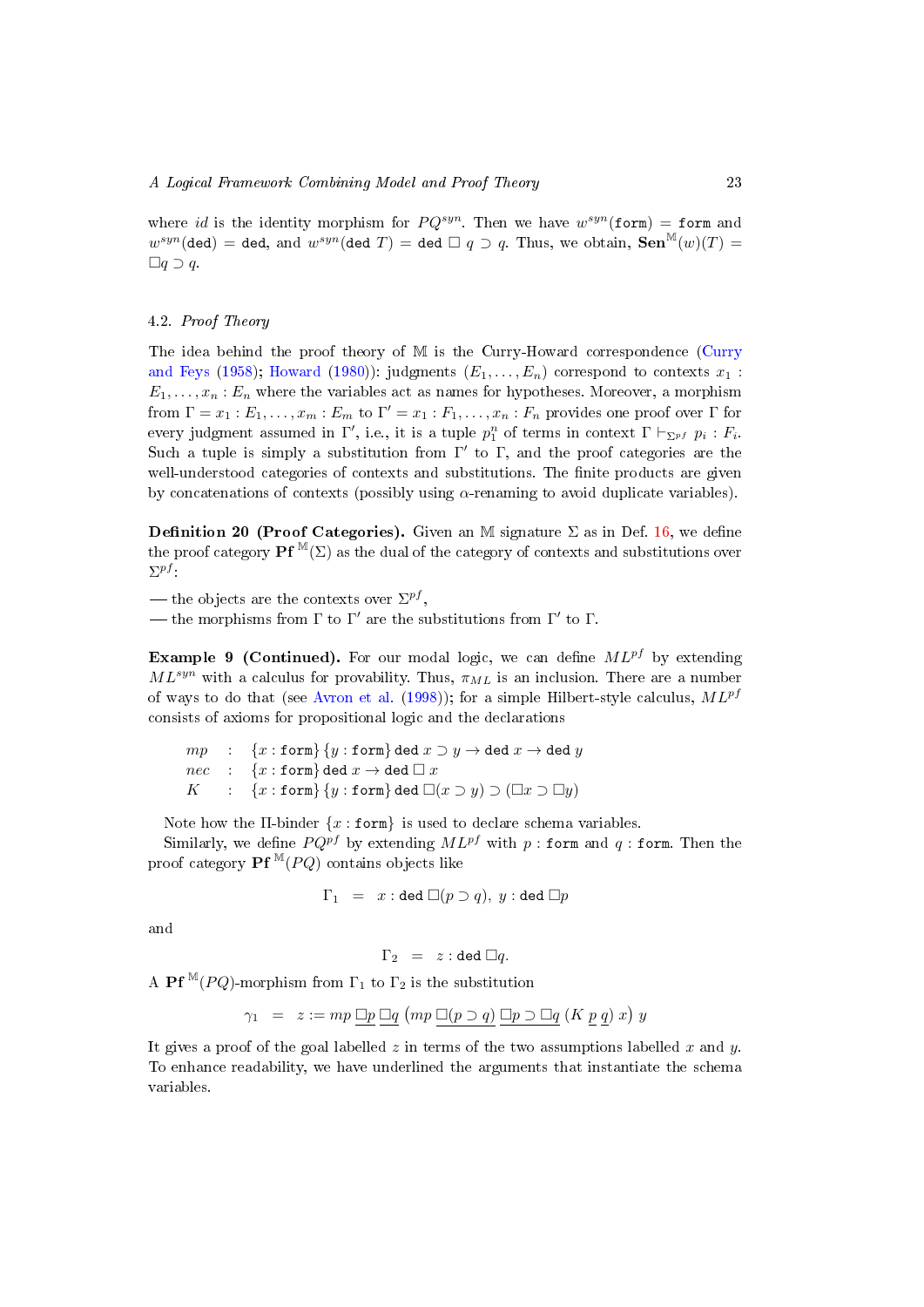Just like the proof categories are the categories of contexts and substitutions over the LF signature  $\Sigma^{pf}$ , the proof translation functor is given by the application of the LF morphism  $\sigma^{pf}$  to contexts and substitutions:

**Definition 21 (Proof Translation).** Given an M-signature morphism  $\sigma : \Sigma \to \Sigma'$  as in Def. [18,](#page-21-0) the proof translation functor  $\mathbf{Pf}^{\mathbb{M}}(\sigma) : \mathbf{Pf}^{\mathbb{M}}(\Sigma) \to \mathbf{Pf}^{\mathbb{M}}(\Sigma')$  is defined by

$$
\mathbf{Pf}^{\mathbb{M}}(\sigma)(\Gamma) = \sigma^{pf}(\Gamma) \quad \text{for } \Gamma \in |\mathbf{Pf}^{\mathbb{M}}(\Sigma)|
$$
  

$$
\mathbf{Pf}^{\mathbb{M}}(\sigma)(\gamma) = \sigma^{pf}(\gamma) \quad \text{for } \gamma \in \mathbf{Pf}^{\mathbb{M}}(\Sigma)(\Gamma, \Gamma')
$$

**Example 10 (Continued).** Reusing the morphism w and the object  $\Gamma_1$  from our running example, we obtain

$$
\mathbf{Pf}^{\mathbb{M}}(w)(\Gamma_{1})\ =\ x : \operatorname{ded} \ \Box(q \supset \Box q),\ y : \operatorname{ded} \ \Box q
$$

and

$$
\mathbf{Pf}^{\mathbb{M}}(w)(\gamma_1) = z := mp \,\,\underline{\Box q} \,\,\underline{\Box \Box q} \,\,(mp \,\,\underline{\Box (q \supset \Box q)} \,\,\underline{\Box q \supset \Box \Box q} \,\,(K \,\,\underline{q} \,\,\underline{\Box q}) \,\,x\,) \,\,y
$$

which is an **Pf**  $^{\mathbb{M}}(PQ)$ -morphism from **Pf**  $^{\mathbb{M}}(w)(\Gamma_1)$  to **Pf**  $^{\mathbb{M}}(w)(\Gamma_2)$ .

As expected, the truth judgment is given by the image of ded in  $\Sigma^{pf}$ :

**Definition 22 (Truth Judgment).** Given an M signature  $\Sigma$  as in Def. [16,](#page-20-0) the truth judgment  $\vdash_{\Sigma}^{\mathbb{M}} F$  is defined as the context  $x$  :  $\pi(\mathit{base}(\texttt{ded})\ F)$  for an arbitrary fixed variable  $\hat{r}$ .

Example 11 (Continued). We have

$$
\begin{array}{rcl}\n\vdash_{PQ}^{\mathbb{M}} \Box (p \supset q) \times \vdash_{PQ}^{\mathbb{M}} \Box p & \cong \quad \Gamma_1 \\
\\ \vdash_{PQ}^{\mathbb{M}} \Box q & \cong \quad \Gamma_2\n\end{array}
$$

The projection out of the product  $\Gamma_1$  are just inclusion substitutions. And the isomorphism in the second case is a variable renaming. Thus, the morphism  $\gamma_1$  proves  $\{\Box(p \supset$  $q$ ),  $\Box p$   $\vdash^{\mathbb{M}}_{PQ} \Box q$ . Similarly, the morphism  $\mathbf{Pf}^{\mathbb{M}}(w)(\gamma_1)$  proves  $\{\Box(q \supset \Box q), \Box q\} \vdash^{\mathbb{M}}_{PQ}$  $\square \square q$ .

## <span id="page-23-0"></span>4.3. Model Theory

<span id="page-23-1"></span>The definition of  $\Sigma^{mod}$  is the most difficult part because  $\Sigma^{mod}$  must declare symbols for all components that are present in a model. Since a model may involve any mathematical object,  $\Sigma^{mod}$  must be expressive enough to define arbitrary mathematical objects. Therefore,  $\Sigma^{mod}$  must include a representation of the whole foundation of mathematics. The foundation is flexible; for example, we have represented Zermelo-Fraenkel set theory, Mizar's set theory, and higher-order logic HOL as foundations in the applications of our framework [\(Codescu et al.](#page-49-8) [\(2011\)](#page-49-8); [Horozal and Rabe](#page-51-11) [\(2011\)](#page-51-11); [Iancu and Rabe](#page-51-12) [\(2011\)](#page-51-12)). For simplicity, we will use higher-order logic as the foundation here. We start with our running example: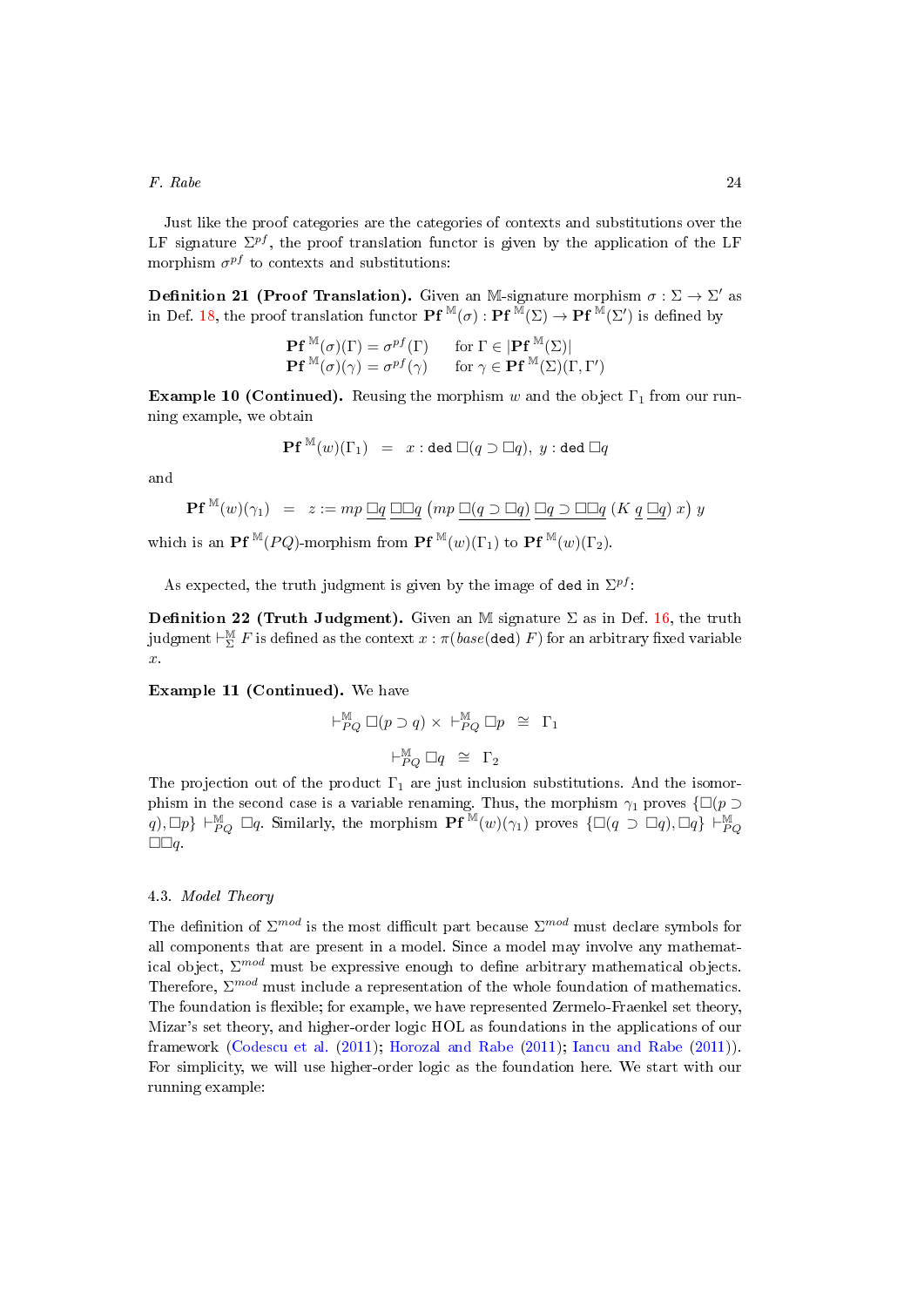Example 12 (Continued). To describe the model theory of modal logics, we reuse the signature  $HOL$  that was introduced as a running example in Sect. [2.2.](#page-5-0) We assume it also provides a declaration

$$
\forall \quad : \quad (tm A \to tm \; bool) \to tm \; bool
$$

for universal quantification over elements of  $A$ .

Then  $ML^{mod}$  can be given by extending  $HOL$  with

worlds : tp  $acc :$  tm worlds  $\rightarrow$  tm worlds  $\rightarrow$  tm bool

where worlds and acc represent the set of words and the accessibility relation of a Kripke model. Now the morphism  $\mu_{ML} : ML^{syn} \to ML^{mod}$  can be defined as

$$
\begin{array}{lcl} \texttt{form} & := & \mathit{tm} \ \mathit{worlds} \rightarrow \mathit{tm} \ \mathit{bool} \\ \supset & := & [f: \mathit{tm} \ \mathit{worlds} \rightarrow \mathit{tm} \ \mathit{bool}] \ [g: \mathit{tm} \ \mathit{worlds} \rightarrow \mathit{tm} \ \mathit{bool}] \\ & & [w: \mathit{tm} \ \mathit{worlds}] \ (f \ w \Rightarrow g \ w) \\ \Box & := & [f: \mathit{tm} \ \mathit{worlds} \rightarrow \mathit{tm} \ \mathit{bool}] \\ & & [w: \mathit{tm} \ \mathit{worlds}] \ \forall \ [w': \mathit{tm} \ \mathit{worlds}] \ (acc \ w \ w' \Rightarrow f \ w') \\ \mathrm{ded} & := & [f: \mathit{tm} \ \mathit{worlds} \rightarrow \mathit{tm} \ \mathit{bool}] \ \mathit{ded} \ (\forall [w: \mathit{tm} \ \mathit{worlds}] \ f \ w) \end{array}
$$

 $\mu_{ML}$  formalizes that formulas are interpreted as functions from the set of worlds to the set of booleans. Consequently,  $\mu_{ML}(\supset)$  takes two and returns one, and  $\mu_{ML}(\supset)$  takes one and returns one such functions. These formalize the interpretation of formulas in Kripke models in the usual way. Finally,  $\mu_{ML}$ (ded) formalizes the satisfaction relation: A formula holds in a model if it is true in all worlds.

To avoid confusion, keep in mind that ded formalizes truth in the object-logic ML, whereas ded formalizes truth in the mathematical foundation HOL, which is used to express the model theory. As common in model theoretical denitions of truth, the truth of formulas is defined in terms of the truth of the mathematical foundation.

The signature  $PQ^{mod}$  arises by extending  $ML^{mod}$  with declarations  $p : \mu(\text{form})$ , i.e., p : tm worlds  $\rightarrow$  tm bool, and similarly for q. The morphism  $\mu_{PO} : PQ^{syn} \rightarrow PQ^{mod}$  is given by  $\mu$ ,  $p := p$ ,  $q := q$ .

Now a model of  $PQ$  must provide specific values for *worlds*, acc, p, and q in terms of HOL. Thus, we can represent models as morphisms from  $PQ^{mod}$  to HOL.

Then we arrive at the following definition of model categories:

<span id="page-24-0"></span>**Definition 23 (Model Categories).** Given an M signature  $\Sigma$  as in Def. [16,](#page-20-0) we define the model category  $\text{Mod}^{\mathbb{M}}(\Sigma)$  as the slice category of objects under  $\Sigma^{mod}$ :

- $\sim$  objects are the pairs  $(M, m)$  for an LF-signature morphism  $m : \Sigma^{mod} \to M$ ,
- morphisms from  $(M, m)$  to  $(M', m')$  are LF-signature morphisms  $\varphi : M \to M'$  such that  $\varphi \circ m = m'$ ,
- the identity morphism of  $(M, m)$  is  $id_M$ ,
- the composition of  $\varphi: (M,m) \to (M',m')$  and  $\varphi': (M',m') \to (M'',m'')$  is  $\varphi' \circ \varphi$ .

Here we use an arbitrary LF signature as the codomain of the models to avoid a commitment to a particular foundation. We get back to that in Rem. [12.](#page-26-1)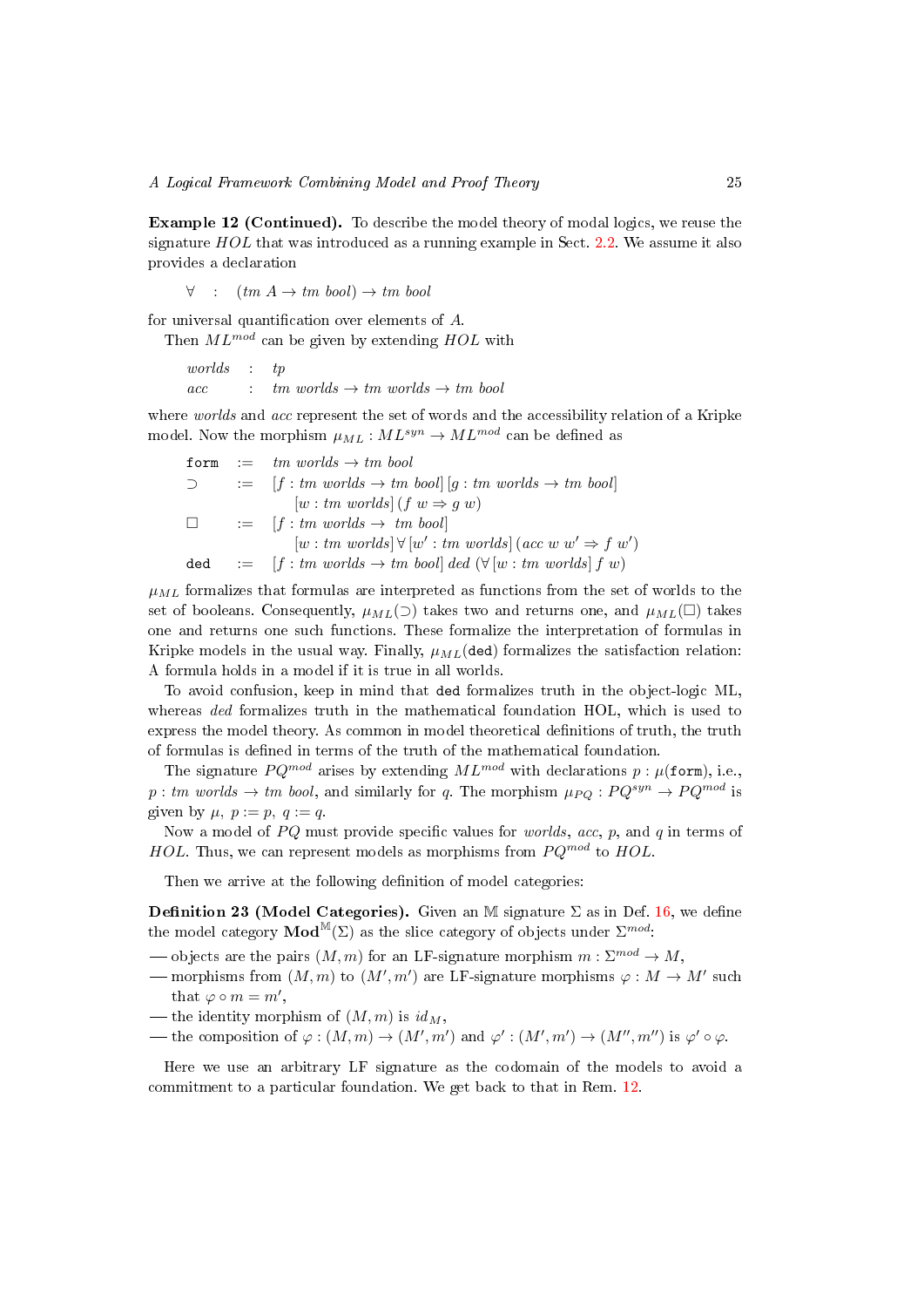The model translation functor is given by composition with  $\sigma^{mod}$ :

**Definition 24 (Model Translation).** Given an M-signature morphism  $\sigma : \Sigma \to \Sigma'$  as in Def. [18,](#page-21-0) we define  $\mathbf{Mod}^{\mathbb{M}}(\sigma) : \mathbf{Mod}^{\mathbb{M}}(\Sigma') \to \mathbf{Mod}^{\mathbb{M}}(\Sigma)$  by

$$
\mathbf{Mod}^\mathbb{M}(\sigma)(M,m) = (M,m \circ \sigma^{mod})
$$

$$
\mathbf{Mod}^\mathbb{M}(\sigma)(\varphi) = \varphi
$$

The following commutative diagram illustrates the functor  $\mathbf{Mod}^{\mathbb{M}}$ :



**Example 13 (Continued).** We have an example model  $(HOL, m_1) \in Mod^M(PQ)$  by defining the LF-signature morphism  $m_1$  to map

- $\sim$  all symbols of HOL to themselves,
- $-$  worlds to the set  $\mathbb{N}$ ,
- $\frac{a}{c}$  to the  $\leq$  relation on  $\mathbb{N}$ ,
- $-p$  and q to the predicates odd and nonzero on N that are true for odd and non-zero numbers, respectively.

The model theoretical truth, i.e., the satisfaction relation, is given by the inhabitation of the type  $base$ (ded) F in a model:

**Definition 25 (Satisfaction).** For a  $\Sigma$ -model  $(M, m)$  and a  $\Sigma$ -sentence F, we define

 $(M,m) \models_{\Sigma}^{\mathbb{M}}$ iff there exists t such that  $\cdot \vdash_M t : m(\mu(\text{base}(\text{ded}) \ F)).$ 

**Example 14 (Continued).** We can assume that  $HOL$  has expressions true : tm bool and  $false: tm \boldsymbol{bool}$  such that ded true is inhabited but ded false is empty. Thus, we obtain for the satisfaction in the model  $(HOL, m_1)$  from above

 $(HOL, m_1) \models^{\mathbb{M}}_{PQ} F$  iff exists t such that  $\cdot \vdash_{HOL} t : ded \ (\forall [w : tm \ \mathbb{N}] \ m_1(F) \ w).$ 

That holds iff  $m_1(F)$  is the constant function returning true (up to provable equality in  $HOL$ ). For example, if we assume that  $HOL$  contains proof rules to derive common HOLtheorems, we obtain  $(HOL, m_1) \models_{PQ}^{\mathbb{M}} p \supseteq \Box q$  because we can simplify  $m_1(p \supseteq \Box q)$  w to the formula

odd 
$$
w \Rightarrow \forall [w':tm \mathbb{N}] ((w \leq w') \Rightarrow nonzero \ w')
$$

which is true for all  $w$ .

<span id="page-25-0"></span>Remark 11 (Lax Model Categories). Def. [23](#page-24-0) can be generalized by using lax slice categories under  $\Sigma^{mod}$ . Then model morphisms from  $(M,m)$  to  $(M',m')$  are pairs  $(\varphi,r)$ for an LF-signature morphism  $\varphi : M \to M'$  and a 2-cell  $r : \varphi \circ m \Rightarrow m'.$  Model reduction can be generalized accordingly. This is problematic, however, because there is no natural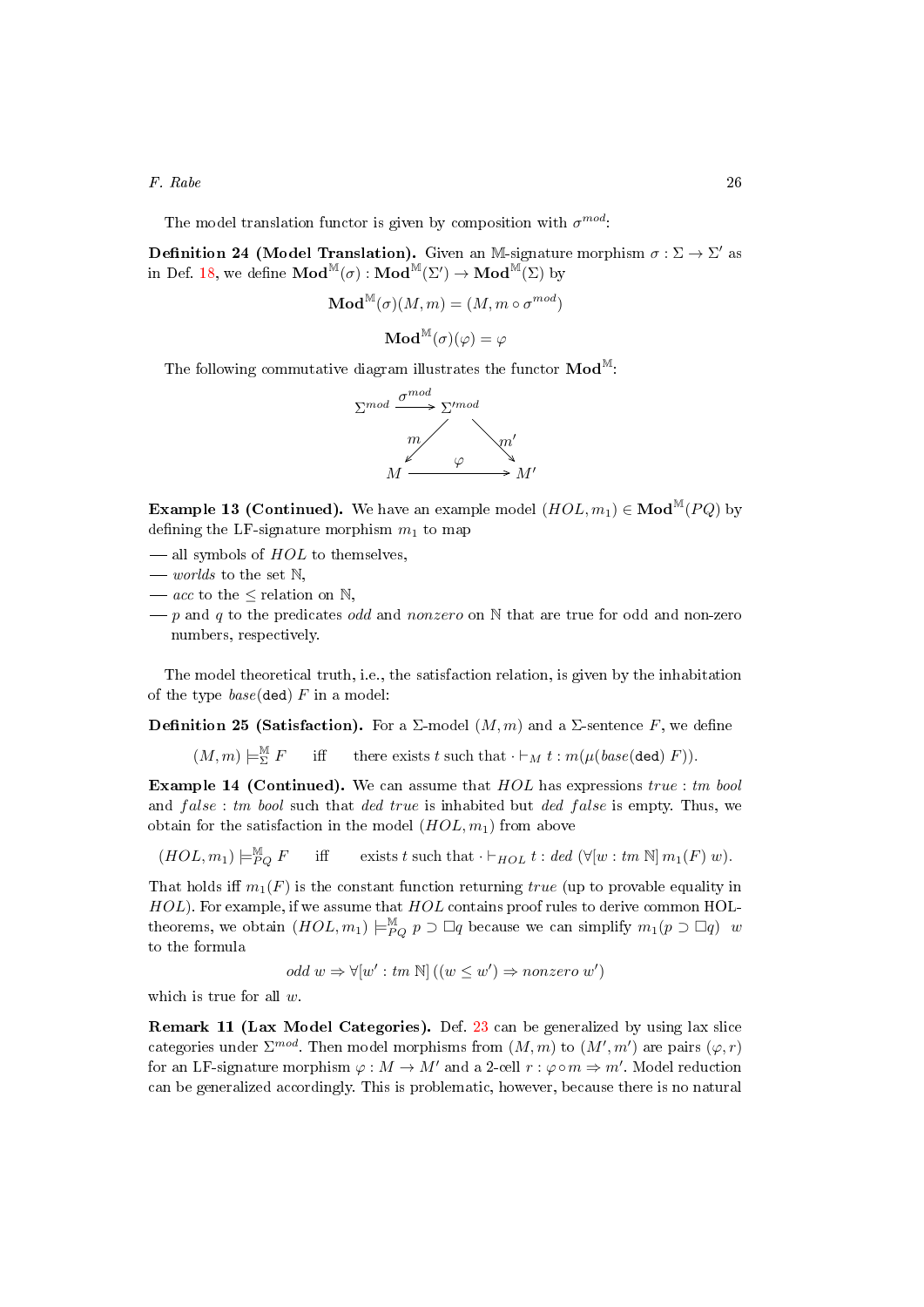way to turn the category of LF signatures into a 2-category. The same remark applies when other type theories are used instead of LF.

Recently we developed a theory of logical relations for LF as relations between LF signature morphisms [Sojakova](#page-53-8) [\(2010\)](#page-53-8). Binary logical relations do not form a 2-category either but behave like 2-cells in many ways. We expect that our present definition can be improved along those lines but omit the details here.

<span id="page-26-1"></span>Remark 12 (Restricted Model Categories). This definition of models as morphisms  $(M,m)$  is very general permitting, e.g., the trivial model  $(\Sigma^{mod}, id_{\Sigma^{mod}})$ . It is often desirable to restrict attention to certain models or certain model morphisms.

Most importantly, we are usually interested in those models where the codomain is a fixed LF-signature F representing the foundation of mathematics such as  $\mathcal{F} = HOL$ above. Then the LF signature morphism  $m \circ \mu$  maps the syntax into the foundation  $\mathcal{F}$ , i.e., every syntactical expression to its interpretation in the language of mathematics. We will get back to this in Sect. [4.5.](#page-29-0)

More generally, we can supplement our definition of signatures with a formal language in which structural properties of models and morphisms can be formulated. For example,  $\Sigma^{mod}$  might contain a declaration that requires m to be an elementary embedding. The key unsolved difficulty here is to design a formal language that is reasonably expressive without making the framework overly complex.

## <span id="page-26-0"></span>4.4. Collecting the Pieces

We conclude the definition of M with the following result.

**Theorem 5.**  $M = (Sig^M, Sen^M, Mod^M, \models^M, Pf^M, \models^M)$  is a logic.

<span id="page-26-2"></span>Proof. We have to prove a number of conditions:

- $\longrightarrow$  Sig is a category. The only non-obvious aspect here is that the existence of  $F'$  in the definition of signature morphisms is preserved under composition. It is easy to see.  $\textbf{Sen}^{\mathbb{M}}$  is a functor. This is straightforward.
- $\mathbf{Mod}^{\mathbb{M}}$  is a functor. This is a standard result of category theory for slice categories (see, e.g., [Mac Lane](#page-51-1) [\(1998\)](#page-51-1)).
- —It is a standard about the category of contexts in type theories that  $Pf^M$  is a functor  $\text{Sig}^{\mathbb{M}} \to \mathcal{CAT}$  (see, e.g., [Pitts](#page-52-6) [\(2000\)](#page-52-6)). Thus, we only need to show that  $\text{Pf}^{\mathbb{M}}(\Sigma)$  has finite products and that  $\mathbf{Pf}^{\mathbb{M}}(\sigma)$  preserves these products. The products are given by  $\Gamma_1 \times \ldots \times \Gamma_n = \Gamma'_1, \ldots, \Gamma'_n$  where  $\Gamma'_i$  arises from  $\Gamma_i$  by  $\alpha$ -renaming to eliminate duplicate variable names. The empty product (terminal object) is the empty context.

 $-\models^{\tilde{M}}$  meets the satisfaction condition. Assume  $\sigma : \Sigma \to \Sigma'$ ,  $F \in \mathbf{Sen}^{\tilde{M}}(\Sigma)$ , and  $(M, m) \in \mathbf{Mod}^{\mathbb{M}}(\Sigma')$ . Then

 $\mathbf{Mod}^{\mathbb{M}}(\sigma)(M,m) \models^{\mathbb{M}}_{\Sigma} F \text{ iff }$ 

there is an M-term of type  $(m \circ \sigma^{mod}) (\mu (base(\texttt{ded}) \ F))$  iff there is an M-term of type  $m(\mu'(\sigma^{syn}(base(\texttt{ded})\ F)))$  iff there is an M-term of type  $m\big(\mu'\big(base'(\mathsf{ded})\ \mathbf{Sen}^{\mathbb{M}}(\sigma)(F)\big)\big)$  iff  $(M,m) \models_{\Sigma'}^{\mathbb{M}} \mathbf{Sen}^{\mathbb{M}}(\sigma)(F).$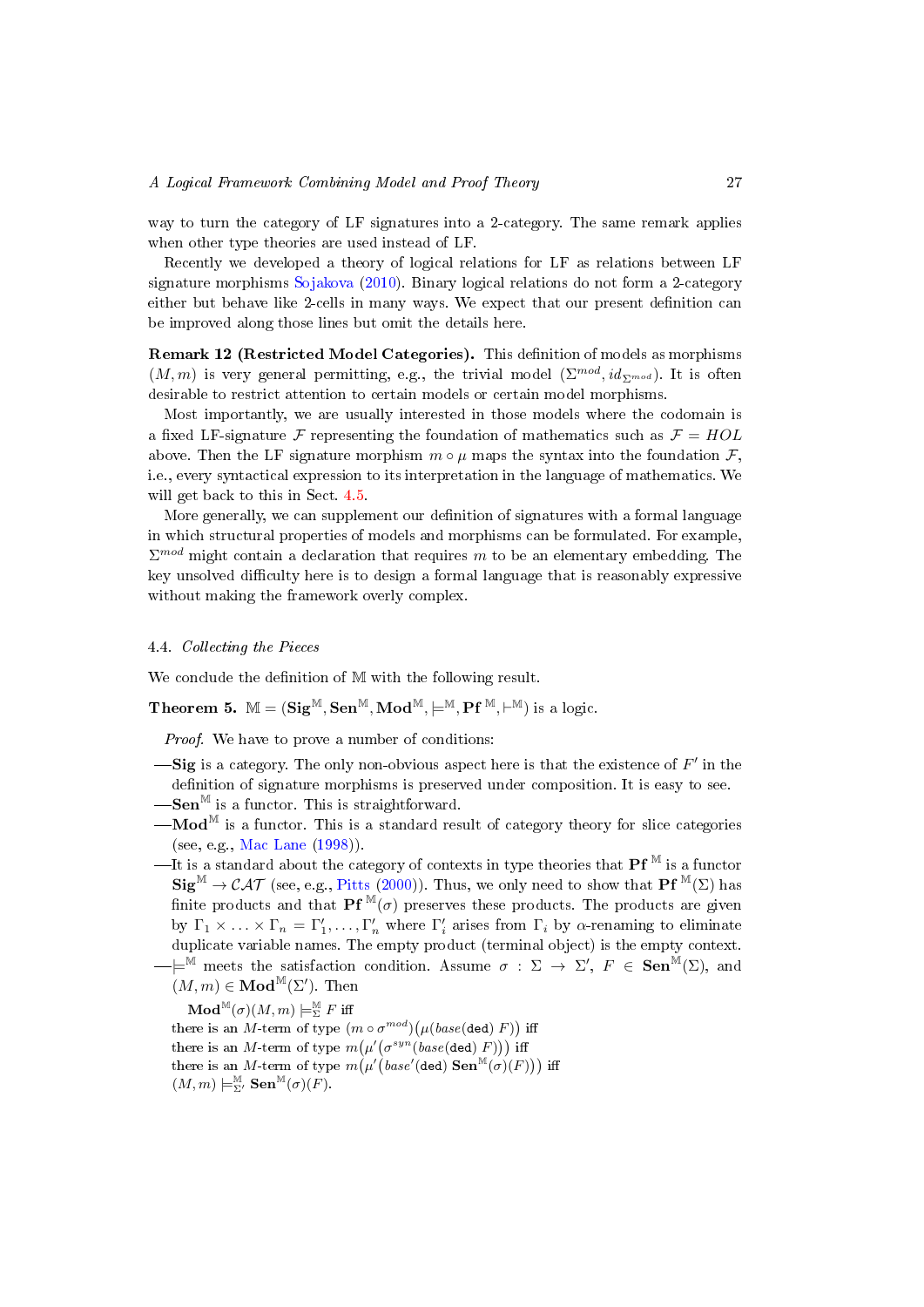$$
\begin{array}{rcl}\n\begin{array}{rcl}\n\text{---} \mathbb{P}^{\mathbb{M}} \text{ is preserved.} \text{ Assume } \sigma : \Sigma \to \Sigma' \text{ and } F \in \mathbf{Sen}^{\mathbb{M}}(\Sigma). \text{ Then} \\
\mathbf{Pf}^{\mathbb{M}}(\sigma)(\vdash_{\Sigma}^{\mathbb{M}} F) & = & x : \sigma^{pf}(\pi(\text{base}(\text{ded}) \ F)) \\
x : \pi'(\sigma^{syn}(\text{base}(\text{ded}) \ F)) & = & x : \pi'(\text{base}'(\text{ded}) \ \mathbf{Sen}^{\mathbb{M}}(\sigma)(F)) \\
&\vdash_{\Sigma'}^{\mathbb{M}} \mathbf{Sen}^{\mathbb{M}}(\sigma)(F)\n\end{array}\n\end{array}
$$

Soundness and Completeness M is intentionally neither sound nor complete because it is designed to be a meta-logic in which other possibly unsound or incomplete logics are represented. However, we have the following soundness criterion:

<span id="page-27-0"></span>**Definition 26.** An M-signature  $(\Sigma^{syn}, \Sigma^{pf}, \Sigma^{mod}, base, \pi, \mu)$  is called **sound** if there is an LF signature morphism  $\psi : \Sigma^{pf} \to \Sigma^{mod}$  such that the following diagram commutes:



This definition is justified by:

<span id="page-27-1"></span>Theorem 6. The logic arising from M by considering only the sound M-signatures is strongly sound.

*Proof.* Let  $\Sigma$  be a sound signature (i) as in Def. [26,](#page-27-0)  $\Theta$  a set of  $\Sigma$ -sentences, and F a Σ-sentence. Assume  $\Theta \subset \Sigma$  F (ii); then we need to show  $\Theta \models_{\Sigma}^{\mathbb{M}} F$ . So assume an arbitrary model  $(M,m) \in \mathbf{Mod}^{\mathbb{M}}(\Sigma)$  such that  $(M,m) \models_{\Sigma}^{\mathbb{M}} A$  for every  $A \in \Theta$  (iii); then we need to show  $(M,m) \models_{\Sigma}^{\mathbb{M}} F$ .

By (ii), there must be a substitution from  $\vdash_{\Sigma}^{\mathbb{M}} F$  to  $\vdash_{\Sigma}^{\mathbb{M}} F_1 \times \ldots \times \vdash_{\Sigma}^{\mathbb{M}} F_n$  for some  ${F_1, \ldots, F_n} \subseteq \Theta$ . Using the LF type theory, it is easy to show that this is equivalent to having a closed  $\Sigma^{pf}$ -term t of type

 $\pi\bigl(\mathit{base}(\texttt{ded}) \ F_1 \rightarrow \ldots \rightarrow \mathit{base}(\texttt{ded}) \ F_n \rightarrow \mathit{base}(\texttt{ded}) \ F \bigr).$ 

By (i), we obtain a closed M-term  $m(\psi(t))$  of type

 $m\big(\mu\big(\textit{base}(\texttt{ded})\ F_1 \to \ldots \to \textit{base}(\texttt{ded})\ F_n \to \textit{base}(\texttt{ded})\ F\big)\big).$ 

Now by (iii), there are M-terms  $t_i$  of type  $m(\mu(base(\text{ded}) F_i))$ . Thus, there is also an M-term  $m(\psi(t))$   $t_1$  ...  $t_n$  of type  $m(\mu(base(\text{ded})\)F))$  and therefore  $(M,m) \models^{\mathbb{M}}_{\Sigma} F$ .  $\Box$ 

We will refine this into a criterion to establish the soundness of a logic in Thm. [10](#page-36-0) below.

<span id="page-27-2"></span>Remark 13 (Completeness). It does not make sense to use the analogue of Def. [26](#page-27-0) for completeness:  $\Sigma^{mod}$  is typically much stronger than  $\Sigma^{pf}$  – often as strong as mathematics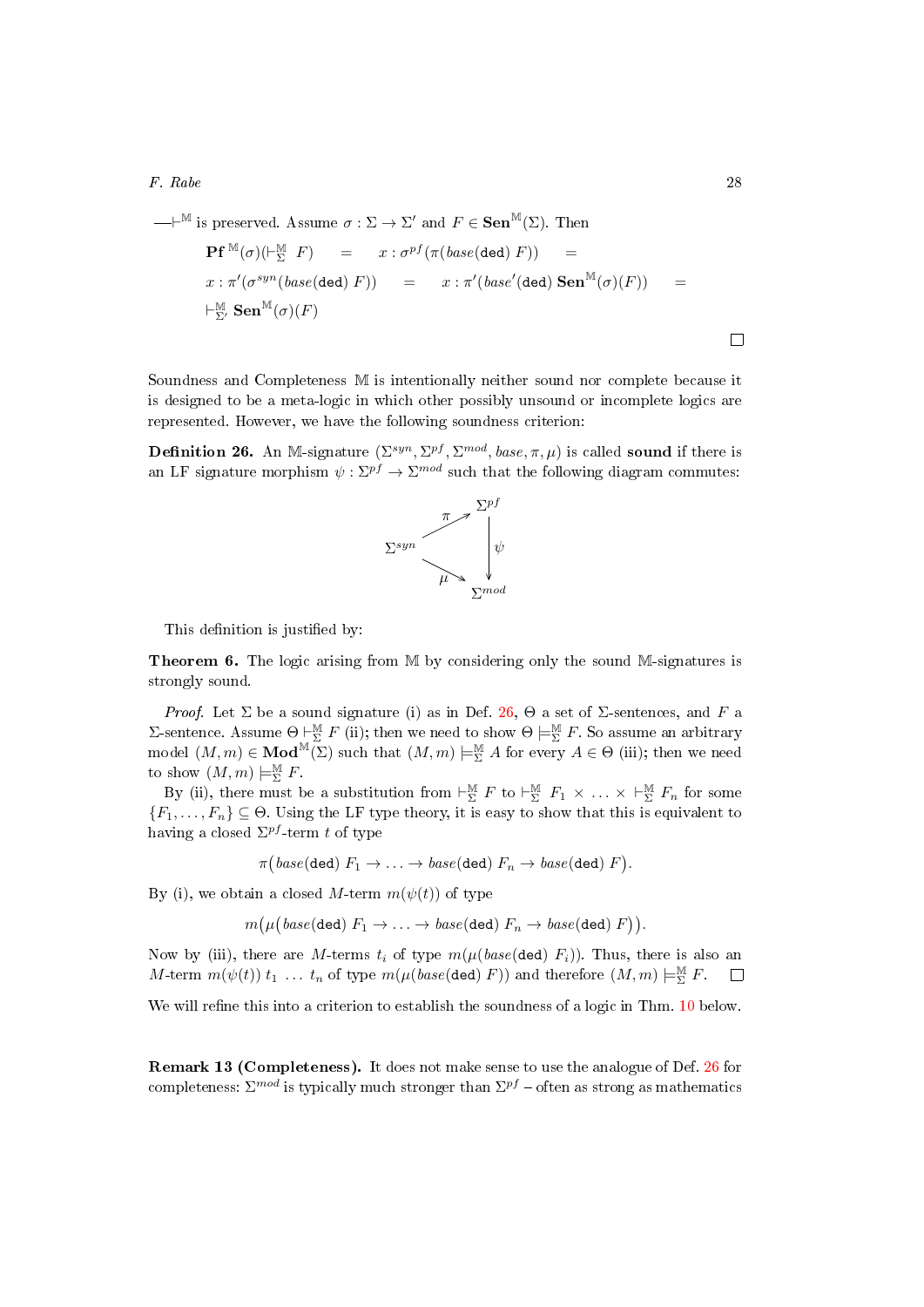as a whole as in Sect. [4.5](#page-29-0) – so that there can be no signature morphism  $\Sigma^{mod} \to \Sigma^{syn}$ . Moreover, even if we had such a morphism, it would not yield completeness because the proof of Thm. [6](#page-27-1) crucially uses the composition  $m \circ \psi$ .

This is not surprising. A soundness result is naturally proved by showing inductively that the interpretation function maps every derivable syntactic statement to a true semantic statement; this is exactly what a signature morphism does. A completeness result on the other hand is usually proved by exhibiting a canonical model, which has a very different flavor.

However, it is still very promising to undertake completeness proofs within our framework: The canonical model is usually formed from the syntax, which is already formally represented in  $\Sigma^{syn}$ . A framework like LF is ideal to build canonical models as abstract data types. However, to show completeness, we still have to reflect these LF-level syntactical models into  $\Sigma^{mod}$ , e.g., by interpreting an LF type as the set of LF terms of that type. This technique is related to the denition of abstract data types in Isabelle/HOL [\(Nipkow et al.](#page-52-7) [\(2002\)](#page-52-7)) and the quotations of Chiron [\(Farmer](#page-50-13) [\(2010\)](#page-50-13)). We have to leave a further investigation to future work.

Theories Due to the Curry-Howard representation of proofs, there is no signicant conceptual difference between signatures and theories from an LF perspective. In fact, Msignatures subsume the finite theories already:

Notation 4. If  $\Theta = \{F_1, \ldots, F_n\}$ , the M-theory  $(\Sigma, \Theta)$  behaves in the same way as the M-signature arising from  $\Sigma$  by appending  $a_1 : base(\text{ded})$   $F_1, \ldots, a_n : base(\text{ded})$   $F_n$  to  $\Sigma^{syn}$ . We write  $(\Sigma, \Theta)^{syn}$  for this signature. Accordingly, we obtain (by pushout along  $\Sigma^{syn} \to (\Sigma, \Theta)^{syn}$  the signatures  $(\Sigma, \Theta)^{pf}$  and  $(\Sigma, \Theta)^{mod}$ .

<span id="page-28-0"></span>Correspondingly, we can express M-theory morphisms as LF-signature morphisms:

**Theorem 7.** Assume an M-signature morphism  $\sigma : \Sigma \to \Sigma'$  and finite theories  $(\Sigma, \Theta)$ and  $(\Sigma', \Theta')$ .

- 1. The following properties of  $\sigma$  are equivalent:
	- $\rightarrow \sigma$  is a proof theoretical theory morphism  $(\Sigma, \Theta) \rightarrow (\Sigma', \Theta').$
	- There is an LF-signature morphism  $(\sigma, \vartheta)^{pf}$  such that the left diagram below commutes.
- 2. The following properties of  $\sigma$  are equivalent:
	- $\overline{\sigma}$  is a model theoretical theory morphism  $(\Sigma, \Theta) \rightarrow (\Sigma', \Theta').$
	- There is an LF-signature morphism  $(\sigma, \vartheta)^{mod}$  such that the right diagram below commutes.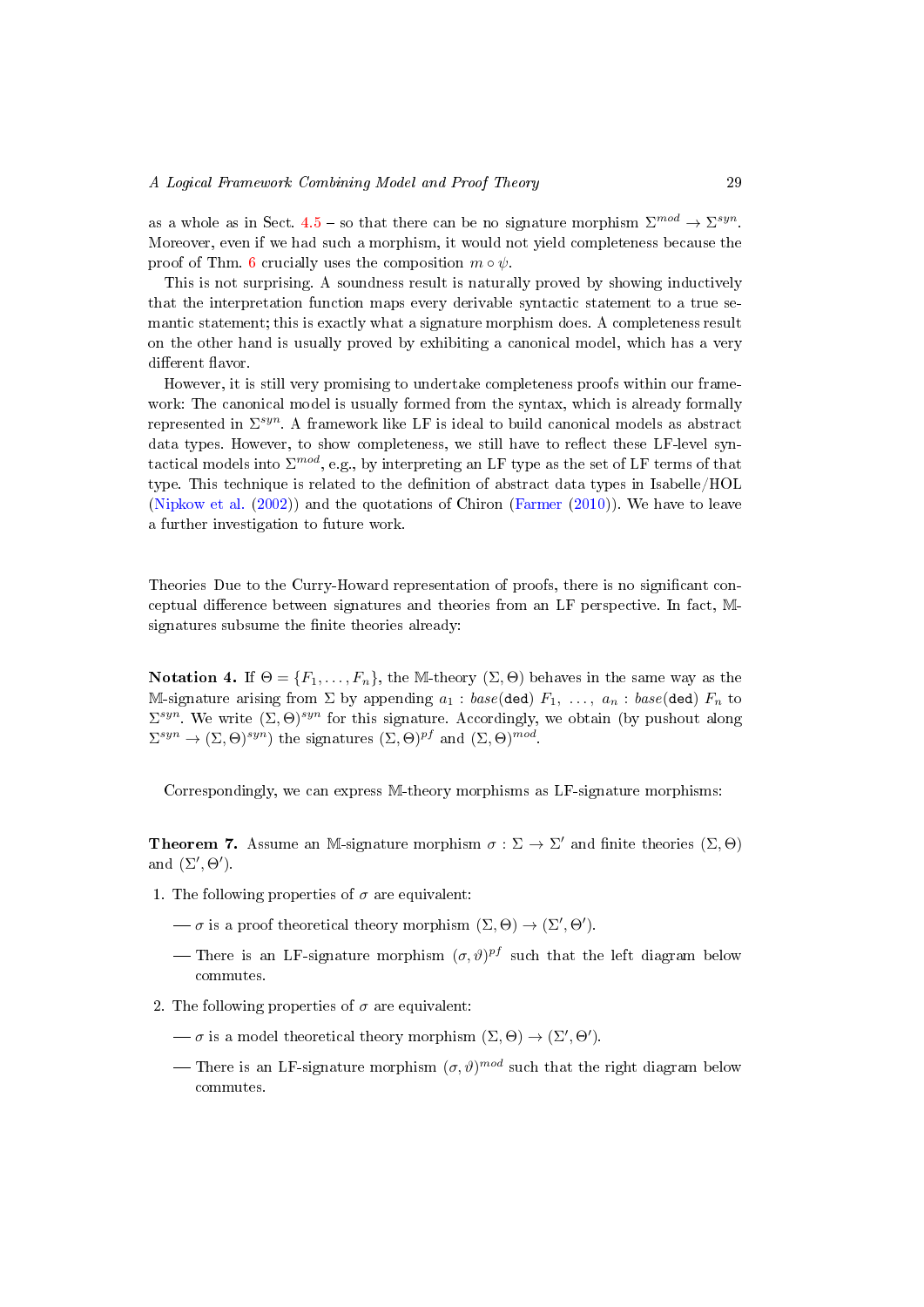

Proof.

- 1.  $\sigma$  being a proof theoretical theory morphism is equivalent to there being proof terms  $p_i$ :  $\sigma^{syn}(\pi(base'(\text{ded})\ F_i))$  over the LF-signature  $(\Sigma', \Theta')^{pf}$  for every  $F_i \in \Theta$ , i.e., for every  $a_i$  :  $base(\text{ded})$   $F_i$  in  $(\Sigma, \Theta)^{syn}$ . Then mapping every  $a_i$  to  $p_i$  yields the LFsignature morphism  $(\sigma, \vartheta)^{pf} : (\Sigma, \Theta)^{pf} \to (\Sigma', \Theta')^{pf}$ . The inverse direction is proved accordingly.
- 2. First, we observe, using the definition of satisfaction, that a  $\Sigma$ -model  $(M, m)$  satisfies all axioms in  $\Theta$  iff  $m : \Sigma^{mod} \to M$  can be factored through  $(\Sigma, \Theta)^{mod}$  (in other words: m can be extended to a signature morphism  $(\Sigma, \Theta)^{mod}$ .

Thus, given  $(\sigma, \vartheta)^{mod}$ , models of  $\Sigma'$  yield models of  $\Sigma$  simply by composition, which proves  $\sigma$  is a model theoretical theory morphism. Conversely, one obtains  $(\sigma, \vartheta)^{mod}$ by factoring the  $\Sigma$ -model  $((\Sigma', \Theta')^{mod}, \sigma^{mod})$  through  $(\Sigma, \Theta)^{mod}$ .

 $\Box$ 

The criterion for proof theoretical theory morphisms is quite intuitive and useful: Via the Curry-Howard representation, axioms are mapped to proof terms. The model theoretical criterion is much less useful because there are many models in M, which makes it a very strong condition. It guarantees that  $\sigma$  is a model theoretical theory morphism for any foundation. However, often the property of being a model theoretical theory morphism depends on the chosen foundation. In Sect. [4.5,](#page-29-0) we will look at a weaker, foundation-specific condition.

## <span id="page-29-0"></span>4.5. Foundations

We call  $M$  foundation-independent because it is not committed to a fixed foundation, in which the model theory of object logics is dened. Thus, we are able to express logics using different mathematical foundations and even translations between them. However, this is also a drawback because for any specific logic, we are usually only interested in certain models  $(M, m)$ , namely in those where M is the semantic realm of all mathematical objects. Therefore, we restrict M accordingly using a fixed LF-signature  $F$  that represents the foundation of mathematics.

The intuition is as follows. F is a meta-language, which is used by  $\Sigma^{mod}$  to specify models. Thus,  $\Sigma^{mod}$  includes  ${\cal F}$  and adds symbols to it that represent the free parameters of a model, e.g., the universe and the function and predicate symbols for first-order models. Models must interpret those added symbols as expressions of the foundation in a way that preserves typing (and thus via Curry-Howard, in a way that satisfies the axioms). Therefore, we can represent models as signature morphisms  $m : \Sigma^{mod} \to \mathcal{F}$ .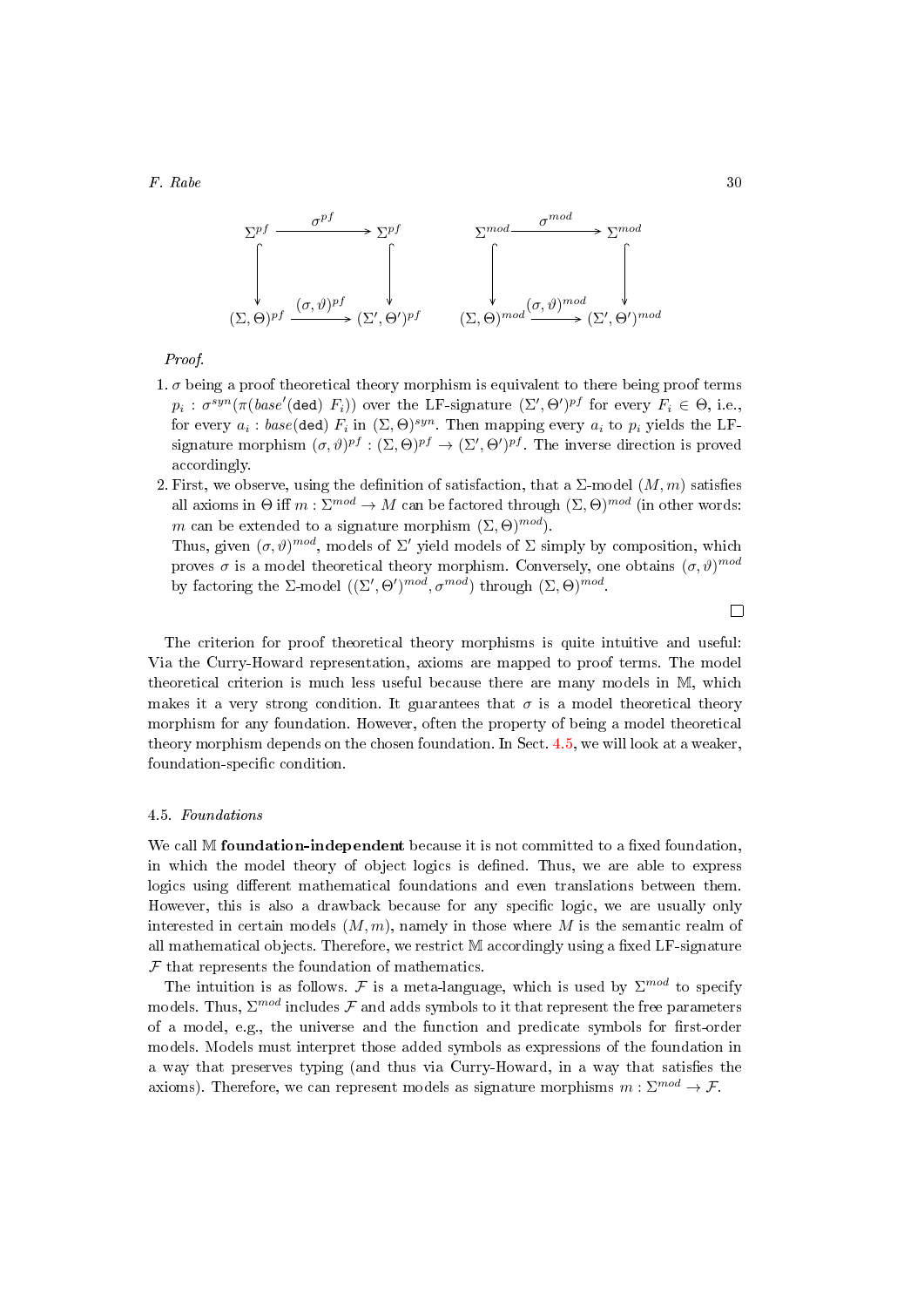However, representing a foundation in LF can be cumbersome due to the size of the theory involved. Our representation of ZFC that we use in [Horozal and Rabe](#page-51-11) [\(2011\)](#page-51-11) requires several thousand declarations just to build up the basic notions of ZFC set theory to a degree that supports simple examples. Moreover, the automation of foundations is a very difficult problem, and type checking or automated reasoning for untyped set theories is much harder than for most logics.

We remedy these drawbacks with a slightly more general approach. We use two LFsignatures  $\mathcal{F}_0$  and  $\mathcal F$  with a morphism  $P : \mathcal{F}_0 \to \mathcal{F}$ . The idea is that  $\mathcal{F}_0$  is a fragment or an approximation of the foundation  $\mathcal F$  that is refined into  $\mathcal F$  via the morphism  $P$ . It turns out that manageably simple choices of  $\mathcal{F}_0$  are expressive enough to represent the model theory of most logics.

This has the additional benefit that the same  $\mathcal{F}_0$  can be used together with different values for  $P$  and  $\mathcal F$ . This corresponds to the mathematical practice of not detailing the foundation unless necessary. For example, standard constructions and results like the real numbers are usually assumed without giving or relying on a specific definition. For example, in [Horozal and Rabe](#page-51-11) [\(2011\)](#page-51-11), we use a simply-typed higher-order logic for  $\mathcal{F}_0$ , ZFC set theory as  $F$ , and P interprets types as sets and terms as elements of these sets.  $\mathcal{F}_0$  can be written down in LF within a few minutes, and strong implementations are available [\(Gordon](#page-50-14) [\(1988\)](#page-50-14); [Harrison](#page-50-15) [\(1996\)](#page-50-15); [Nipkow et al.](#page-52-7) [\(2002\)](#page-52-7)).

If we combine this approach with a module system for  $LF - as$  we do for example in [Codescu et al.](#page-49-8)  $(2011)$  – this gives rise to the paradigm of little foundations. It corresponds to the little theories used implicitly in [Bourbaki](#page-49-12) [\(1974\)](#page-49-12) and explicitly in [Farmer et al.](#page-50-16) [\(1992\)](#page-50-16). Using little foundations, we specify models in  $\mathcal{F}_0$  making as few foundational assumptions as possible and refine it to a stronger foundation when needed. In fact,  $\Sigma^{syn}$  can be seen as the extreme case of making no assumptions about the foundation, and  $\mu: \Sigma^{syn} \to \Sigma^{mod}$  as a first refinement step. At the opposite end of the refinement chain, we might find the extension  $ZF \hookrightarrow ZFC$ , which adds the axiom of choice.

We formalize these intuitions as follows:

**Definition 27 (Foundations).** Given an LF-signature  $\mathcal{F}_0$ ,  $\text{Sig}_{\mathcal{F}_0}^{\mathbb{M}}$  is the subcategory of  $\textbf{Sig}^{\mathbb{M}}$  that is restricted to

— those signatures  $\Sigma$  for which there is an inclusion from  $\mathcal{F}_0$  into  $\Sigma^{mod},$ 

— those signature morphisms  $\sigma$  for which  $\sigma^{mod}$  is the identity on  $\mathcal{F}_0$ .

Thus,  $\text{Sig}^{\mathbb{M}}_{\mathcal{F}_0}$  is the full subcategory of inclusions of the slice category of objects under  $\mathcal{F}_0$ . Note that we recover  $\mathbf{Sig}^{\mathbb{M}}$  when  $\mathcal{F}_0$  is the empty signature.

**Definition 28 (Founded Models).** For an LF-signature morphism  $P: \mathcal{F}_0 \to \mathcal{F},$  we define  $\mathbf{Mod}_{P}^{\mathbb{M}}$  as the functor  $\mathbf{Sig}^{\mathbb{M}}_{\mathcal{F}_{0}} \to \mathcal{CAT}^{op}$  that maps

- $\sim$  signatures Σ to the subcategory of **Mod**<sup>M</sup>(Σ) restricted to the models (*F*, *m*) for which m agrees with P on  $\mathcal{F}_0$ ,
- signature morphisms in the same way as  $\mathbf{Mod}^{\mathbb{M}}$ .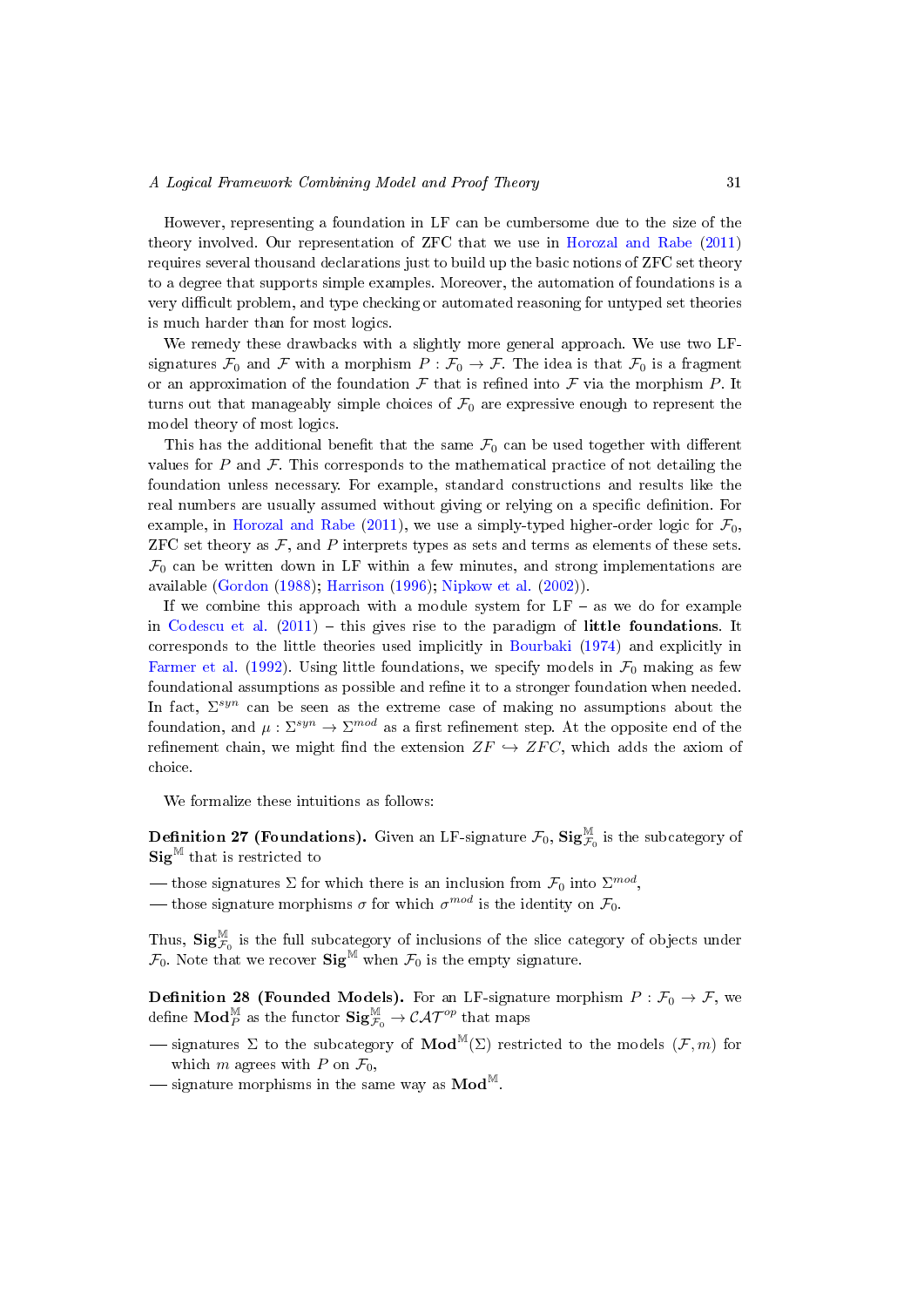These definitions lead to the following commutative diagram for a  $\Sigma'$ -model  $(\mathcal{F}, m)$ translated along  $\sigma$ :



And these specializations indeed yield a logic:

**Theorem 8.** For arbitrary  $P : \mathcal{F}_0 \to \mathcal{F}$ , we obtain a logic

$$
\mathbb{M}_P = (\mathbf{Sig}^\mathbb{M}_{\mathcal{F}_0}, \mathbf{Sen}^\mathbb{M}, \mathbf{Mod}^\mathbb{M}_P, \models^\mathbb{M}, \mathbf{Pf}^\mathbb{M}, \vdash^\mathbb{M})
$$

(where  $\mathbf{Sen}^{\mathbb{M}}, \models^{\mathbb{M}}, \mathbf{Pf}^{\mathbb{M}}, \text{ and } \vdash^{\mathbb{M}} \text{ are the appropriate restrictions according to } \mathbf{Sig}_{\mathcal{F}_{0}}^{\mathbb{M}}$ and  $\mathbf{Mod}_P^{\mathbb{M}}$ ).

Proof. This follows immediately from Thm. [5.](#page-26-2) The only non-trivial aspect is to show that  $\mathbf{Mod}_{P}^{\mathbb{M}}(\sigma)$  is well-defined, and that follows from the commutativity of the above diagram.  $\Box$ 

<span id="page-31-1"></span>**Example 15 (Continued).** In Ex. [12,](#page-23-1) we have already used  $M_P$ -models: We used  $\mathcal{F}_0 = \mathcal{F} = HOL$ , and P was the identity.

Now we can revisit Thm. [7,](#page-28-0) which stated that model theoretical theory morphisms  $\sigma$ :  $(\Sigma, \Theta) \to (\Sigma', \Theta')$  in M are equivalent to LF-signature morphisms  $(\sigma, \vartheta)^{mod} : (\Sigma, \Theta)^{mod} \to$  $(\Sigma', \Theta')^{mod}$ . If we restrict attention to M<sub>P</sub>, the situation is a bit more complicated:

<span id="page-31-0"></span>**Theorem 9.** Assume an M<sub>P</sub>-signature morphism  $\sigma : \Sigma \to \Sigma'$  and finite theories  $(\Sigma, \Theta)$ and  $(\Sigma', \Theta')$ . The following properties of  $\sigma$  are equivalent:

 $-\sigma$  is a model theoretical theory morphism  $(\Sigma, \Theta) \to (\Sigma', \Theta')$  in the logic M<sub>P</sub>.

— For every LF-signature morphism  $m' : (\Sigma', \Theta')^{mod} \to \mathcal{F}$ , there is an LF-signature morphism  $m : (\Sigma, \Theta)^{mod} \to \mathcal{F}$  such that the following diagram commutes:



*Proof.* This follows immediately because  $\sigma$  is a model theoretical theory morphism iff  $\mathbf{Mod}_{P}^{\mathbb{M}}(\sigma)$  maps  $\Theta'$ -models to  $\Theta$ -models. П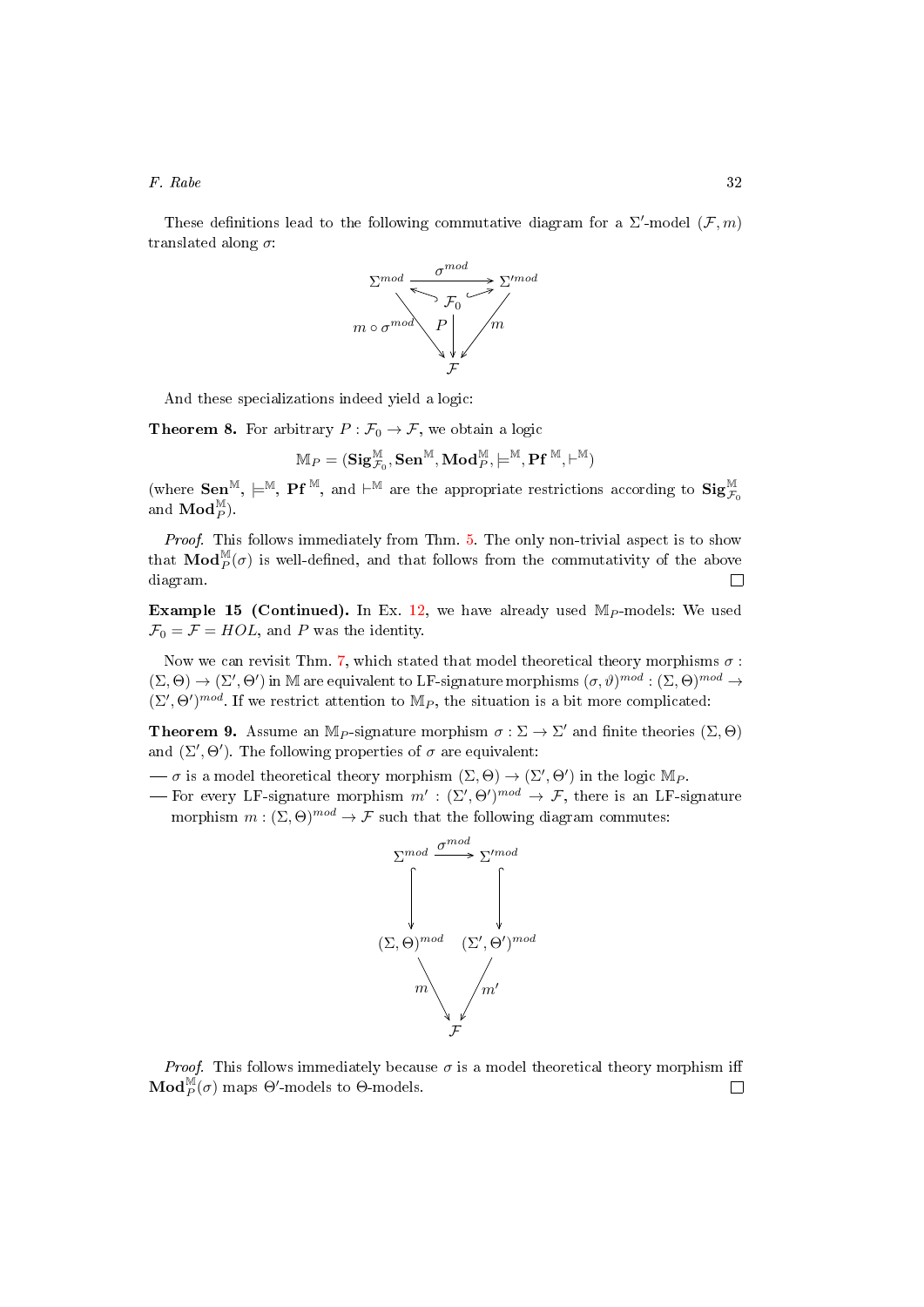Using Thm. [9,](#page-31-0) extending  $\sigma^{mod}$  to an LF-signature morphism  $(\sigma, \vartheta)^{mod} : (\Sigma, \Theta)^{mod} \to$  $(\Sigma', \Theta')^{mod}$  is sufficient to make  $\sigma$  a model theoretical M<sub>P</sub>-theory morphism. But it is not a necessary condition. Counter-examples arise when  $\mathcal{F}_0$  is too weak and cannot prove all theorems of  $\mathcal F$ . In [Horozal and Rabe](#page-51-11) [\(2011\)](#page-51-11), we show that is a necessary condition in the special case  $\mathcal{F}_0 = \mathcal{F} = ZFC$ . The general case is open.

# <span id="page-32-0"></span>5. Defining and Encoding Logics

We can combine the results of Sect. [3](#page-8-0) and [4](#page-18-0) to define logics and logic translations in our framework. Logics are defined or represented using functors  $\Phi : \mathbf{Sig} \to \mathbf{Sig}^M$ . But the formal details can be cumbersome in practice: M-signatures are 6-tuples and morphisms 3-tuples with some commutativity constraints. Therefore, we introduce the notion of uniform logic representations, which are the typical situation in practice and which can be given conveniently.

Uniform logics are generated by a fixed  $\text{Sig}^{\mathbb{M}}$  signature L. The intuition is that  $L^{syn}$ represents the logical symbols, and extensions  $L^{syn} \hookrightarrow \Sigma^{syn}$  add one declaration for each non-logical symbols. This is very similar to the use of "uniform" in [Harper et al.](#page-50-11)  $(1994)$ , from which we borrow the name. Then proof and model theory are given in general by  $L^{pf}$  and  $L^{mod}$ , and these induce extensions  $\Sigma^{pf}$  and  $\Sigma^{mod}$  for the proof and model theory of a specific choice of non-logical symbols. Similarly, translations interpret logical symbols in terms of logical symbols and non-logical ones in terms of non-logical ones.

# 5.1. Non-Logical Symbols

Recall from Sect. [2.2](#page-5-0) that we write LF for the category of LF signatures and LF signature morphisms. Because  $\text{Sig}^{\mathbb{M}}$  morphisms are triples of  $\mathbb{LF}$  morphisms and composition is defined component-wise,  $\text{Sig}^{\mathbb{M}}$  inherits inclusions and pushouts from LF. In particular:

**Lemma 2. Sig**<sup>M</sup> has inclusion morphisms in the following sense: The subcategory of  $\mathbf{Sig}^{\mathbb{M}}$  which contains

- all objects and
- only those morphisms  $(\sigma^{syn}, \sigma^{pf}, \sigma^{mod}) : \Sigma \to \Sigma'$  for which  $\sigma^{syn}$ ,  $\sigma^{pf}$ , and  $\sigma^{mod}$  are inclusions in LF

is a partial order. We write  $\Sigma \hookrightarrow \Sigma'$  for inclusion morphisms from  $\Sigma$  to  $\Sigma'$ 

*Proof.* Morphisms in  $Sig^{\mathbb{M}}$  are triples, and composition is defined component-wise. Therefore, the properties of inclusions follow immediately from those of inclusions in LF.  $\Box$ 

Remark 14. More generally, the inclusions of LF induce a weak inclusion system in the sense of Căzănescu and Rosu [\(1997\)](#page-49-13). This property is inherited by  $\text{Sig}^{\mathbb{M}}$  as well.

We will use inclusions  $L \hookrightarrow \Sigma$  to represent a logic L together with non-logical symbols given by Σ. When giving the non-logical symbols, it is not necessary to give Σ; instead, we can just give an LF inclusion  $L^{syn} \hookrightarrow \Sigma^{syn}$  and obtain the remaining components of  $\Sigma$  by pushout constructions. We make that precise in the following definitions: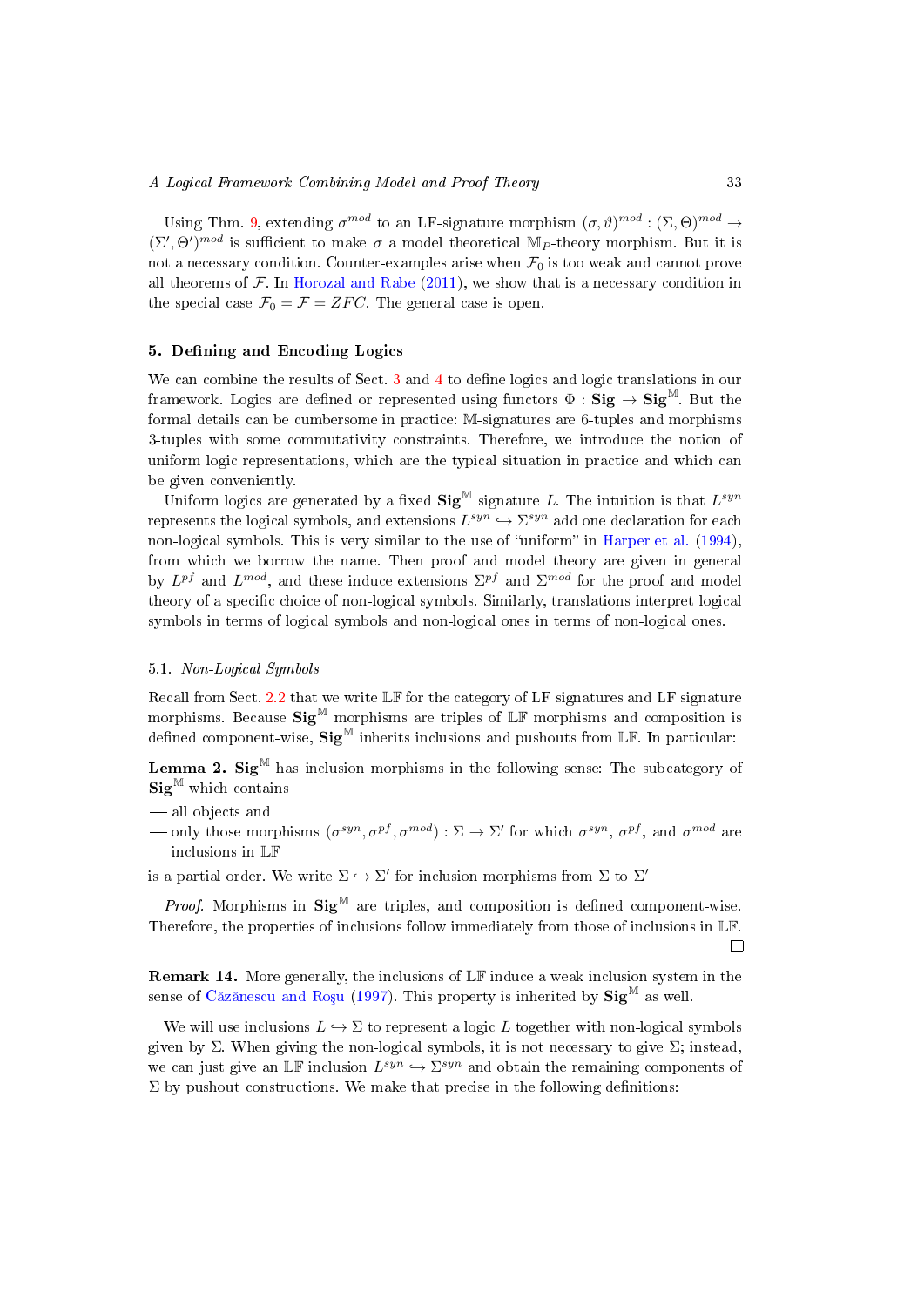**Definition 29.** An inclusion  $L^{syn} \hookrightarrow \Sigma^{syn}$  is called *compatible* with L if  $\Sigma^{syn}$  does not add declarations for names that are also declared in  $L^{pf}$  or  $L^{mod}$ .

<span id="page-33-0"></span>**Definition 30.** We define the category  $M + \mathbb{LF}$  as follows

- → objects are the pairs  $(L, \Sigma^{syn})$  of an M signature L and an LF inclusion  $L^{syn}$  →  $\Sigma^{syn}$ that is compatible with  $L$ ,
- morphisms from  $(L, \Sigma^{syn})$  to  $(L', \Sigma'^{syn})$  are the commuting rectangles



The restriction to compatible inclusions in Def. [30](#page-33-0) is a technicality needed for Def. [31:](#page-33-1) If  $\Sigma^{syn}$  added a name that is also declared in  $L^{pf}$  or  $L^{mod}$ , the respective canonical pushout in LF would not exist. This restriction is harmless in practice because namespaces can be used to ensure the uniqueness of names.

For compatible inclusions, the canonical pushouts exist and every  $M + \mathbb{LF}$  object  $(L, \Sigma^{syn})$  induces an M signature and every  $\mathbb{M} + \mathbb{LF}$  morphism  $(l, \sigma^{syn})$  induces an M signature morphism:

<span id="page-33-1"></span>**Definition 31.** We define a functor  $\overline{\cdot}$  :  $\mathbb{M} + \mathbb{LF} \rightarrow \mathbf{Sig}^{\mathbb{M}}$  as follows

— For objects  $(L, \Sigma^{syn})$ , we define the M signature

$$
\overline{(L,\Sigma^{syn})} = (\Sigma^{syn},\Sigma^{pf},\Sigma^{mod},base_{\Sigma},\pi_{\Sigma},\mu_{\Sigma})
$$

such that the following diagram commutes and  $\Sigma^{pf}$  and  $\Sigma^{mod}$  are canonical pushouts in LF



For morphisms  $(l, \sigma^{syn}) : (L, \Sigma^{syn}) \to (L', \Sigma'^{syn})$ , we define the M signature morphism  $\overline{(l, \sigma^{syn})} = (\sigma^{syn}, \sigma^{pf}, \sigma^{mod}) : \overline{(L, \Sigma^{syn})} \rightarrow \overline{(L', \Sigma'^{syn})}$  such that  $\sigma^{pf}$  and  $\sigma^{mod}$ are the unique morphisms that make the following LF diagrams commute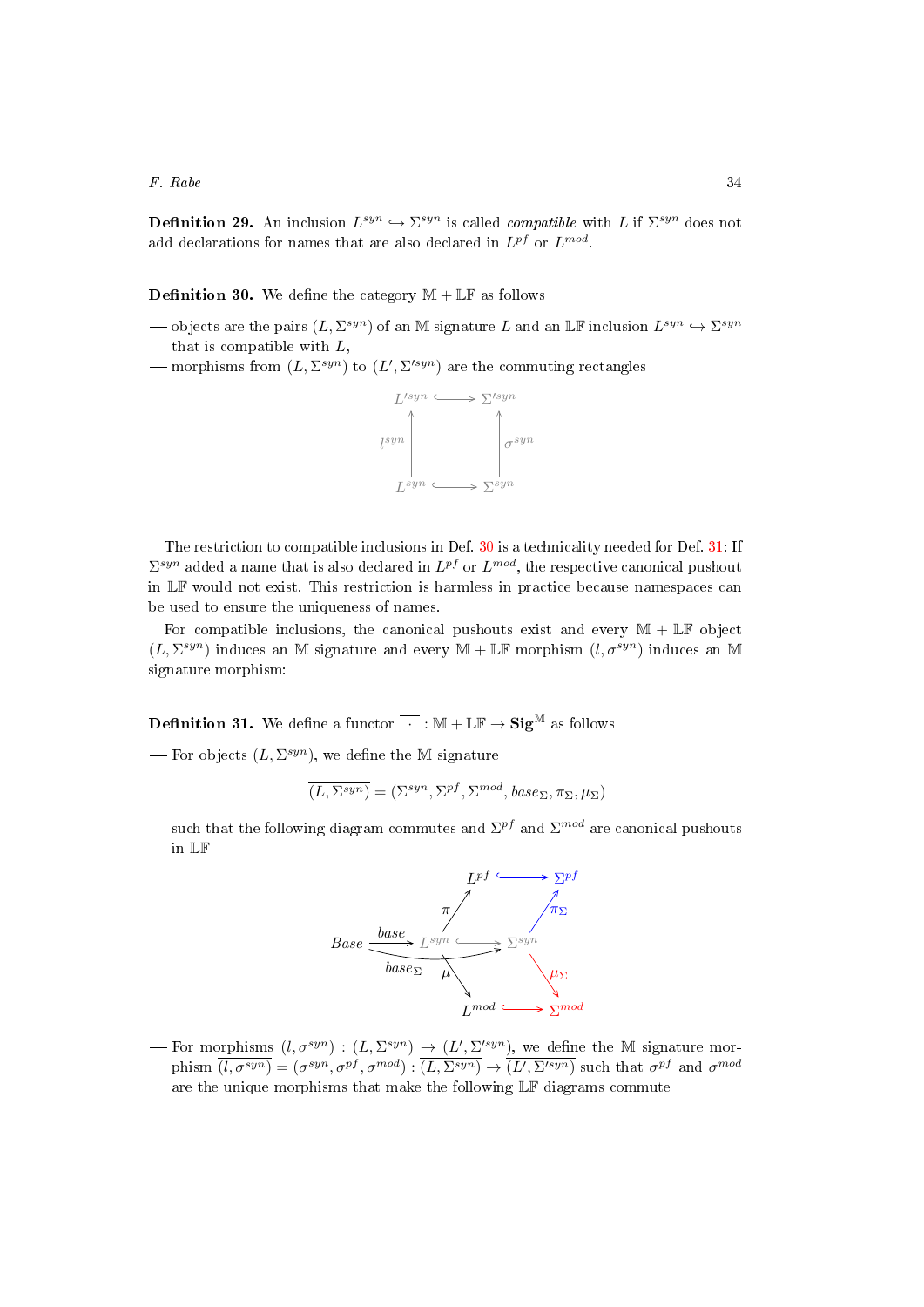#### A Logical Framework Combining Model and Proof Theory 35



## 5.2. Uniform Logics

We obtain a uniform logic  $\mathbb{M}_P^L$  for every M signature L by pairing L with all possible choices of non-logical symbols. In  $\mathbb{M}_{P}^{L}$ , we also fix a foundation for the model theory:

<span id="page-34-0"></span>Definition 32 (Uniform Logics). Assume an LF signature morphism  $P : \mathcal{F}_0 \to \mathcal{F}$ and a  $\text{Sig}_{\mathcal{F}_0}^{\mathbb{M}}$ -signature L. We write  $L+\mathbb{LF}$  for the subcategory of  $\mathbb{M}+\mathbb{LF}$  containing the objects  $(L, \Sigma^{syn})$  and the morphisms  $(id_L, \sigma^{syn})$ . Then we obtain a logic

$$
\mathbb{M}_P^L = \mathbb{M}_P \circ \overline{\cdot} |_{L+\mathbb{LF}}.
$$

Here  $\overline{\cdot}\mid_{L+\mathbb{IR}}: L+\mathbb{LF}\to \mathbf{Sig}^{\mathbb{M}}$  is the restriction of  $\overline{\cdot}$  to  $L+\mathbb{LF}.$ 

Uniform logics are defined completely within  $LF$  -signatures, sentences, proofs, and models are given as syntactical entities of LF. We already know how to represent existing logics in LF, namely via Thm. [12.](#page-15-0) Uniform logic encodings arise when we use  $\mathbb{M}_{P}^{L}$  as the meta-logic.

<span id="page-34-1"></span>Example 16 (Modal Logic). If we take all examples from Sect. [4](#page-18-0) together, we obtain a uniform encoding of ML using the M-signature

$$
ML = (ML^{syn}, ML^{pf}, ML^{mod}, incl, incl, \mu_{ML})
$$

(where *incl* denotes inclusion morphisms). We define a functor  $\Phi^{\text{ML}} : \mathbf{Sig}^{\text{ML}} \to ML + \mathbb{LF}$ as follows. For a modal logic signature  $\Sigma = \{p_1, \ldots, p_n\} \in |\text{Sig}^{\text{ML}}|$  and a signature morphism  $\sigma : \Sigma \to \Sigma'$ , we define  $\Phi^{\text{ML}}(\Sigma) = (ML, \Sigma^{syn})$  and  $\Phi^{\text{ML}}(\sigma) = (id, \sigma^{syn})$  with

$$
\Sigma^{syn} = ML^{syn}, p_1 : \text{form}, \dots, p_n : \text{form}
$$

$$
\sigma^{syn} = id_{ML^{syn}}, p_1 := \sigma(p_1), \dots, p_n := \sigma(p_n)
$$

This yields  $\overline{\Phi^{\text{ML}}(\Sigma)} = (\Sigma^{syn}, \Sigma^{pf}, \Sigma^{mod}, incl, incl, \mu_{\Sigma})$  and  $\overline{\Phi^{\text{ML}}(\sigma)} = (\sigma^{syn}, \sigma^{pf}, \sigma^{mod})$ with

 $\Sigma^{pf}$   $=ML^{pf},$   $p_1$  : form,  $\dots,$   $p_n$  : form  $\Sigma^{mod} = ML^{mod}$ ,  $p_1:$  tm worlds  $\rightarrow$  tm bool, ...,  $p_n:$  tm worlds  $\rightarrow$  tm bool  $\mu_{\Sigma} = \mu_{ML}, p_1 := p_1, \ldots, p_n := p_n$  $\sigma^{pf}$  =  $id_{ML^{pf}}, p_1 := \sigma(p_1), \ldots, p_n := \sigma(p_n)$  $\sigma^{mod}=id_{ML^{mod}},\ p_1:=\sigma(p_1),\ \ldots,\ p_n:=\sigma(p_n)$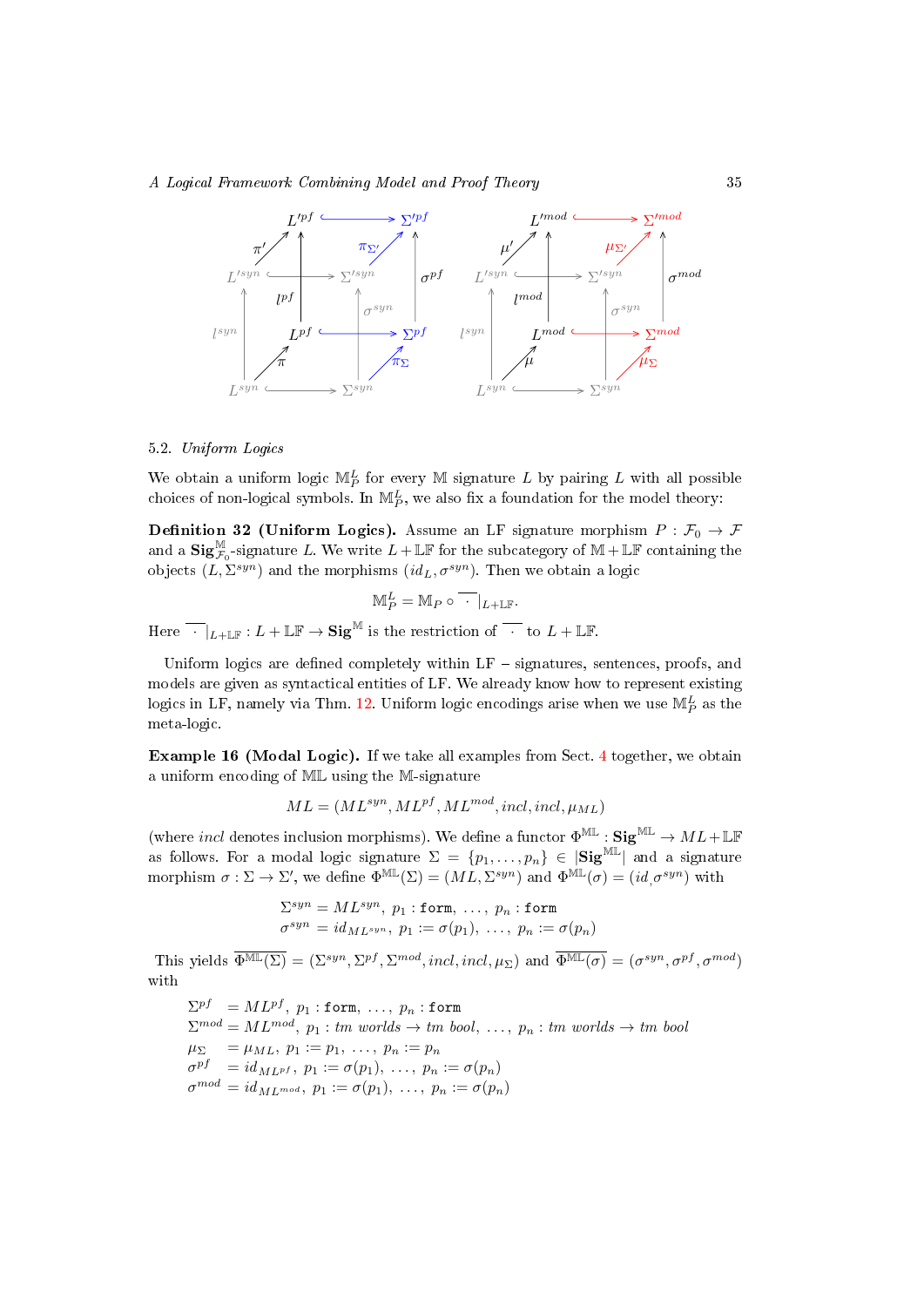In particular, we have

$$
\overline{\Phi^{\text{ML}}(PQ)} = (PQ^{syn}, PQ^{pf}, PQ^{mod}, incl, incl, \mu_{PQ}) \quad \text{and} \quad \overline{\Phi^{\text{ML}}(w)} = (w^{syn}, w^{pf}, w^{mod})
$$

as defined throughout the running example.

Moreover it is straightforward to show that  $\Phi^{\mathbb{ML}}$  can be extended to a logic comorphism  $(\Phi^{\mathbb{ML}}, \alpha, \beta, \gamma)$  from ML to  $\mathbb{M}_{P}^{ML}$  where P is as in Ex. [15.](#page-31-1)  $\alpha_{\Sigma}$  is an obvious bijection.  $\beta_{\Sigma}$ maps every LF-signature morphism  $m : \Sigma^{mod} \to HOL$  to a Kripke-model of  $\Sigma$ . Finally,  $\gamma_{\Sigma}$  is a straightforward encoding of judgments as types and proofs as terms.

It is very easy to show the proof theoretical adequacy of  $\gamma$ . The discussion of the model theoretical adequacy of  $\beta$  is complicated as it depends on which sets are eligible as Kripke frames in ML-models (see Rem.  $16$ ). If  $HOL$  can express all sets that are eligible as Kripke frames, we obtain model theoretical adequacy.

<span id="page-35-1"></span>**Remark 15 (Declaration Patterns).** Def.  $32$  uses all extensions of  $L^{syn}$  as the signatures of  $\mathbb{M}_{P}^{L}$ . However, often we want to work with a subcategory instead. For example, for modal logic, we would like to use only those extensions with declarations of the form  $p:$  form. This requires an extension of LF with what we call *declaration patterns* (similar to the block declarations already present in Twelf, [Pfenning and Schürmann](#page-52-5) [\(1999\)](#page-52-5)). Such an extension is currently designed in joint work with Fulya Horozal.

<span id="page-35-0"></span>Remark 16 (Model Theoretical Adequacy). Ex. [16](#page-34-1) raises the question when model theoretical adequacy holds. Let us call a mathematical object definable if it can be denoted by an expression of the foundational language. For example, since there can only be countably many definable objects, a set theory with uncountably many objects has undefinable objects. But even if we can prove the existence of undefinable objects, we can never actually give one. On the other hand, it is easy to see that a model can be represented as an LF signature morphism iff all its components are definable.

Therefore, the surjectivity of  $\beta_{\Sigma}$  is and thus model theoretical adequacy depend on the philosophical point of view we take.

The type theoretical school often rejects a commitment to set theory – recall that LF and thus the essence of M can be developed using only formal languages and inference systems without appealing to a foundation of mathematics like set theory. Type theory does not object to model theory per se; but it would restrict attention to definable models. In fact, our models-as-signature-morphisms paradigm is an appealing way to define model from a type theoretical point of view. This is particularly elegant if we observe that the approach unifies the study of models of theories and that of implementations of specifications. In that case, of course all models are expressible as signature morphisms, and adequacy holds.

The set theoretical school does not only define individual models but also the class of all models. Moreover, they see the sets of LF signatures and signature morphisms as defined within set theory. Then adequacy means the existence of a certain between a class of models and a set of morphisms. But then a simple cardinality argument shows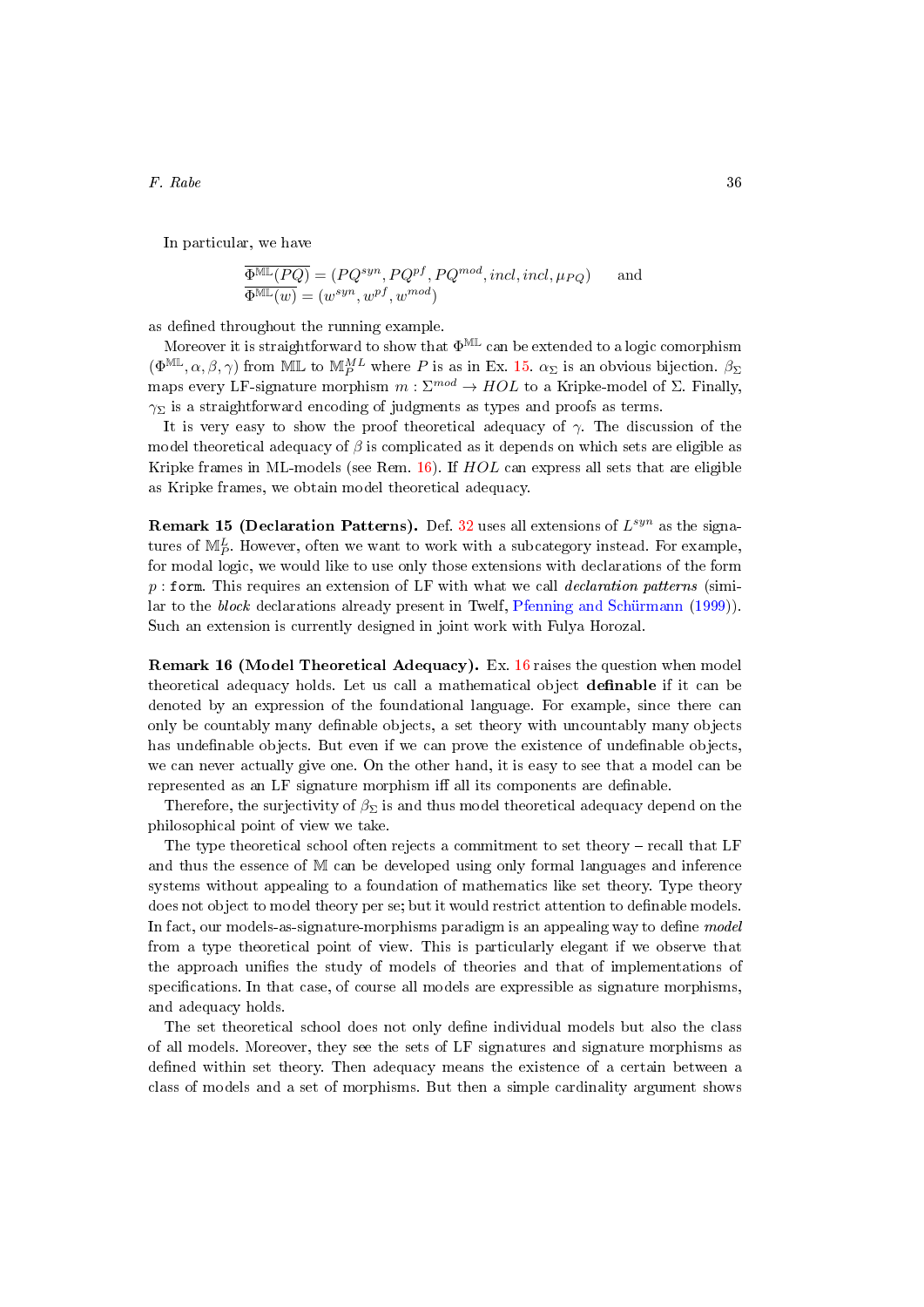that adequacy usually does not hold. In order to maintain Thm. [2,](#page-16-0) we have to study weaker notions of adequacy. We leave this to further work.

<span id="page-36-0"></span>Besides their simplicity, uniform representations have the advantage, that the properties of soundness can be proved formally within the logical framework:

**Theorem 10.** A uniform logic  $\mathbb{M}_{P}^{L}$  is strongly sound if L is a sound  $\mathbb{M}$  signature.

*Proof.* Using Thm. [6,](#page-27-1) we only have to show that for every  $\Sigma^{syn}$  extending  $L^{syn}$  there is an LF-morphism from  $\Sigma^{pf}$  to  $\Sigma^{mod}$  with a certain commutativity property. That follows immediately from the universal property of the pushout  $\Sigma^{pf}$  using the soundness of  $L$ .

We sketch another example  $-$  a fragment of our encoding of first-order logic from [Horozal and Rabe](#page-51-11)  $(2011)$  – in order to give an example of a logic translation below.

Example 17 (First-Order Logic). To define first-order logic  $FOL$ , we give a uniform functor  $\Phi^{\rm FOL}$  over the M signature  $FOL$ . The central declarations of  $FOL^{syn}$  are:

<span id="page-36-1"></span>

| $\imath$ | type                              | terms       |
|----------|-----------------------------------|-------------|
| $\Omega$ | type                              | formulas    |
| ⊃        | $o \rightarrow o \rightarrow o$   | implication |
| ∀        | $(i \rightarrow o) \rightarrow o$ | universal   |
| ded      | $o \rightarrow \texttt{type}$     | truth       |

 $FOL<sup>pf</sup>$  adds natural deduction proof rules in a straightforward way. For simplicity, we assume that  $FOL^{mod}$  extends the same signature  $\mathcal{F}_0 = HOL$  as  $ML^{mod}$ . This extension includes a declaration univ : tp for the universe.  $base_{FOL}$  and  $\pi_{FOL}$  are inclusions, and  $\mu_{FOL}$  maps i to tm univ, o to tm bool, and all formulas to their semantics in the usual way.

Assume a FOL signature  $\Sigma = (\Sigma_f, \Sigma_p, arit)$  where  $\Sigma_f$  and  $\Sigma_p$  are the sets of function and predicate symbols with arity function  $arit : \Sigma_f \cup \Sigma_p \to \mathbb{N}$ . Then  $\Phi^{\text{FOL}}(\Sigma)$  extends  $FOL^{syn}$  with declarations  $f : i \to \ldots \to i \to i$  and  $p : i \to \ldots \to i \to o$ , respectively, for each function or predicate symbol.

## 5.3. Uniform Logic Translations

Logic translations between uniform logics are already possible using the general methods of Thm. [4.](#page-17-1) We speak of uniform translations in the special case where a fixed  $M$ -signature morphism is used to translate the logical symbols:

<span id="page-36-2"></span>Theorem 11 (Uniform Logic Translations). For  $i = 1, 2$ , assume functors  $\Phi^i$ :  $\text{Sig}^i \to L_i + \mathbb{LF}$ . Assume

 $\,\,\,\,\,\,\,\,\,\,\,\,\,\,\,\,\,\,\,\,\,\,\,\ \ \, {\rm -a\ function\ }\,\Phi : {\bf Sig}^1 \rightarrow {\bf Sig}^2,$ 

- $\mathbf{Sig}_{\mathcal{F}_0}^{\mathbb{M}}$ -morphism  $l = (l^{syn}, l^{pf}, l^{mod}) : L_1 \to L_2$ ,
- $-$  a natural transformation  $m: \Phi^1 \to \Phi^2 \circ \Phi$  (seen as functors  $\text{Sig}^1 \to \mathbb{M} + \mathbb{LF}$ ) such that each  $m_{\Sigma}$  is of the form  $(l, \alpha_{\Sigma})$ .

Then  $(\varphi, \mathbb{M}_P \circ \overline{\cdot \cdot \cdot} \circ m)$  is a logic comorphism from  $\mathbb{M}_P^{L_1} \circ \Phi^1$  to  $\mathbb{M}_P^{L_2} \circ \Phi^2$ .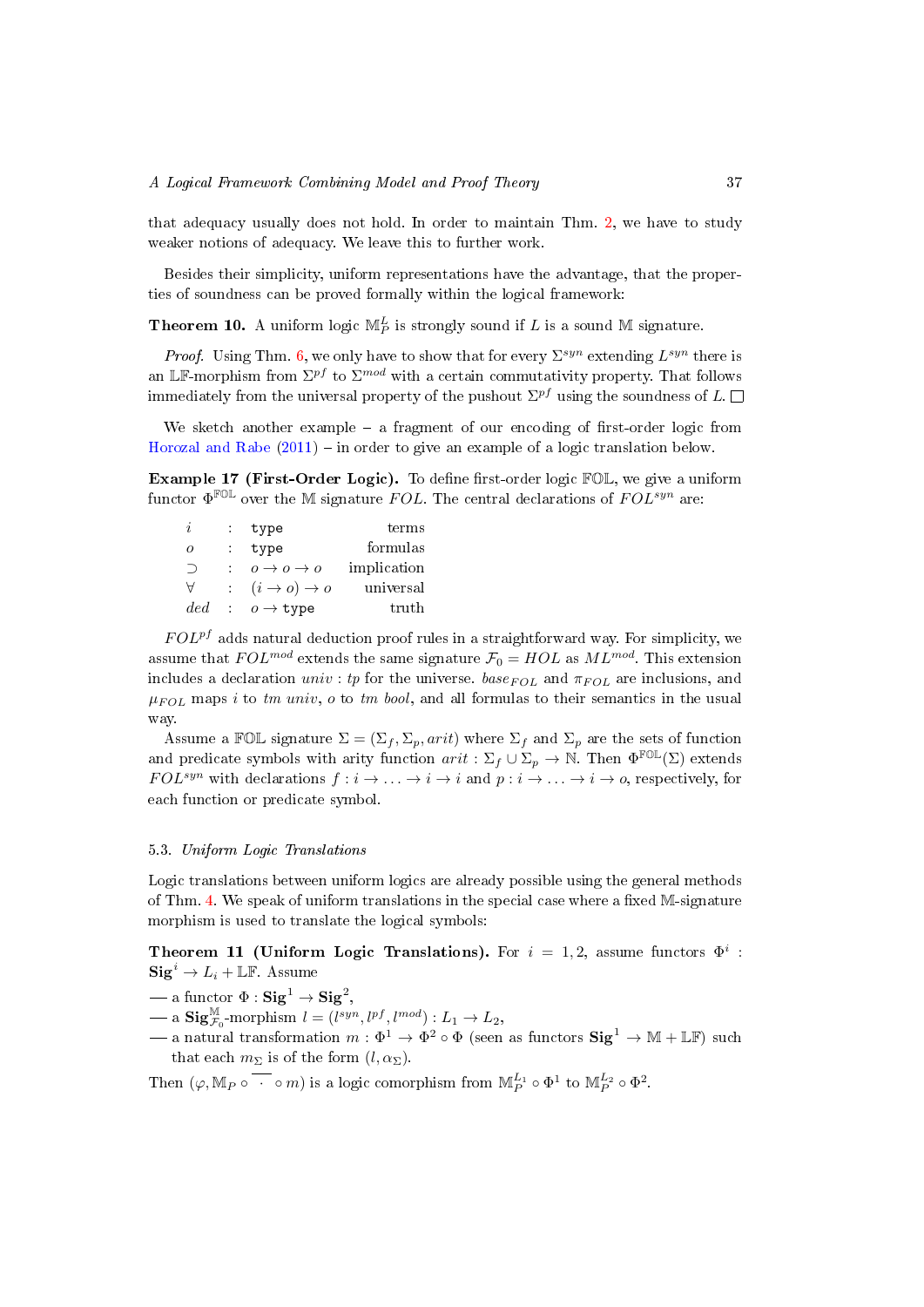*Proof.* Observe that  $\overline{\cdot} \circ m$  is a natural transformation  $\overline{\cdot} \circ \Phi^1 \to \overline{\cdot} \circ \Phi^2 \circ \Phi$  between functors  $\textbf{Sig}^1 \to \textbf{Sig}^{\mathbb{M}},$  and also that  $\mathbb{M}_P^{L_i} \circ \Phi^i = \mathbb{M}_P \circ \overline{\;\cdot\;} \circ \Phi^i.$  Then the result follows immediately from Thm. [4.](#page-17-1)  $\Box$ 

Finally we can give a uniform logic translation from modal logic to first-order logic:

<span id="page-37-0"></span>Example 18 (Translating ML to FOL). Based on Ex. [16](#page-34-1) and [17,](#page-36-1) we represent the well-known translation from modal logic to first-order logic that makes worlds explicit and relativizes quantifiers.

Firstly, the functor  $\Phi : \mathbf{Sig}^{\mathbb{ML}} \to \mathbf{Sig}^{\mathbb{FOL}}$  maps every modal logic signature  $\Sigma$  to the  $FOL$  signature that contains a binary predicate symbol  $acc$  (for the accessibility relation) and one unary predicate symbol p for every propositional variable  $p \in \Sigma$ .

Secondly, we cannot give a M signature morphism  $ML \to FOL$  because the translation requires the fixed predicate symbol acc, which is present in every  $\Phi(\Sigma)$  but not in  $FOL^{syn}$ . Therefore, we put  $L_1 = ML$  and  $L_2 = FOL' = \overline{(FOL, \Sigma_0)}$  where  $\Sigma_0$  is the LF signature  $FOL^{syn}$ ,  $acc: i \to i \to o$ . Then  $\Phi^{\text{FOL}} \circ \Phi$  is indeed a functor  $\text{Sig}^{\text{ML}} \to FOL' + \text{LF}$ .

Thirdly, we give a  $\textbf{Sig}^{\mathbb{M}}$  morphism  $l : ML \to FOL'$  as follows.  $l^{syn}$  is given by

form  $:= i \rightarrow o$  $\supset$  :=  $[f : i \to o][g : i \to o][x : i](f x) \supset (g x)$  $\Box$  :=  $[f : i \rightarrow o][x : i] \forall [y : i] ((acc x y) \supset (f y))$  $\begin{array}{rcl} \texttt{ded} & := & [f : i \rightarrow o] \, ded \; \forall [x : i] \, f \; x \end{array}$ 

ML-sentences are mapped to FOL-formulas with a free variable (i.e., terms of type  $i \rightarrow o$ ). The intuition is that the free variable represents the world in which the MLsentence is evaluated.  $\supset$  and  $\square$  are translated in the expected way. Finally, the ML-truth judgment ded F is mapped to the FOL-judgment  $ded \; \forall [x] \, l^{syn}(F) \; x;$  note how  $\forall$  is used to bind the above-mentioned free variable and to obtain a sentence.

 $l^{pf}$  extends  $l^{syn}$  with assignments that map every proof rule of modal logic to a proof in first-order logic. These are technical but straightforward.  $l^{mod}$  is the identity for all symbols of  $HOL$  and maps

 $worlds$   $:=$   $univ$  $acc \qquad := \quad acc$ 

It is easy to establish the commutativity requirements on  $(l^{syn}, l^{pf}, l^{mod})$ .

Fourthly, we define the natural transformation m.  $m_{\Sigma}$  must be a M + LF morphism  $(l, \alpha_{\Sigma})$  from  $\Phi^{\mathbb{FOL}}(\Phi(\Sigma))$  to  $\Phi^{\mathbb{ML}}(\Sigma)$ . For  $\Sigma = \{p_1, \ldots, p_n\}$ , the domain of  $\alpha_{\Sigma}$  is

$$
ML^{syn}, p_1 : \texttt{form}, \ldots, p_n : \texttt{form},
$$

and the codomain is

$$
FOL^{syn}
$$
,  $acc : i \rightarrow i \rightarrow o$ ,  $p_1 : i \rightarrow o$ , ...,  $p_n : i \rightarrow o$ .

Thus, we put  $\alpha_{\Sigma} = l^{syn}$ ,  $p_1 := p_1, \ldots, p_n := p_n$ .

**Remark 17.** In the typical case where  $\Phi^1$  and  $\Phi^2$  are injective, we can modify Def. [11](#page-36-2) to use a functor  $\Phi': L_1 + \mathbb{LF} \to L_2 + \mathbb{LF}$  such that  $\Phi^2 \circ \Phi = \Phi' \circ \Phi^1$ .  $\Phi'$  represents the same signature translation as  $\Phi$  but lives within the meta-logic M.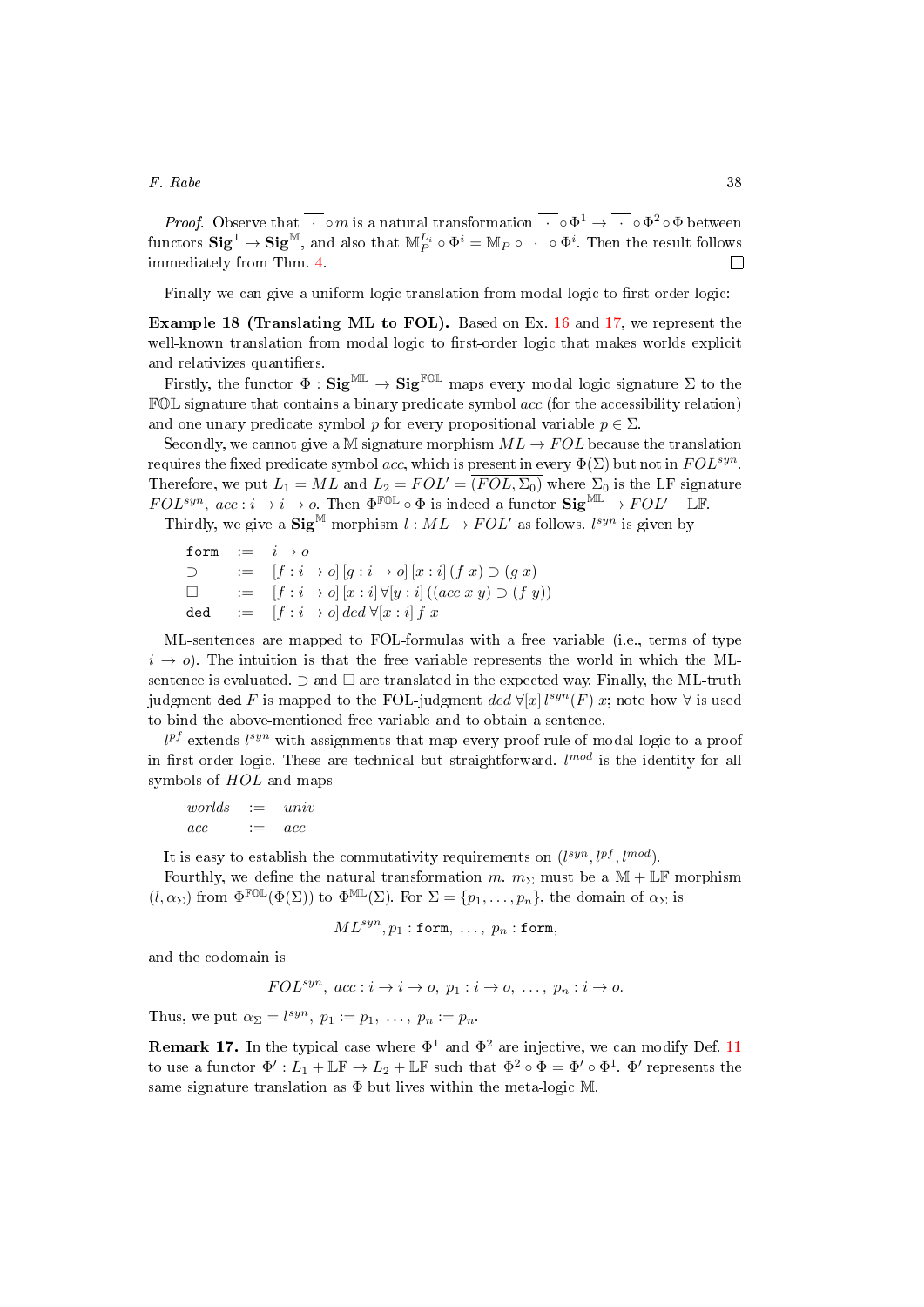Then in the case of Ex. [18,](#page-37-0)  $\Phi'$  and the natural transformation m are given simply by pushout along  $l$ . This yields a significantly simpler notion of uniform logic translation induced by  $l$  alone. However, not all signature translations can be obtained in this way. A counter-example is the translation from sorted to unsorted FOL translates single declarations in  $\Sigma$  to multiple declarations in  $\Phi(\Sigma)$ .

In general,  $\Phi'$  and m can be formalized using the declaration patterns from Rem. [15,](#page-35-1) but we leave the details to future work.

<span id="page-38-1"></span>**Remark [18](#page-37-0) (Non-simple Morphisms).** Note that  $l$  in Ex. 18 is not simple, which finally justifies the particular choice in Def.  $18$  explained in Rem. [9.](#page-21-1) The induced sentence translation  $\textbf{Sen}^{\mathbb{M}}(l)$  can be factored into two steps: First a compositional translation maps F of type form to  $l^{syn}(F)$  of type  $i \to o$ ; it is followed by a non-compositional step that is only applied once on toplevel, which maps  $l^{syn}(F)$  to  $\forall [x]$   $l^{syn}(F)$  x of type o.

This is typical for non-trivial logic translations: If the semantics of  $\mathbb{I}_1$  is encoded using the syntax of  $\mathbb{I}_2$ , then  $\mathbb{I}_1$ -sentences are translated to some  $\mathbb{I}_2$ -expressions, which must be lifted to  $\mathbb{I}_2$ -sentences using a final toplevel step. Another example is the translation of many-valued propositional logic to first-order logic where formulas are translated compositionally to terms and a final toplevel step applies a unary predicate for designated truth values.

More generally, we can distinguish two kinds of sentence translation functions: the within-logic translations  $\text{Sen}(\sigma)$ :  $\text{Sen}(\Sigma) \rightarrow \text{Sen}(\Sigma)$  translate along a signature morphism between two signatures of the same logic, and the across-logic translations  $\alpha_\Sigma:\mathbf{Sen}(\Sigma)\to\mathbf{Sen}'(\Phi(\Sigma))$  translate along a logic translation between two signatures of different logics. The corresponding observation applies to model and proof translations.

Within-logic translations are typically straightforward homomorphic mappings that can be represented as simple  $\textbf{Sig}^{\check{\mathbb{M}}}$ -morphisms. But across-logic translations may involve complex encoding steps that may not be easily expressible using homomorphic mappings. When using a Grothendieck institution as in [Diaconescu](#page-49-10) [\(2002\)](#page-49-10), within-logic and acrosslogic translations are unified, and the latter are those that employ a non-trivial institution comorphism.

But if we use a meta-logic like M, both within- and across-logic translations must be induced by  $\text{Sig}^{\mathbb{M}}$ -morphisms. Therefore, we need our more general definition of  $\text{Sig}^{\mathbb{M}}$ morphisms that includes non-simple ones. This problem is a consequence of using a metalogic in which a limited formal language is used to express translations. The problem does not arise when using institutions (as we do in Sect. [3\)](#page-8-0) because both within-logic and across-logic translations are represented as mappings and functors, the most general notion of a translation operation.

## <span id="page-38-0"></span>6. Discussion

Our basic motivation was to provide a logical framework in which both model theoretical and proof theoretical logics as well as their combinations can be formulated and studied. But a logical framework  $-$  or any framework for that matter  $-$  can only serve as an auxiliary device: it helps get work done but does not do the work by itself. In fact, a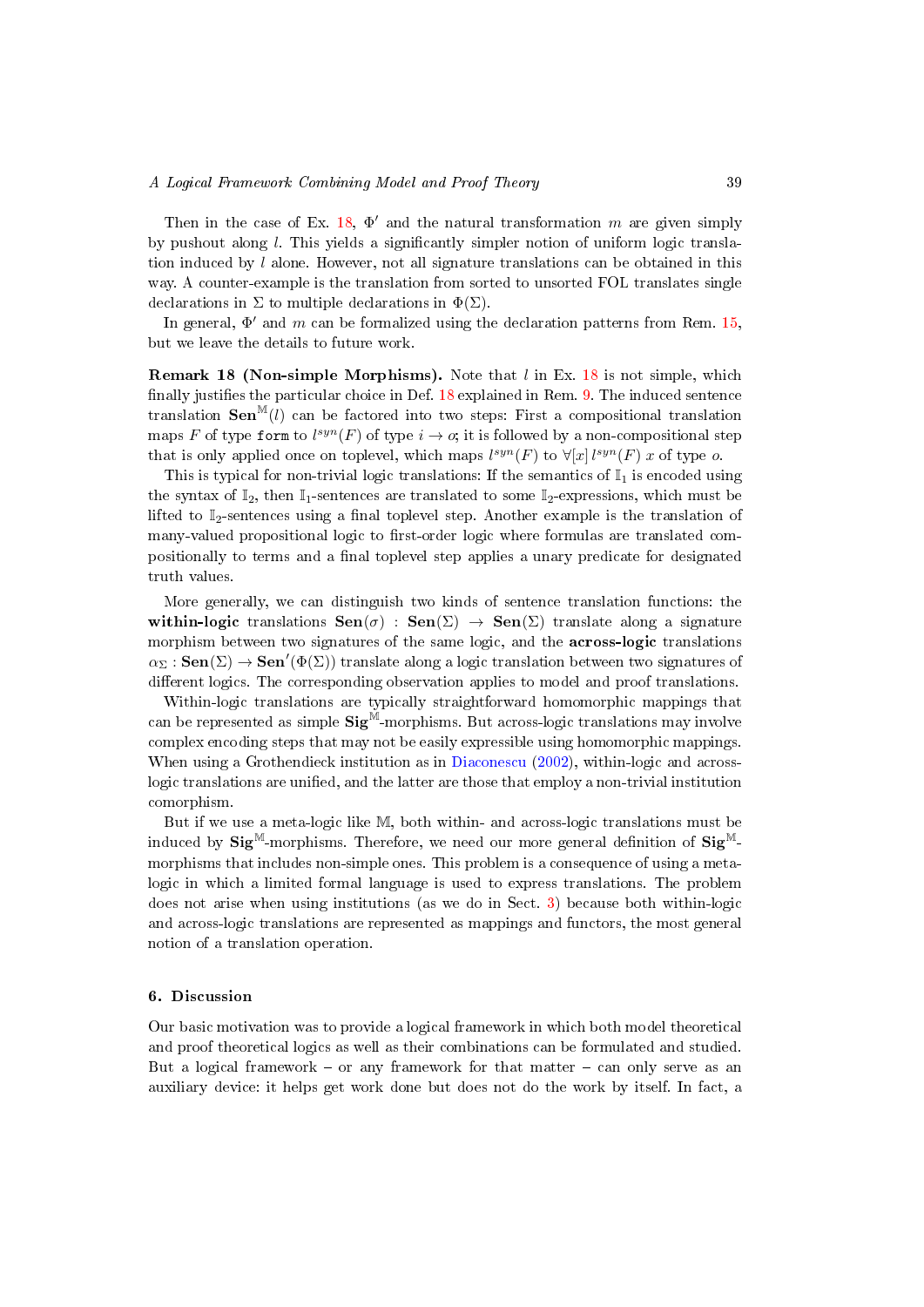good logical framework should be general and weak in the sense of being foundationally uncommitted (see also [de Bruijn](#page-49-14) [\(1991\)](#page-49-14)).

Therefore, to evaluate an individual framework, we must ask how it supports the solution of which concrete problems. More concretely, we must ask  $(i)$  what logics can be represented in it,  $(ii)$  what applications become possible for represented logics, and *(iii)* whether the same could be achieved with other, more elegant frameworks. We will discuss these questions in Sect. [6.1,](#page-39-0) [6.2,](#page-41-0) and [6.3,](#page-43-0) respectively.

## <span id="page-39-0"></span>6.1. Coverage and Limitations

Logics Our definitions are chosen carefully to subsume both the framework of institutions and the one of LF so that existing logic representations can be reused or  $-$  in case they only cover either proof or model theory complemented. The available institutionbased representations of model theoretical logics (e.g., [Borzyszkowski](#page-48-8) [\(2000\)](#page-48-8); [CoFI \(The](#page-49-15) [Common Framework Initiative\)](#page-49-15) [\(2004\)](#page-49-15); [Goguen and Burstall](#page-50-2) [\(1992\)](#page-50-2); [Mossakowski et al.](#page-51-5) [\(2007\)](#page-51-5)) become logic representations in our sense once their syntax and proof theory are made explicit in LF. Similarly, the available LF-based proof theoretical logic representations (e.g., [Avron et al.](#page-48-9) [\(1992,](#page-48-9) [1998\)](#page-48-7); [Harper et al.](#page-50-5) [\(1993,](#page-50-5) [1994\)](#page-50-11); [Pfenning](#page-52-8) [\(2000,](#page-52-8) [2001\)](#page-52-3)) become uniform logic definitions in our sense after encoding their model theory. In many cases, existing institution and LF-based representations of the same logic can be paired to complement each other.

Our definition of logic covers a wide range of logics including propositional, firstorder, or higher-order logics; logics based on untyped, simply typed, dependently typed, or polymorphic type theories; modal, temporal, and description logics; and logics with classical or intuitionistic semantics. Multiple truth values such as in three-valued logics are supported if some truth values are designated to obtain a two-valued satisfaction relation in the models (as we did in [Goguen et al.](#page-50-17) [\(2007\)](#page-50-17)), or if the syntax includes constants for the truth values.

The syntax of a logic can typically be expressed in our meta-logic M. A limitation concerns logics where the notion of well-formed formulas is undecidable (such as in PVS, [Owre et al.](#page-52-9) [\(1992\)](#page-52-9)). This requires to merge  $\Sigma^{syn}$  and  $\Sigma^{pf}$  to axiomatize well-formedness and take a subtype of  $base(form)$  as the type of sentences. This is possible with the more general framework we used in [Rabe](#page-52-10) [\(2008\)](#page-52-10), but we have omitted this here for simplicity.

Regarding proof theories, M inherits from LF the support of Hilbert, natural deduction, sequent, or tableaux calculi. Resolution-based proof theories cannot be represented as elegantly. Also, our notions of proof categories is biased against substructural logics, see Rem. [1.](#page-9-2) This is a bias shared with both institutions and LF, the latter has even been extended to a linear variant for that reason [\(Cervesato and Pfenning](#page-49-16) [\(2002\)](#page-49-16)).

The representation of model theories in our meta-logic depends on two things. Firstly, the foundation must be expressible in LF; this is typically the case. Secondly, it must be adequate to represent models as morphisms; we discussed this in Rem. [16.](#page-35-0)

Our logical framework permits expressing signatures, sentences, models, and proofs of logics as LF objects. In addition, we identified two extensions of LF that we need to reach a fully comprehensive framework. Firstly, logical relations should be developed and used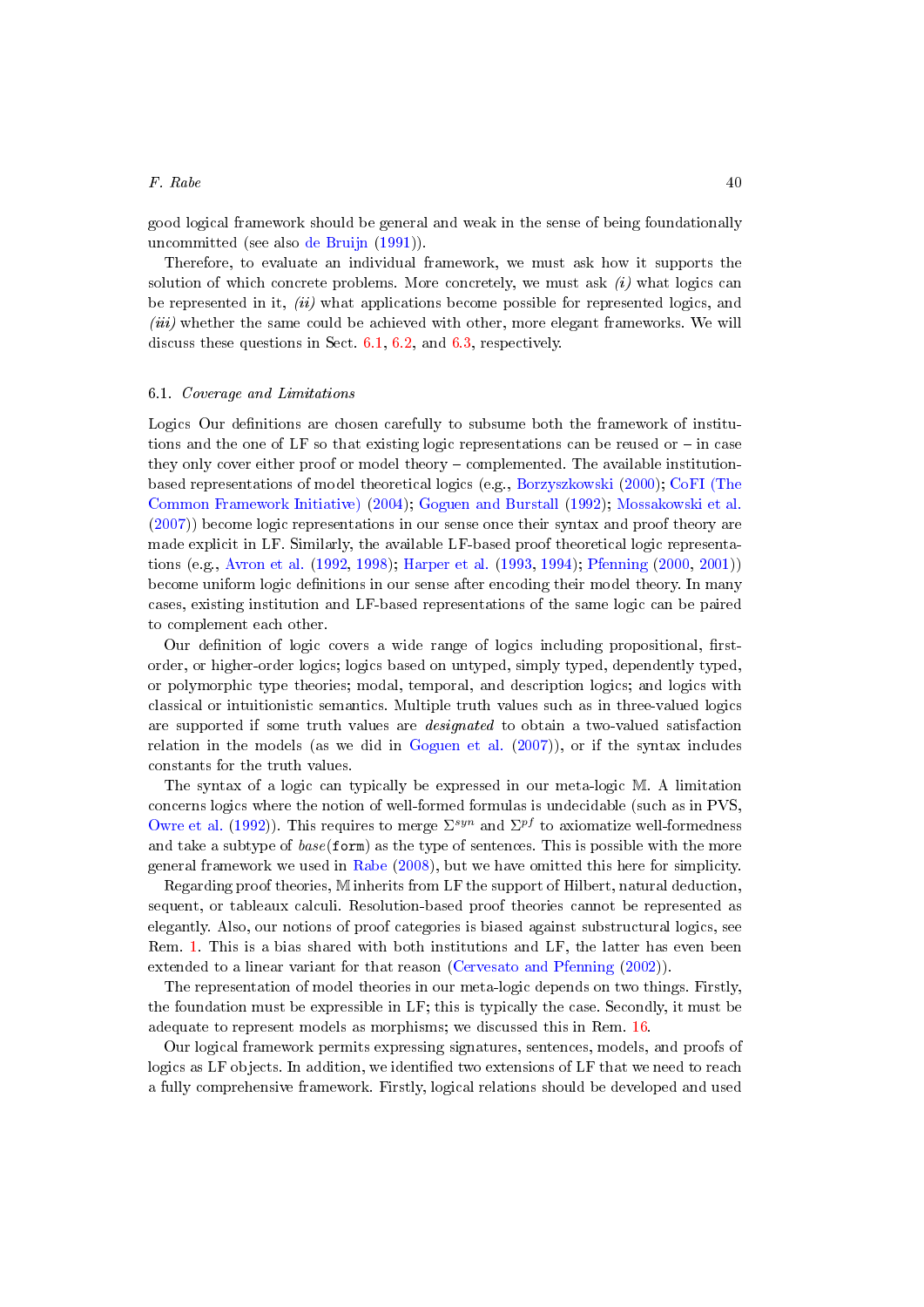to represent model morphisms (see Rem. [11\)](#page-25-0). Secondly, a language of declaration patterns is needed to express the category of signatures as a whole as opposed to individual signatures (see Rem. [15\)](#page-35-1).

Logic Translations For logic translations, the situation is more complicated. Firstly, logic translations are less well classified than logics, which complicates a systematic study of which classes of logic translations are covered. Secondly, the representation of logic translations is signicantly harder than that of logics. In general, features present in covered syntax translations are expressing the model theory of one logic using the syntax of another, or coding sentences of one logic as terms of another logic.

A sentence translation is covered if it is compositional up to a final toplevel step as in Ex. [18.](#page-37-0)

A proof theory translation is covered if it translates inference rules to derivable rules. This excludes the non-compositional elimination of admissible rules such as cut elimination (where sentences and models are translated to themselves and proofs to cut-free proofs). Representing such translations requires a stronger notion of LF signature morphism that supports computation, e.g., along the lines of Twelf's logic programs, Delphin [\(Poswolsky and Schürmann](#page-52-11)  $(2008)$ ), or Beluga (Pientka and Dunfield  $(2010)$ ). But the typing invariants of such signature morphisms would be a lot more complicated.

Model theory translations are typically covered if the model theories themselves are covered.

In Rem. [18,](#page-38-1) we have already discussed the need for non-simple  $\text{Sig}^{\mathbb{M}}$ -morphisms. We expect this to be a general phenomenon: While within-logic translations will always be represented by simple morphisms, the representation of more complex across-logic translations will require more complex notions of  $\text{Sig}^{\text{M}}$ -morphisms. Consequently, we expect future work to further generalize the definition of  $\text{Sig}^{\mathbb{M}}$ -morphisms.

For example, some translations can only be encoded if the commutativity condition of Def. [18](#page-21-0) is relaxed, especially for the lower rectangle dealing with the model translation. For example, the semantics of description logic interprets concepts as subsets of the universe. But the translation of description logic into first-order logic translates concepts to unary predicates, which the semantics of first-order logic interprets as functions from the universe to the booleans. Thus, the model translation commutes only up to the isomorphism between subsets and their characteristic functions. Recently a weaker condition than commutativity was shown to be sufficient to obtain logic comorphisms in [Sojakova](#page-53-8) [\(2010\)](#page-53-8), namely commutativity up to certain logical relations (see also Rem. [11\)](#page-25-0).

Finally there are some limitations of logic comorphisms, which are inherited from institution comorphisms. Firstly, logic comorphisms are limited to total translations. This excludes partial translations such as a translation from higher-order to first-order logic that is undefined for expressions containing  $\lambda$ . Such translations are important in practice to borrow (semi-)automated theorem provers (e.g., the use of first-order provers in Isabelle) but difficult to describe in a logical framework. To overcome that, we recently designed an extension of LF that supports partial signature morphisms [\(Dumbrava and](#page-50-18) [Rabe](#page-50-18) [\(2010\)](#page-50-18)).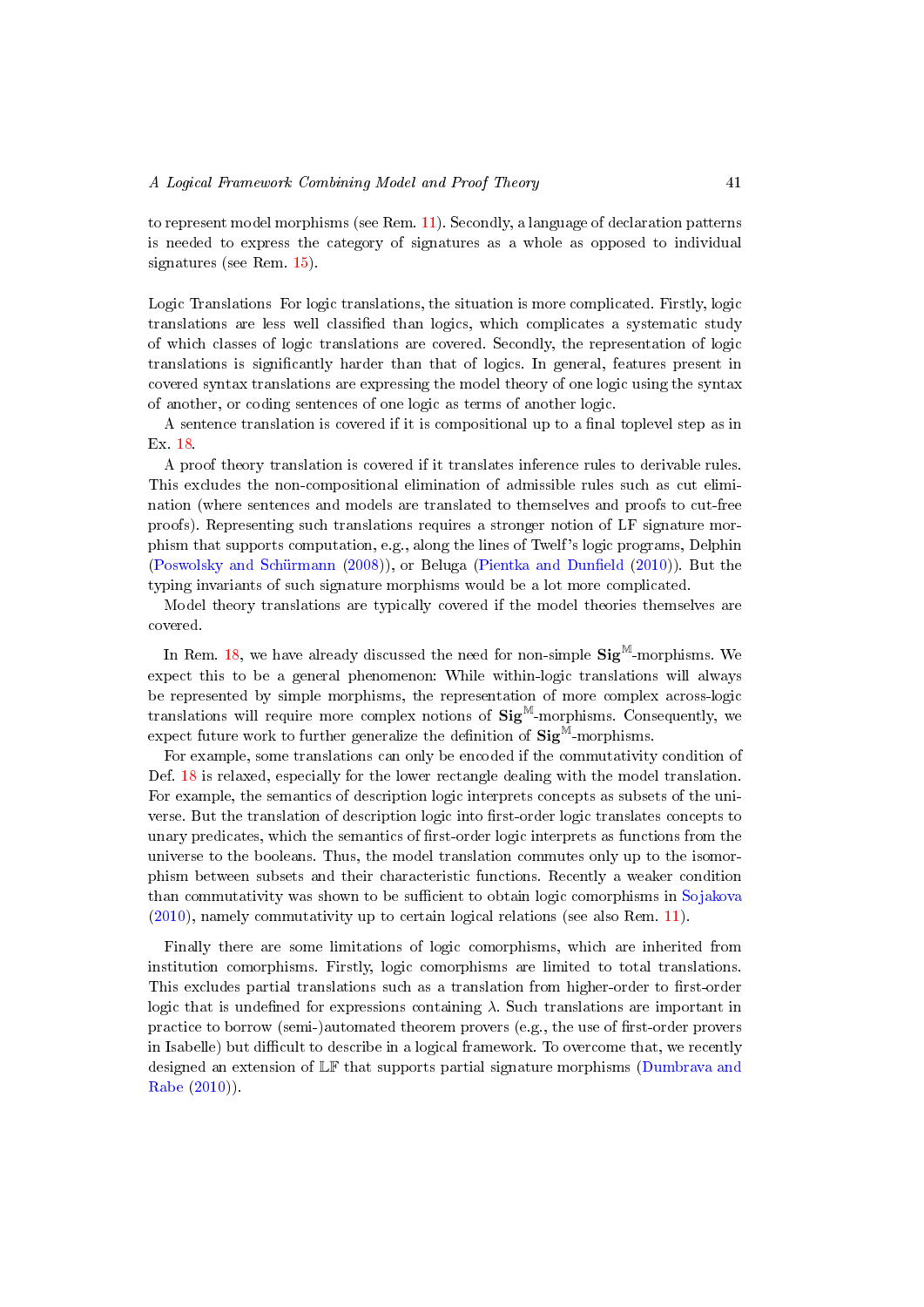Secondly, logic comorphisms separate the signature and the sentence translation. But there are applications of borrowing where a different signature translation is used for different conjectures over the same signature. For example, the Leo-II prover [\(Benzmüller](#page-48-10) [et al.](#page-48-10)  $(2008)$ ) uses a translation from higher-order logic to sorted first-order logic by creating a new first-order sort for every function type that is mentioned in the higherorder conjecture. Such translations remain future work.

Case Studies In [Rabe and Kohlhase](#page-52-13) [\(2011\)](#page-52-13), we designed a generic module system based on theories and theory morphisms. In [Rabe and Schürmann](#page-52-14) [\(2009\)](#page-52-14), we extended the Twelf implementation of LF with the corresponding instance of this module system. We have used this implementation to conduct several large case studies where logics and logic translations are defined and machine-checked efficiently.

A large number of case studies has been conducted in the LATIN project [Codescu](#page-49-8) [et al.](#page-49-8)  $(2011)$ . These include various incarnations of first-order logics, higher-order logics, modal and description logics as well as a number of set and type theoretical foundations. These are written as modular LF signatures and morphisms, and the overall size of the atlas exceeds 1000 modules.

The most extensive case studies were presented in [Horozal and Rabe](#page-51-11) [\(2011\)](#page-51-11) and [Iancu](#page-51-12) [and Rabe](#page-51-12) [\(2011\)](#page-51-12). In [Horozal and Rabe](#page-51-11) [\(2011\)](#page-51-11), we give a comprehensive representation of first-order logic. It includes a formalization of ZFC set theory to formalize the model theory of FOL and a formalized soundness proof of FOL in the sense of Thm. [6.](#page-27-1)

The biggest investment when representing logics in M is the formalization of the foundation of mathematics. Therefore, we formalized three important foundations in [Iancu](#page-51-12) [and Rabe](#page-51-12) [\(2011\)](#page-51-12): Zermelo Fraenkel set theory [\(Fraenkel](#page-50-0) [\(1922\)](#page-50-0); [Zermelo](#page-53-0) [\(1908\)](#page-53-0)), the logical framework Isabelle and the higher-order logic Isabelle/HOL [\(Nipkow et al.](#page-52-7) [\(2002\)](#page-52-7); [Paulson](#page-52-0) [\(1994\)](#page-52-0)), and the Mizar system for Tarski-Grothendieck set theory [\(Trybulec and](#page-53-5) [Blair](#page-53-5) [\(1985\)](#page-53-5)). These include translations between the foundations, which permits even the translation of models across foundations.

## <span id="page-41-0"></span>6.2. Applications

Our framework was designed in response to a number of specific problems we encountered in practice. In all cases, the lack of a comprehensive framework like ours had previously precluded general solutions.

An Atlas of Logics An important application of logical frameworks is to structure and relate the multitude of logics in use. This goal was a central motivation of institutions and has been pursued in LF as well [\(Pfenning et al.](#page-52-15) [\(2003\)](#page-52-15)). And both in model and proof theoretical frameworks, there are substantial collections of presentations of model and proof theoretical logics, respectively. But a collection comprising both model and proof theory has so far been lacking.

Our framework provides the theoretical base of the LATIN project [\(Codescu et al.](#page-49-8)  $(2011)$ , see also Sect. [6.1\)](#page-39-0), which systematically builds such a collection of logic presentations. The LATIN atlas contains formalizations of logics and logic translations presented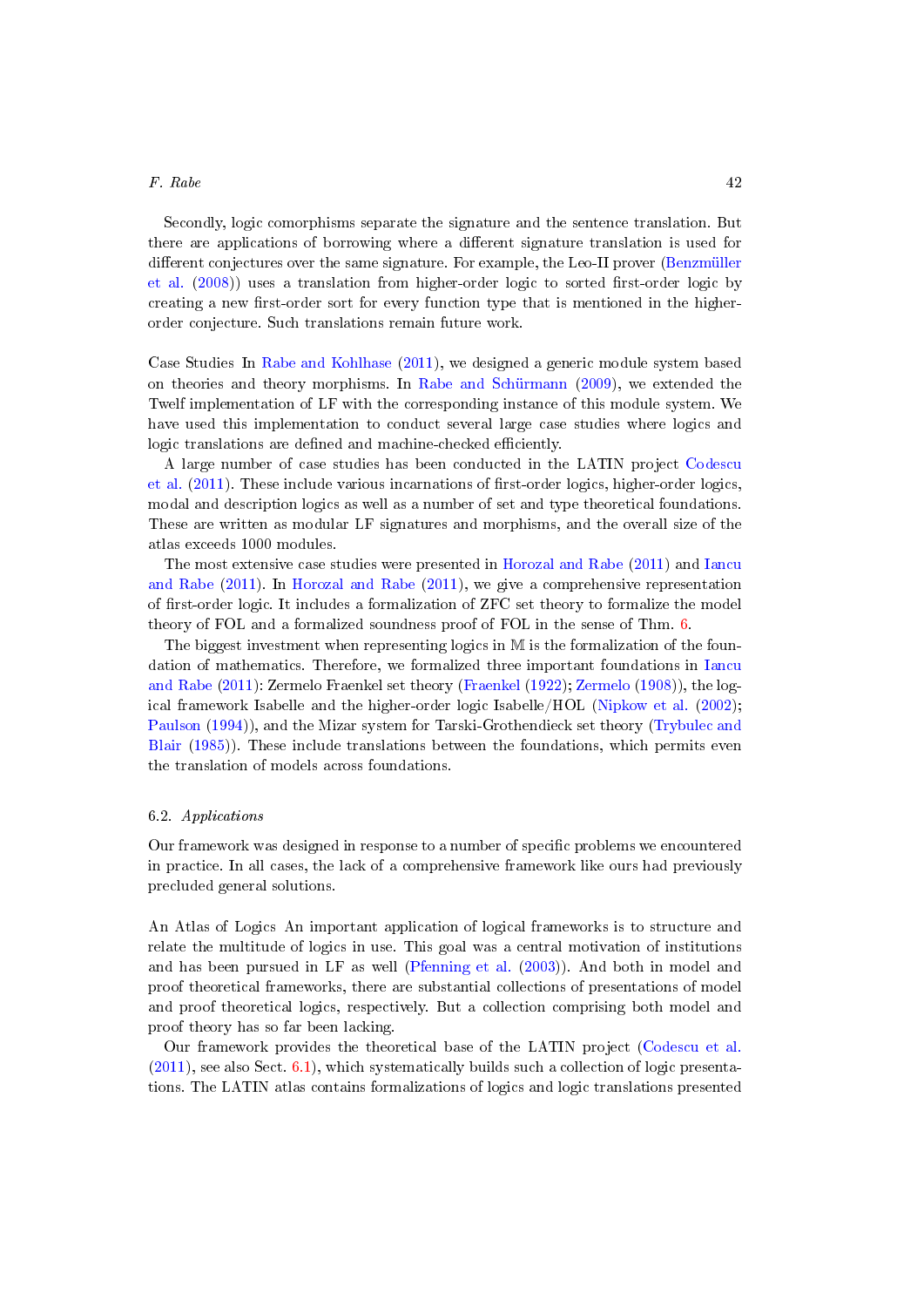as a diagram of M signatures. It is made available as a web-based portal of documented logic definitions.

Logic-Aware Machines A central motivation of logical frameworks has been the goal to generically mechanize arbitrary logics: The implementation of one logical framework induces implementations of individual logics defined in it. This requires an abstract definition of logic and a machine-understandable language in which individual logics can be presented. Our framework provides both by presenting individual uniform logics as  $M$ -signatures, i.e., LF spans. Therefore, we can now use implementations of LF – such as Twelf [\(Pfenning and Schürmann](#page-52-5)  $(1999)$ ) – to mechanically process logic presentations.

We have given an example for this work flow in [Codescu et al.](#page-49-17)  $(2012)$ . The Hets system [\(Mossakowski et al.](#page-51-5) [\(2007\)](#page-51-5)) implements the framework of institutions and acts as a mediator between parsers, static analyzers, and theorem provers for various object logics. But previously Hets could only work with a fixed number of institutions and comorphisms implemented individually in the underlying programming language. Our framework connects Hets to declarative logic presentations in LF, and Hets is now able to work with arbitrary uniform logics defined in M.

Rapidly Prototyping Logics The denition of a new logic is typically the result of a long quest, and the evaluation of candidate logics often requires large case studies, which in turn usually require sophisticated machine support. Logical frameworks can support this process by permitting the swift implementation of candidate logics.

Using our framework, users can present candidate logics concisely and quickly, and Twelf immediately induces an implementation. In particular, Twelf provides type reconstruction and module system out of the box. Both features require a major investment to realize for individual logics but are indispensable in practice. Moreover, the module system can be used to build a library of logic components that serve as building blocks for large logics.

We employ this methodology in the LATIN atlas: Each logic feature (such as a connective or a type formation operator) is presented separately along with its proof and model theoretical semantics, and logics are composed using colimits. Therefore, the presentation of each logic only requires formalizing those features not already present in LATIN. Moreover, LATIN includes a library of modular formalizations of a variety of type and set theories so that logics can be built easily on top of and interpreted in a wide range of languages.

Verified Heterogeneous Reasoning At the moment mechanically verified formalizations of mathematics are restricted to individual proof theoretical logics, whose implementations find and verify theorems, e.g., Isabelle/HOL [Nipkow et al.](#page-52-7)  $(2002)$  or Mizar [Trybulec](#page-53-5) [and Blair](#page-53-5) [\(1985\)](#page-53-5). In this context, heterogeneous reasoning, i.e., the reuse of theorems along logic translations, is problematic because the translation engine would lie outside the verifying system. Applications are usually limited to translating and dynamically reverifying a suite of theorems (e.g., [Krauss and Schropp](#page-51-13) [\(2010\)](#page-51-13), [Keller and Werner](#page-51-14)  $(2010)$ .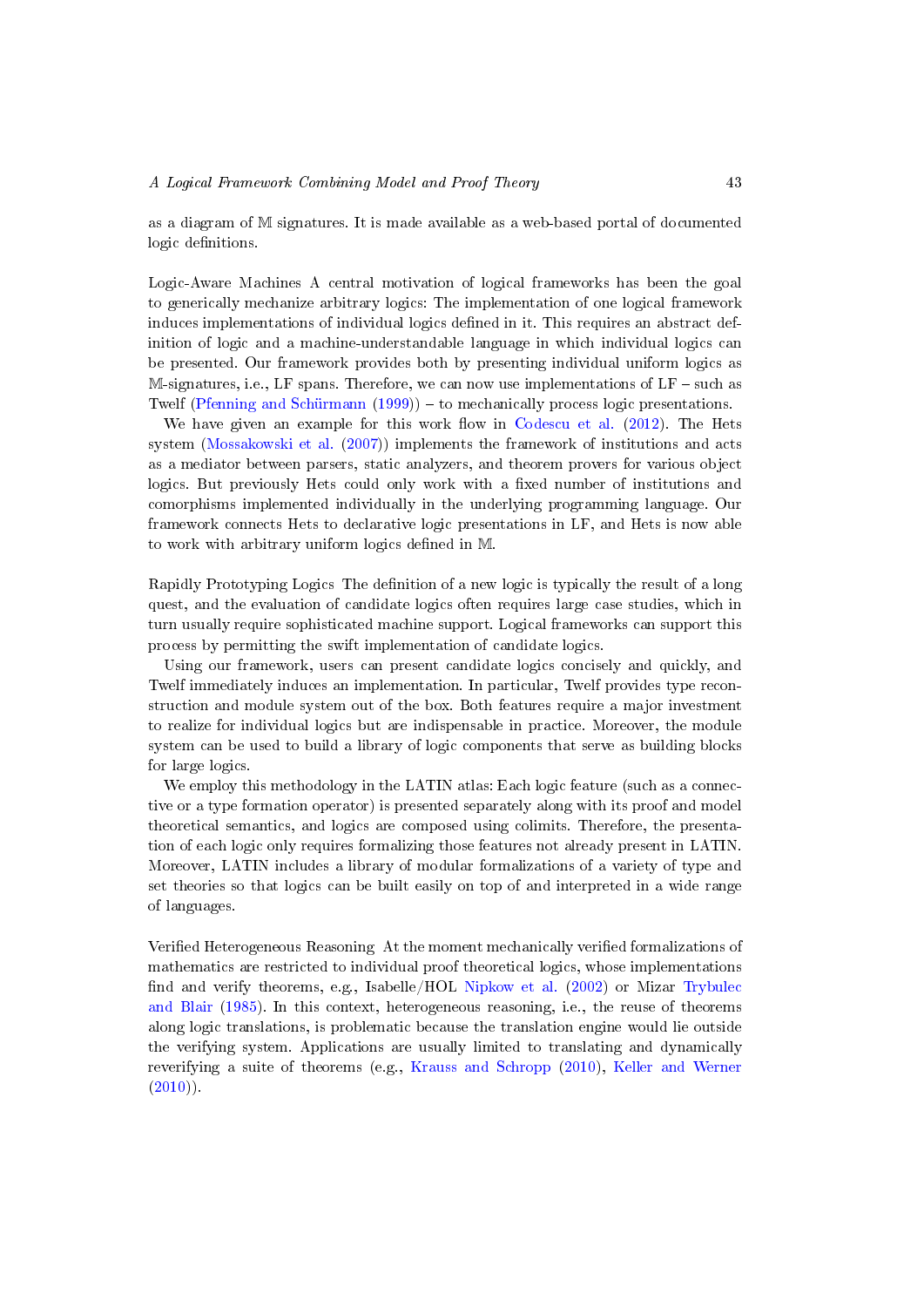On the other hand, model theoretical adequacy (in the sense of Def. [13\)](#page-15-3) has been used very successfully in the institution community to borrow proof systems along a statically verified logic translation [\(Cerioli and Meseguer](#page-49-9) [\(1997\)](#page-49-9)). But while there are systems (like Hets [Mossakowski et al.](#page-51-5) [\(2007\)](#page-51-5)) that permit presenting and applying such translations, there is no mechanized support for verifying them.

Our framework provides such support. For example, [Sojakova](#page-53-8) [\(2010\)](#page-53-8) uses it to prove the model theoretical adequacy of the translation from modal logic to first-order logic. Well-formedness and adequacy of the translation reduce to type checking in LF, which is verified mechanically by Twelf.

Logical Knowledge Management In [Rabe and Kohlhase](#page-52-13) [\(2011\)](#page-52-13), we have developed the MMT interface language for logic-related applications. The latter include both deduction systems such as theorem provers, proof assistants, or type checkers as well as management systems such as databases, browsers, IDEs, or search engines. MMT combines a modular representation format with a scalable knowledge management infrastructure [\(Kohlhase](#page-51-15) [et al.](#page-51-15) [\(2010\)](#page-51-15)) to provide an exchange format for logics, signatures, and theories as well as their morphisms, for foundations, and for expressions, proofs, and models.

For example, these objects can be presented using Twelf, exported as MMT, and imported by any other application. In particular, authors can use Twelf's human-oriented concrete syntax including the reconstruction of omitted terms and types, and the importing application can use fully reconstructed and thus easily machine-processable MMT format. This work flow is used in  $Codescu$  et al. [\(2012\)](#page-49-17) to present logics in Twelf and use them in Hets.

## <span id="page-43-0"></span>6.3. Related Work

Frameworks based on Model Theory There are several closely related frameworks that define logics and logic comorphisms (possibly with different names) as certain tuples of categorical objects.

Our definitions of logics and logic comorphisms follow and subsume those of *institu*tions and institution comorphisms [\(Goguen and Burstall](#page-50-2) [\(1992\)](#page-50-2)). We obtain a forgetful functor from logics to institutions by dropping the proof theory from a logic and the proof translation from a logic comorphism. Similarly, if we drop the condition on proof translations in Def. [10,](#page-13-0) we recover institution comorphism modifications. These were introduced in [Diaconescu](#page-49-10) [\(2002\)](#page-49-10), albeit with a weaker condition; in [Tarlecki](#page-53-6) [\(1996\)](#page-53-6) a similar concept was called a representation map. Our Def. [10](#page-13-0) extends the definition of institution comorphism modification given in [Mossakowski](#page-51-16)  $(2005)$  in the expected way.

In [Meseguer](#page-51-0) [\(1989\)](#page-51-0), general logics are introduced as tuples (Sig, Sen, Mod,  $\models, \vdash$ ) where  $\vdash$  is an entailment system between the sentences. Entailment systems formalize the provability relation without formalizing proofs. Our use of  $\vdash_{\Sigma} F$  as a truth judgment is different from entailment systems, but our provability relation  $\Theta \vdash_{\nabla} F$  is always an entailment system. In addition, [Meseguer](#page-51-0) [\(1989\)](#page-51-0) defines a proof calculus as a functor from theories to a fixed but arbitrary category  $Str$ . Our definition of proof categories can be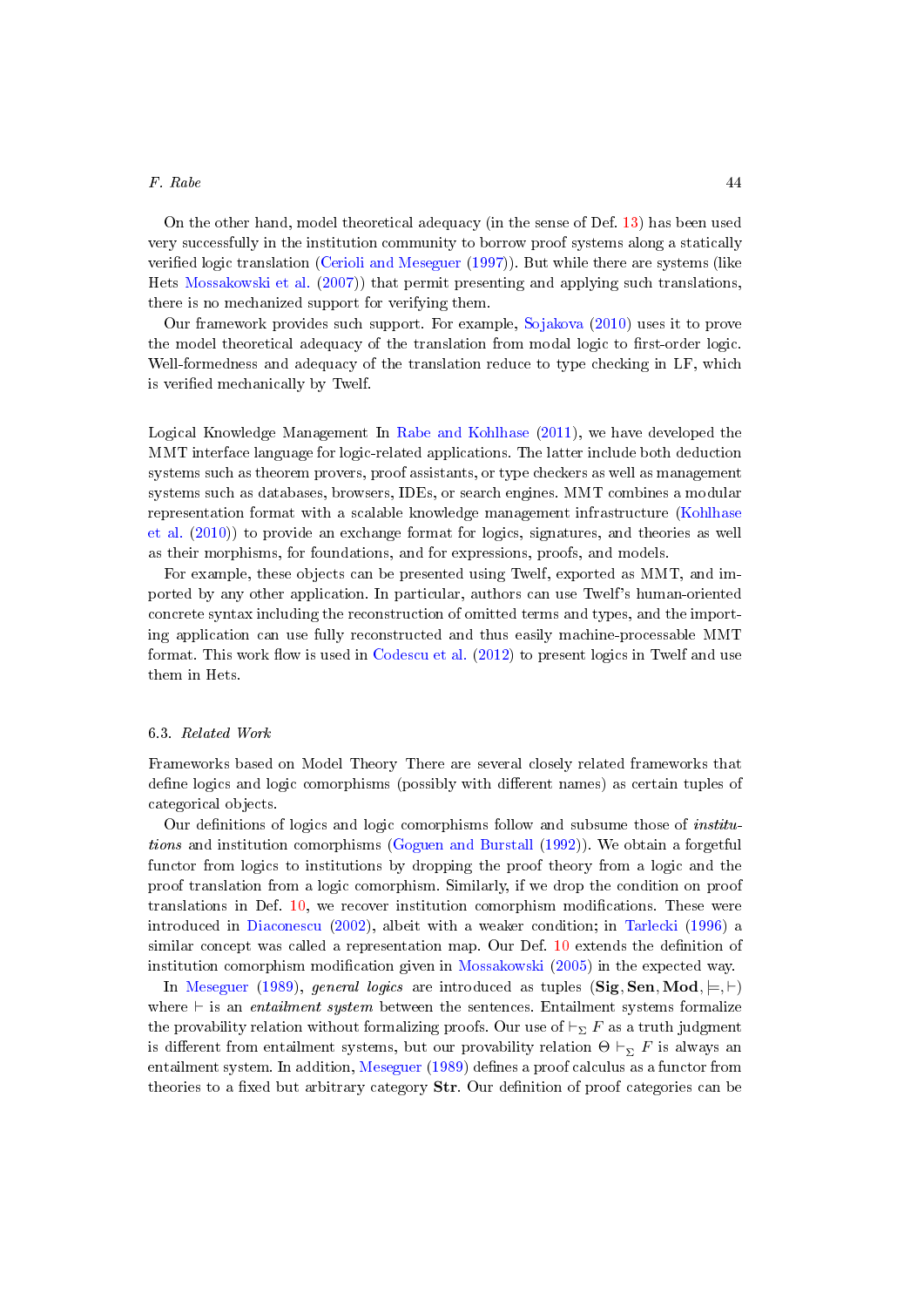seen as the special case  $\text{Str} = \mathcal{PFCAT}$ ; in this special case, proofs can be represented as morphisms.

In [Mossakowski et al.](#page-51-9) [\(2005\)](#page-51-9) and [Diaconescu](#page-49-6) [\(2006\)](#page-49-6) proof theoretic institutions are introduced as essentially tuples (Sig, Sen, Mod,  $\models$ , Pf). Here the relation between sentences and objects of the proof category is predetermined because the objects of the proof categories are always the sets of sentences. Our definition of proof categories is more general and uses the truth judgment  $\vdash$  to relate sentences to objects in the proof category. In particular, the objects of our proof categories can be the multi-sets of sentences, which solves a problem discovered by us in an early revision of [Diaconescu](#page-49-6) [\(2006\)](#page-49-6): There the free generation of a proof system by a set of rules is restricted to logics with signature morphisms  $\sigma : \Sigma \to \Sigma'$  for which  $\textbf{Sen}(\sigma)$  is injective. Otherwise,  $\sigma$  would not induce a canonical functor **Pf** ( $\sigma$ ) between proof categories. Later Lawvere theories were used to overcome this problem in the revised version of [Mossakowski et al.](#page-51-9) [\(2005\)](#page-51-9): There, no size restriction on the products is used, and proof categories are not small.

[Mossakowski et al.](#page-51-9) [\(2005\)](#page-51-9) also generalizes to  $\mathbb{C}/\mathbb{D}$ -*institutions* where  $\mathbb{C}$  and  $\mathbb{D}$  are the codomains of Pf and Mod, respectively, and Sen is obtained by composing Pf with a fixed functor  $\mathbb{C} \to \mathcal{SET}$ . Our logics are almost  $\mathcal{PFCAT}/\mathcal{CAT}$  institutions; the difference is again that we give **Sen** and **Pf** separately and relate them via  $\vdash$ .

In [Fiadeiro and Sernadas](#page-50-9) [\(1988\)](#page-50-9),  $\Pi$ -institutions are introduced as tuples (Sig, Sen, Cn) where  $C_n$  is a closure operator on sets of formulas defining consequence.  $C_n$  is treated proof theoretically, and theory morphisms are studied proof theoretically.

The idea of using a meta-logic like M is well-known, and was studied for institutions in e.g., [Tarlecki](#page-53-6) [\(1996\)](#page-53-6). Our generalization to logic encodings is not surprising, and our notion of model theoretical adequacy is known as the model expansion property. The major novelty in our work is the use of LF as a concrete meta-logic.

In Marti-Oliet and Meseguer [\(1996\)](#page-51-17), rewriting logic is proposed as another concrete meta-logic within an informal framework similar to general logics. Rewriting logic arises by combining sorted first-order logic with term rewriting, which makes it very different from LF. In rewriting logic, typically, the syntax of an object logic is represented as a sorted first-order theory, and the proof theory as a set of rewriting rules; the model theory is not represented syntactically but via the model theory of rewriting logic. The main advantage of rewriting logic over LF is the use of rewriting to simplify expressions; the main advantage of LF is the use of dependent type theory and of higher-order abstract syntax to represent proofs and variable binding as expressions.

The most advanced implementations of such frameworks are the Hets implementation of institutions [\(Mossakowski et al.](#page-51-5) [\(2007\)](#page-51-5)) and the Maude implementation of a simplied variant of rewriting logic [\(Clavel et al.](#page-49-18) [\(1996\)](#page-49-18)). Hets uses Haskell as an implementation language for the syntax of institutions and comorphisms. It maintains a graph of logics via which theories can be translated between logics and serves as middleware between implementations of individual logics. Maude uses theories of rewriting logic to represent the syntax and proof theory of object logics as theories of the meta-logic. It implements term rewriting to provide computation within the logical framework.

Hets implements an abstract framework (institutions) whereas Maude implements a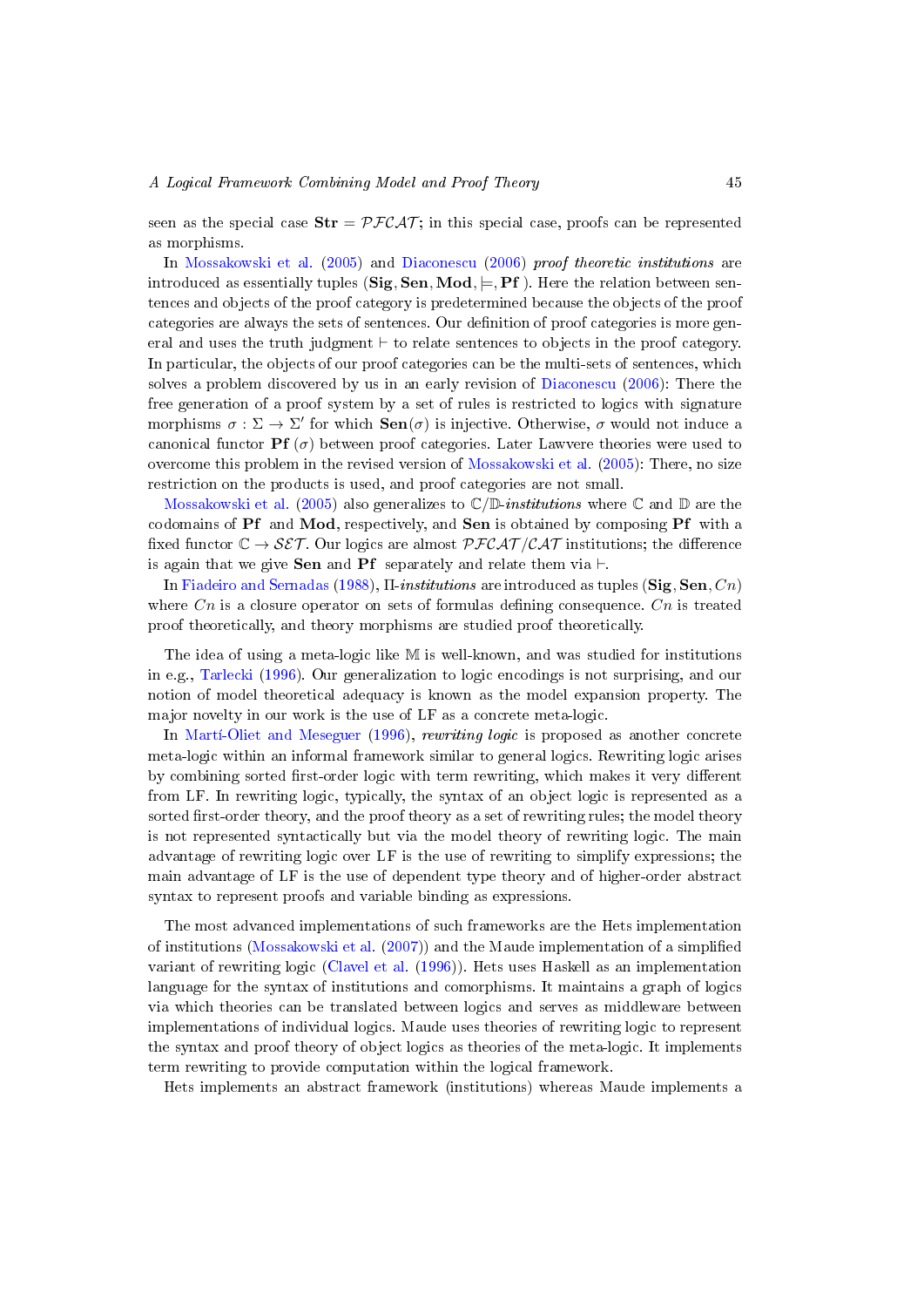concrete meta-logic within a given framework (general logics). The latter corresponds to our approach: Twelf [\(Pfenning and Schürmann](#page-52-5) [\(1999\)](#page-52-5)) implements LF and thus M within the framework of our logics; in particular, logics are represented declaratively. The former is complementary to our approach, for example, we have used M as a convenient way to add logics to Hets in [Codescu et al.](#page-49-17) [\(2012\)](#page-49-17). Unlike Hets and Maude, our approach also permits the mechanized representation of model theory.

Frameworks based on Proof Theory Our denition of M subsumes the logical framework LF. The use of LF signatures  $L^{syn}$  and  $L^{pf}$  to obtain proof theoretical logic encodings are well-understood (see, e.g., [Pfenning](#page-52-3)  $(2001)$ ). The reasoning about adequacy of these encodings corresponds to our comorphisms  $(\Phi, \alpha, \gamma)$ . A difference is that in the proof theoretical community, such encodings are considered adequate if  $\alpha$  and  $\gamma$  are isomorphisms; we require only a weaker condition on  $\gamma$  here.

Isabelle [\(Paulson](#page-52-0) [\(1994\)](#page-52-0)) is an alternative logical framework, which uses higher-order logic with shallow polymorphism [\(Church](#page-49-1) [\(1940\)](#page-49-1)) instead of dependent type theory. The main advantage over LF are recursive and inductive computation and (semi-)automated reasoning support. Other type theories such as Martin-Löf type theory in Agda [\(Martin-](#page-51-6)[Löf](#page-51-6) [\(1974\)](#page-51-6); [Norell](#page-52-16) [\(2005\)](#page-52-16)) or the calculus of constructions in Coq [\(Bertot and Castéran](#page-48-11) [\(2004\)](#page-48-11); [Coquand and Huet](#page-49-7) [\(1988\)](#page-49-7)) are sometimes used as logical frameworks as well and have similar advantages. The main advantage of LF are the use of higher-order abstract syntax, which facilitates adequacy proofs, and the support for signature morphisms in Twelf [\(Pfenning and Schürmann](#page-52-5) [\(1999\)](#page-52-5)).

Our definition of  $M$  and our results about it depend only on a few properties of LF. The main assumptions are that the signatures and for each signature the contexts form categories, and that there are pushouts along inclusions. This is the case for almost all type theories. Thus, our definitions can be generalized easily to most type theories subsuming LF such as Martin-Löf type theory or the calculus of constructions. Even though the signature *Base* uses dependent types, it is also easy to adapt the definitions to (simply-typed) higher-order logic. Then the signature Base contains ded : form  $\rightarrow$  prop where prop is the type of propositions. This corresponds to logic encodings in Isabelle where ded is typically called Trueprop.

While logic translations play a major role in model theoretical frameworks, they have been studied less systematically for proof theoretical frameworks. The most comprehensive approach was the Logosphere project [\(Pfenning et al.](#page-52-15) [\(2003\)](#page-52-15)), which employed LF as a framework for logic translations. These were implemented in two ways: firstly, using the operational semantics of Twelf based on logic programming, secondly using the specifically developed functional programming language Delphin [\(Poswolsky and Schür](#page-52-11)[mann](#page-52-11)  $(2008)$ ). Our use of LF signature morphisms differs because our translations are represented in a declarative language.

Other logic translations are typically represented ad-hoc, i.e., as implementations outside a logical framework, e.g., [Keller and Werner](#page-51-14) [\(2010\)](#page-51-14); [Krauss and Schropp](#page-51-13) [\(2010\)](#page-51-13); [McLaughlin](#page-51-18) [\(2006\)](#page-51-18); [Obua and Skalberg](#page-52-17) [\(2006\)](#page-52-17). Instead of appealing to general results about the framework, the correctness of such a translation can be guaranteed by veri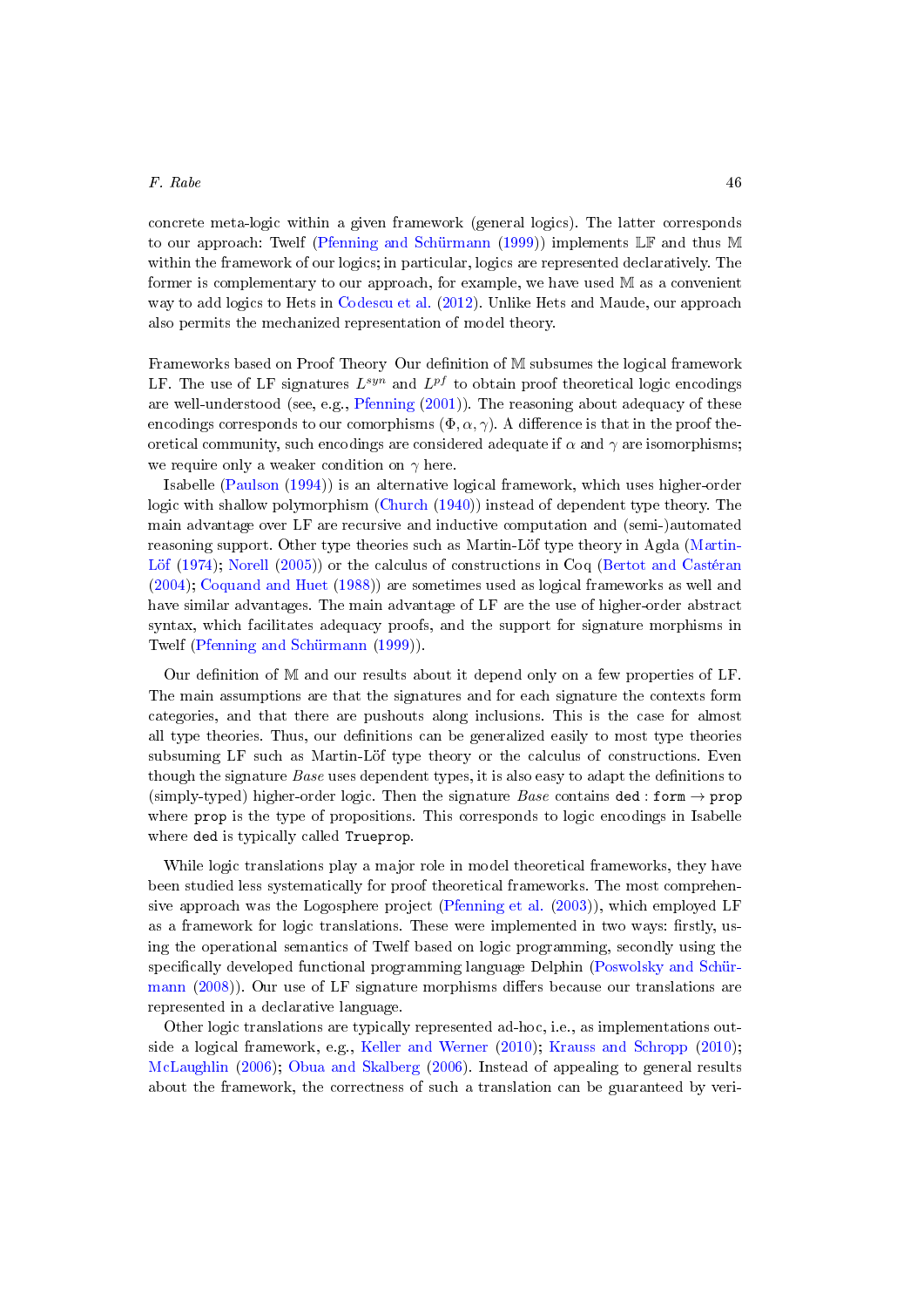fying the translated proofs. The disadvantage is that proofs must be produced, stored, translated, and verified for each translated theorem.

Representing Models Our representation of models as morphisms goes back to Lawvere's representation of models as functors [\(Lawvere](#page-51-10) [\(1963\)](#page-51-10)) and the use of initial algebras as the semantics of theories [\(Goguen et al.](#page-50-1) [\(1978\)](#page-50-1)). This approach has been applied most systematically in the area of categorical models of type theories (see, e.g., [Pitts](#page-52-6) [\(2000\)](#page-52-6)) and has been integrated into model theoretical frameworks (e.g., [Fiadeiro and](#page-50-9) [Sernadas](#page-50-9) [\(1988\)](#page-50-9); [Goguen and Burstall](#page-50-8) [\(1986\)](#page-50-8); [Goguen et al.](#page-50-17) [\(2007\)](#page-50-17)). The representation of models as signature morphisms into some fixed signature has also been used to show the amalgamation property of given institutions (see, e.g., [Diaconescu](#page-49-0) [\(2008\)](#page-49-0)).

From a model theoretical perspective, the novelty of our approach is to use morphisms in a category – namely  $\mathbb{LF}$  – whose objects and morphisms are given in terms of concrete syntax and do not depend on any foundation of mathematics. That makes it possible to represent models as expressions in a mechanized language. Moreover, by separating  $\Sigma^{syn}$  and  $\Sigma^{mod}$  and by using morphisms out of  $\Sigma^{mod}$  as models (rather than morphisms out of  $\Sigma^{syn}$ ), we can represent logics whose models have a different structure than the syntax. For example, Kripke models of modal logic use a set of worlds and an accessibility relation, which are not present in the syntax.

In type theories, model theory has been represented occasionally in a similar way. For example, in [Benton et al.](#page-48-12) [\(2009\)](#page-48-12); [Coquand and Dybjer](#page-49-19) [\(1997\)](#page-49-19) the syntax of formal languages is represented as an inductive data type and models as inductive functions out of it. Isabelle [\(Paulson](#page-52-0) [\(1994\)](#page-52-0)) provides locales and interpretations, which behave very similarly to LF signatures and signature morphisms.

From a type theoretical perspective, the novelty of our approach is the systematic design of a logical framework on top of this intuition. Moreover, we abstract from the foundation by permitting the use of an arbitrary LF signature. Thus, we avoid the commitment to a specific foundation such as higher-order logic or Martin-Löf type theory that is often inherent in type theoretical representations of models.

## <span id="page-46-0"></span>7. Conclusion

A Comprehensive Logical Framework We gave a logical framework that permits comprehensive logic representations: The syntax, model theory, and proof theory of logics as well as their translations are represented within a formal logical framework. In particular, our approach combines the model theoretical and the proof theoretical perspectives. Despite the ontological and philosophical differences of these two perspectives on logic, we are able to preserve the flavor and advantages of either one.

Specifically, we extended the model theoretical framework of institutions [\(Goguen and](#page-50-2) [Burstall](#page-50-2) [\(1992\)](#page-50-2)) with the notions of judgments and proof categories. Our definitions preserve the elegance and abstraction of institutions while permitting a natural integration of proof theoretical logics, which can be seen as the continuation of work undertaken in [Meseguer](#page-51-0) [\(1989\)](#page-51-0) and [Mossakowski et al.](#page-51-9) [\(2005\)](#page-51-9).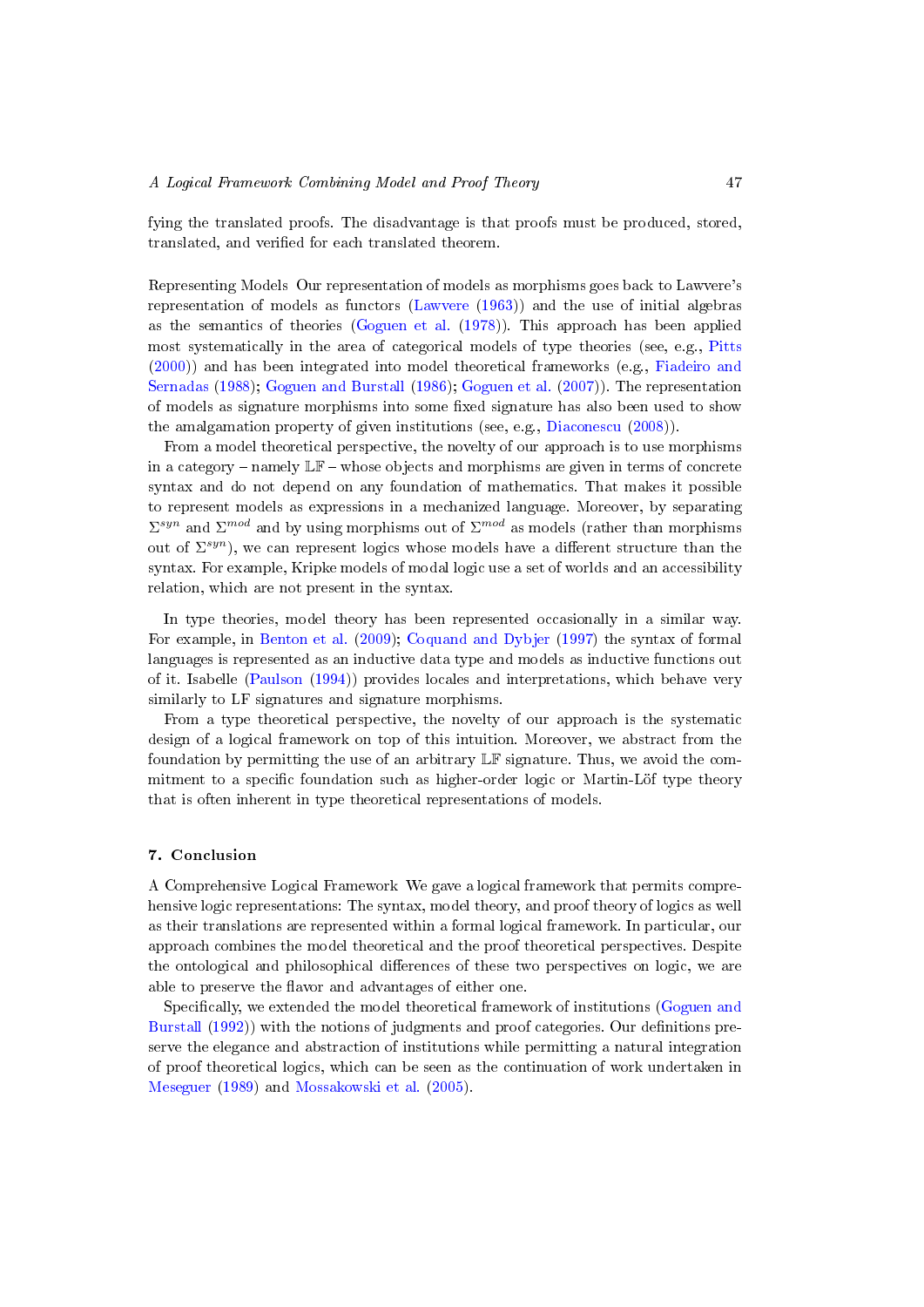Correspondingly, we extended the proof theoretical framework LF [\(Harper et al.](#page-50-5) [\(1993\)](#page-50-5)) with the notions of homomorphisms and model categories. We use a logic based on LF as a meta-logic in which object logics are represented, a reply to a suggestion made in [Tarlecki](#page-53-6) [\(1996\)](#page-53-6). Using this meta-logic, all logical notions are dened as syntactic objects in the LF type theory and can thus be verified mechanically. This includes a special LF signature representing the foundation of mathematics so that we can represent model theory even though our meta-logic is foundationally uncommitted.

Evaluation Using the criteria we gave at the beginning of Sect. [6,](#page-38-0) we can conclude as follows. (i) As described in Sect.  $6.1$ , our framework preserves the large collection of existing logic encodings in institutions and LF. Moreover, since these encodings usually covered either the model theory or the proof theory, in many cases we can now give comprehensive encodings for the first time. Regarding logic translations, our work errs on the side of simplicity in the simplicity-expressivity trade-off, and extensions remain future work.

 $(ii)$  In Sect. [6.2,](#page-41-0) we described a number of applications that are enabled by our framework, focusing on those that are already underway. The key feature here is that our framework provides both an abstract denition of logics and a simple declarative language, in which such logics can be presented concisely and easily.

(iii) Finally, our framework has been designed systematically as the simplest possible evolution of the existing frameworks which combines the above two properties. A special strength is the symmetric treatment of model theory ( $\text{Mod}, \models$ ) and proof theory ( $\text{Pf}, \vdash$ ). Moreover, the models-as-morphisms paradigm yields an elegant formalist representation of platonist model theory.

Future Work Future work will focus on three lines of research. Firstly, the theoretical framework and the tool support that is in place now can be leveraged in the practical applications outlined in Sect. [6.2.](#page-41-0) In particular, we have started the work on a logic atlas in the LATIN project [\(Codescu et al.](#page-49-8) [\(2011\)](#page-49-8)).

Secondly, some of the limitations discussed in Sect. [6.1](#page-39-0) can be overcome by using different underlying categories than  $L\mathbb{F}$ . For example, we can use a type theory with non-compositional or partial functions. Our results can be extended easily to such type theories.

Thirdly, our framework can be used for the theoretical analysis of a logic's meta-theory. This includes the mechanization of soundness and completeness proofs: Soundness will use Thm. [10;](#page-36-0) completeness is currently open, but we consider the approach along the lines of Rem. [13](#page-27-2) very promising. A related application is the modular development of logics as envisioned in [Harper et al.](#page-50-11) [\(1994\)](#page-50-11) and now implemented in the LATIN project.

Acknowledgments This work was developed over the course of five years, during which the author was supported by PhD scholarships from Jacobs University Bremen, the German Academic Exchange Service, and the German Merit Foundation. Additional support was received from research grants by the US American National Science Foundation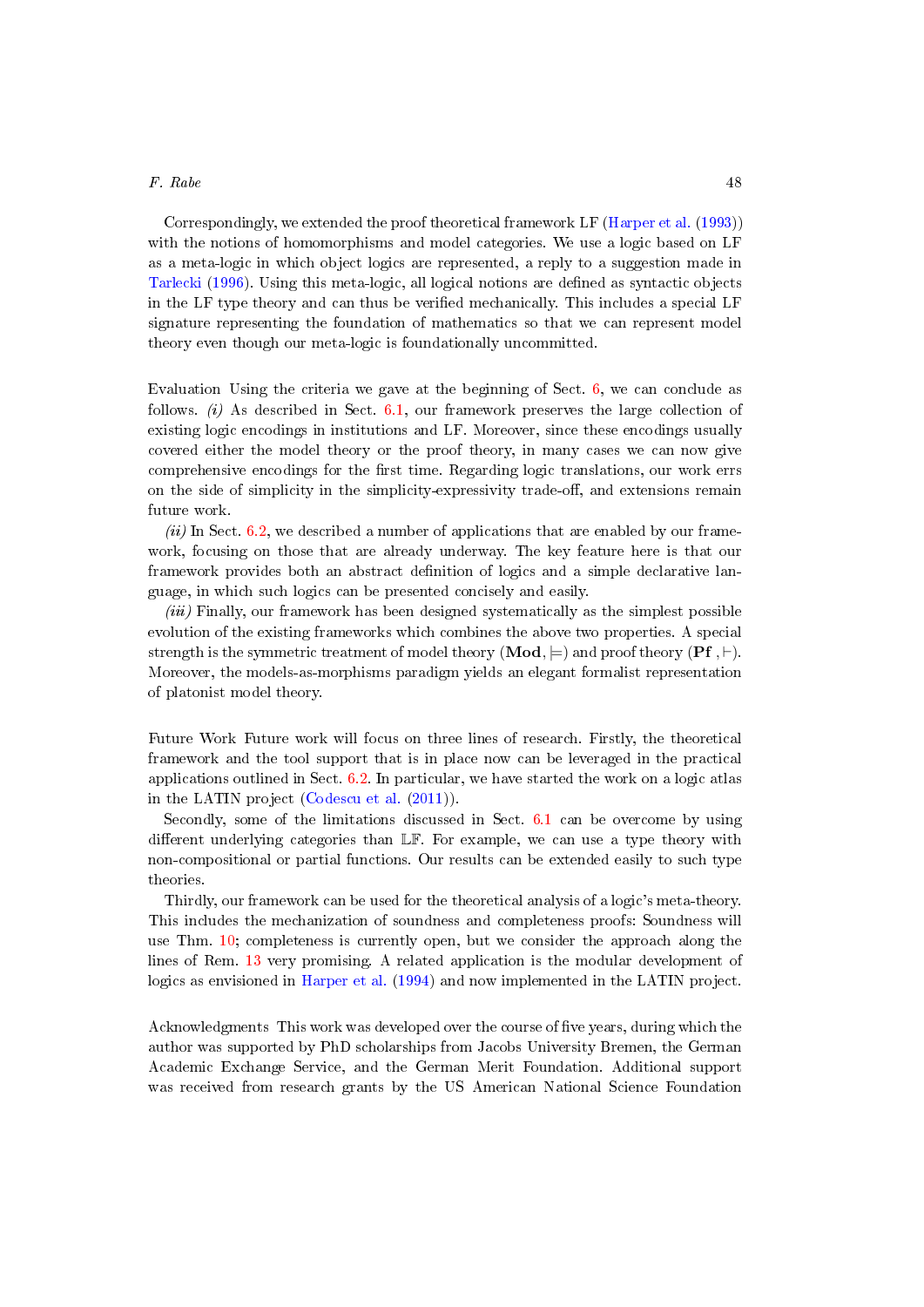(Logosphere grant, no. CCR-ITR-0325808) and the German Research Council (LATIN grant, no. KO-2428/9-1), and from IT University Copenhagen.

The author was given the idea central of combining institutions and LF by Michael Kohlhase. The definitions in Sect. [3](#page-8-0) and [4](#page-18-0) owe to discussions with R $\tilde{a}$ zvan Diaconescu, Joseph Goguen, Till Mossakowski, Frank Pfenning, and Andrzej Tarlecki. The evaluation of the research presented here relied on collaboration with Carsten Schürmann on the implementation of the Twelf module system and with Fulya Horozal, Mihnea Iancu, and Kristina Sojakova on the conduction of large scale case studies.

## References

- <span id="page-48-5"></span>Aiguier, M. and Diaconescu, R. (2007). Stratied institutions and elementary homomorphisms. Information Processing Letters,  $103(1):5-13$ .
- <span id="page-48-2"></span>Andrews, P. (1986). An Introduction to Mathematical Logic and Type Theory: To Truth Through Proof. Academic Press.
- <span id="page-48-9"></span>Avron, A., Honsell, F., Mason, I., and Pollack, R. (1992). Using typed lambda calculus to implement formal systems on a machine. Journal of Automated Reasoning, 9(3):309 354.
- <span id="page-48-7"></span>Avron, A., Honsell, F., Miculan, M., and Paravano, C. (1998). Encoding modal logics in logical frameworks. Studia Logica,  $60(1)$ :161-208.
- <span id="page-48-6"></span>Awodey, S. and Rabe, F. (2011). Kripke Semantics for Martin-Löf's Extensional Type Theory. Logical Methods in Computer Science, 7(3).
- <span id="page-48-3"></span>Baader, F., Calvanese, D., McGuinness, D., Nardi, D., and Patel-Schneider, P., editors (2003). The Description Logic Handbook: Theory, Implementation and Applications. Cambridge University Press.
- <span id="page-48-4"></span>Barendregt, H. (1992). Lambda calculi with types. In Abramsky, S., Gabbay, D., and Maibaum, T., editors, *Handbook of Logic in Computer Science*, volume 2. Oxford University Press.
- <span id="page-48-1"></span>Barwise, J. (1977). An Introduction to First-Order Logic. In Barwise, J., editor, Handbook of Mathematical Logic, pages 5-46. North-Holland.
- <span id="page-48-12"></span>Benton, N., Kennedy, A., and Varming, C. (2009). Some Domain Theory and Denotational Semantics in Coq. In Berghofer, S., Nipkow, T., Urban, C., and Wenzel, M., editors, Theorem Proving in Higher Order Logics, volume 5674 of Lecture Notes in Computer Science, pages 115–130. Springer.
- <span id="page-48-10"></span>Benzmüller, C., Paulson, L., Theiss, F., and Fietzke, A. (2008). LEO-II - A Cooperative Automatic Theorem Prover for Classical Higher-Order Logic (System Description). In Armando, A., Baumgartner, P., and Dowek, G., editors, Automated Reasoning, pages  $162-170$ . Springer.
- <span id="page-48-11"></span>Bertot, Y. and Castéran, P. (2004). Coq'Art: The Calculus of Inductive Constructions. Springer.
- <span id="page-48-0"></span>Béziau, J., editor (2005). Logica Universalis. Birkhäuser Verlag.
- <span id="page-48-8"></span>Borzyszkowski, T. (2000). Higher-Order Logic and Theorem Proving for Structured Specifications. In Choppy, C., Bert, D., and Mosses, P., editors, Workshop on Algebraic Development Techniques, LNCS, pages 401-418.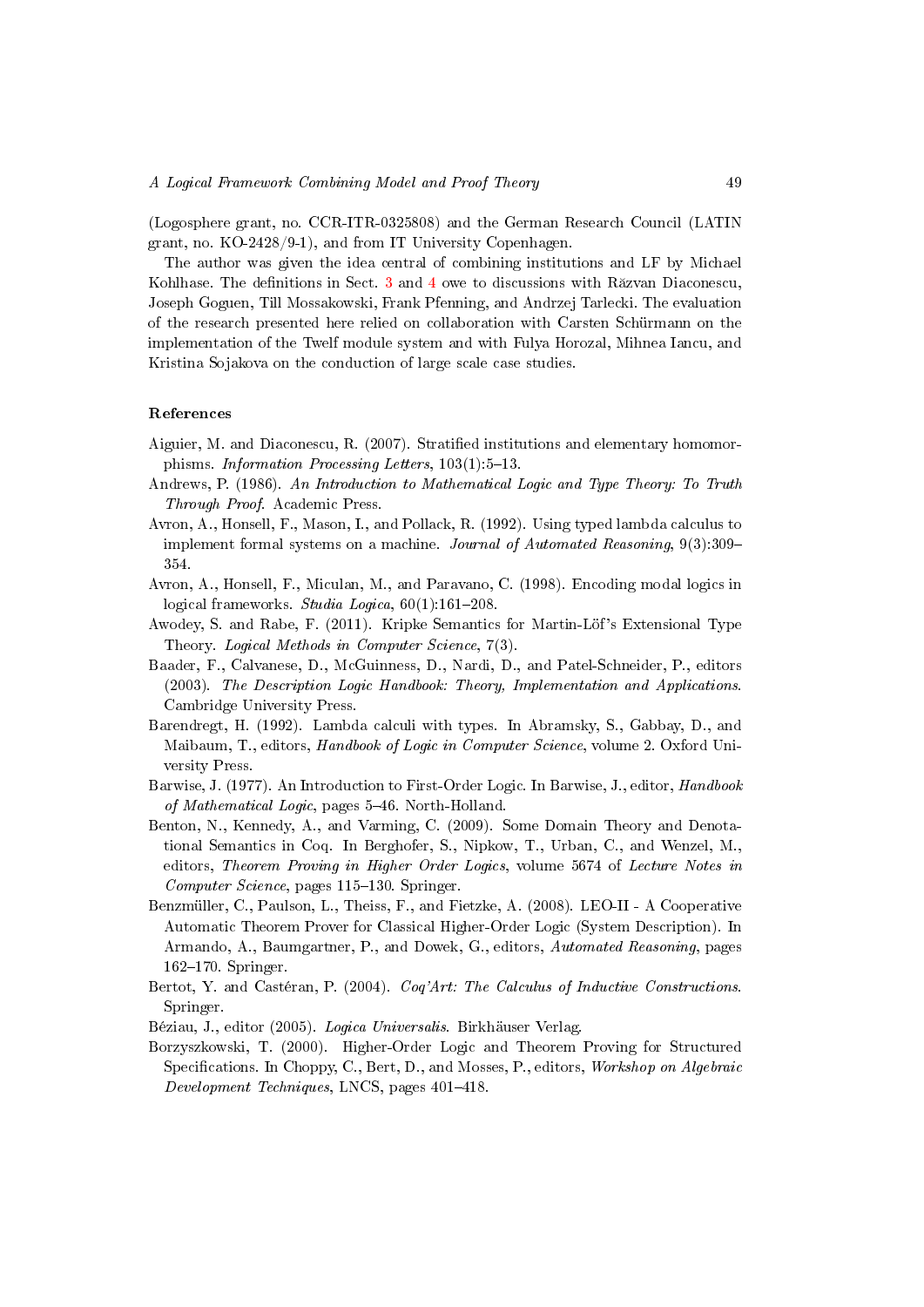<span id="page-49-12"></span>Bourbaki, N. (1974). Algebra I. Elements of Mathematics. Springer.

- <span id="page-49-4"></span>Brachman, R. and Schmolze, J. (1985). An Overview of the KL-ONE Knowledge Representation Scheme. Cognitive Science, 9(2).
- <span id="page-49-5"></span>Brouwer, L. (1907). Over de grondslagen der wiskunde. PhD thesis, Universiteit van Amsterdam. English title: On the Foundations of Mathematics.
- <span id="page-49-11"></span>Cartmell, J. (1986). Generalized algebraic theories and contextual category. Annals of Pure and Applied Logic,  $32:209-243$ .
- <span id="page-49-13"></span>Căzănescu, V. and Roșu, G. (1997). Weak inclusion systems. Mathematical Structures in Computer Science,  $7(2):195-206$ .
- <span id="page-49-9"></span>Cerioli, M. and Meseguer, J. (1997). May I Borrow Your Logic? (Transporting Logical Structures along Maps). Theoretical Computer Science, 173:311-347.
- <span id="page-49-16"></span>Cervesato, I. and Pfenning, F. (2002). A Linear Logical Framework. Information and  $Computation, 179(1):19-75.$
- <span id="page-49-1"></span>Church, A. (1940). A Formulation of the Simple Theory of Types. Journal of Symbolic  $Logic, 5(1): 56–68.$
- <span id="page-49-18"></span>Clavel, M., Eker, S., Lincoln, P., and Meseguer, J. (1996). Principles of Maude. In Meseguer, J., editor, Proceedings of the First International Workshop on Rewriting Logic, volume 4, pages  $65-89$ .
- <span id="page-49-8"></span>Codescu, M., Horozal, F., Kohlhase, M., Mossakowski, T., and Rabe, F. (2011). Project Abstract: Logic Atlas and Integrator (LATIN). In Davenport, J., Farmer, W., Rabe, F., and Urban, J., editors, Intelligent Computer Mathematics, volume 6824 of Lecture Notes in Computer Science, pages 287–289. Springer.
- <span id="page-49-17"></span>Codescu, M., Horozal, F., Kohlhase, M., Mossakowski, T., Rabe, F., and Sojakova, K. (2012). Towards Logical Frameworks in the Heterogeneous Tool Set Hets. In Mossakowski, T. and Kreowski, H., editors, Recent Trends in Algebraic Development Techniques  $2010$ , volume  $7137$  of Lecture Notes in Computer Science, pages  $139-159$ . Springer.
- <span id="page-49-15"></span>CoFI (The Common Framework Initiative) (2004). CASL Reference Manual, volume 2960 of LNCS. Springer.
- <span id="page-49-19"></span>Coquand, T. and Dybjer, P. (1997). Intuitionistic model constructions and normalization proofs. Mathematical Structures in Computer Science, 7(1):75-94.
- <span id="page-49-7"></span>Coquand, T. and Huet, G. (1988). The Calculus of Constructions. Information and  $Computation, 76(2/3): 95-120.$
- <span id="page-49-2"></span>Curry, H. and Feys, R. (1958). Combinatory Logic. North-Holland, Amsterdam.
- <span id="page-49-3"></span>de Bruijn, N. (1970). The Mathematical Language AUTOMATH. In Laudet, M., editor, Proceedings of the Symposium on Automated Demonstration, volume 25 of Lecture Notes in Mathematics, pages 29–61. Springer.
- <span id="page-49-14"></span>de Bruijn, N. (1991). A Plea for Weaker Frameworks. In Huet, G. and Plotkin, G., editors, Logical Frameworks, pages 40–67. Cambridge University Press.
- <span id="page-49-10"></span>Diaconescu, R. (2002). Grothendieck institutions. Applied Categorical Structures,  $10(4)$ : 383-402.
- <span id="page-49-6"></span>Diaconescu, R. (2006). Proof systems for institutional logic. Journal of Logic and Com $putation, 16(3): 339-357.$
- <span id="page-49-0"></span>Diaconescu, R. (2008). Institution-independent Model Theory. Birkhäuser.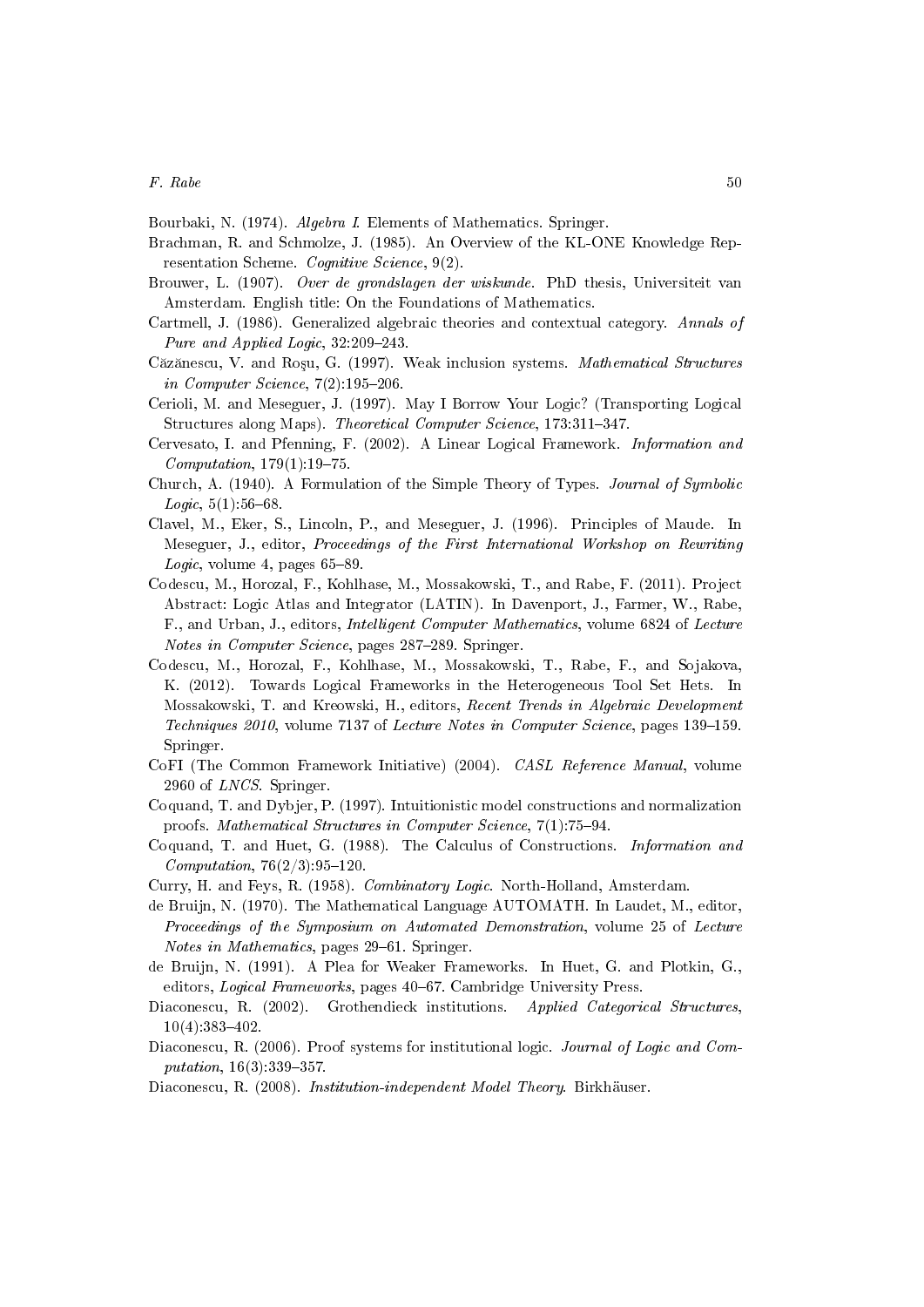- <span id="page-50-18"></span>Dumbrava, S. and Rabe, F. (2010). Structuring Theories with Partial Morphisms. In Workshop on Algebraic Development Techniques.
- <span id="page-50-13"></span>Farmer, W. (2010). Chiron: A set theory with types, undefinedness, quotation, and evaluation. SQRL Report 38, McMaster University.
- <span id="page-50-16"></span>Farmer, W., Guttman, J., and Thayer, F. (1992). Little Theories. In Kapur, D., editor, Conference on Automated Deduction, pages 467–581.
- <span id="page-50-9"></span>Fiadeiro, J. and Sernadas, A. (1988). Structuring theories on consequence. In Recent Trends in Data Type Specification, pages 44-72. Springer.
- <span id="page-50-0"></span>Fraenkel, A. (1922). Zu den Grundlagen der Cantor-Zermeloschen Mengenlehre. Mathematische Annalen, 86:230-237. English title: On the Foundation of Cantor-Zermelo Set Theory.
- <span id="page-50-3"></span>Gentzen, G. (1934). Untersuchungen über das logische Schließen. Math. Z., 39. English title: Investigations into Logical Deduction.
- <span id="page-50-12"></span>Girard, J. (1987). Linear Logic. Theoretical Computer Science, 50:1-102.
- <span id="page-50-4"></span>Gödel, K. (1930). Die Vollständigkeit der Axiome des Logischen Funktionenkalküls. Monatshefte für Mathematik und Physik, 37:349-360. English title: The Completeness of the Axioms of the Logical Calculus of Functions.
- <span id="page-50-8"></span>Goguen, J. and Burstall, R. (1986). A study in the foundations of programming methodology: specifications, institutions, charters and parchments. In Pitt,  $D_{1}$ , Abramsky, S., Poigné, A., and Rydeheard, D., editors, Workshop on Category Theory and Computer Programming, pages 313–333. Springer.
- <span id="page-50-2"></span>Goguen, J. and Burstall, R.  $(1992)$ . Institutions: Abstract model theory for specification and programming. Journal of the Association for Computing Machinery,  $39(1):95-146$ .
- <span id="page-50-17"></span>Goguen, J., Mossakowski, T., de Paiva, V., Rabe, F., and Schröder, L. (2007). An Institutional View on Categorical Logic. International Journal of Software and Informatics,  $1(1):129-152.$
- <span id="page-50-6"></span>Goguen, J. and Rosu, G. (2002). Institution morphisms. Formal Aspects of Computing, 13:274307.
- <span id="page-50-1"></span>Goguen, J., Thatcher, J., and Wagner, E. (1978). An initial algebra approach to the specification, correctness and implementation of abstract data types. In Yeh,  $R_{\cdot}$ , editor, Current Trends in Programming Methodology, volume 4, pages 80–149. Prentice Hall.
- <span id="page-50-14"></span>Gordon, M. (1988). HOL: A Proof Generating System for Higher-Order Logic. In Birtwistle, G. and Subrahmanyam, P., editors, VLSI Specification, Verification and  $Synthesis$ , pages 73–128. Kluwer-Academic Publishers.
- <span id="page-50-10"></span>Haftmann, F. and Wenzel, M. (2006). Constructive Type Classes in Isabelle. In Altenkirch, T. and McBride, C., editors, *TYPES conference*, pages 160–174. Springer.
- <span id="page-50-5"></span>Harper, R., Honsell, F., and Plotkin, G. (1993). A framework for defining logics. Journal of the Association for Computing Machinery,  $40(1):143-184$ .
- <span id="page-50-11"></span>Harper, R., Sannella, D., and Tarlecki, A. (1994). Structured presentations and logic representations. Annals of Pure and Applied Logic,  $67:113-160$ .
- <span id="page-50-15"></span>Harrison, J. (1996). HOL Light: A Tutorial Introduction. In Proceedings of the First International Conference on Formal Methods in Computer-Aided Design, pages 265 269. Springer.
- <span id="page-50-7"></span>Henkin, L. (1950). Completeness in the Theory of Types. Journal of Symbolic Logic,  $15(2):81-91.$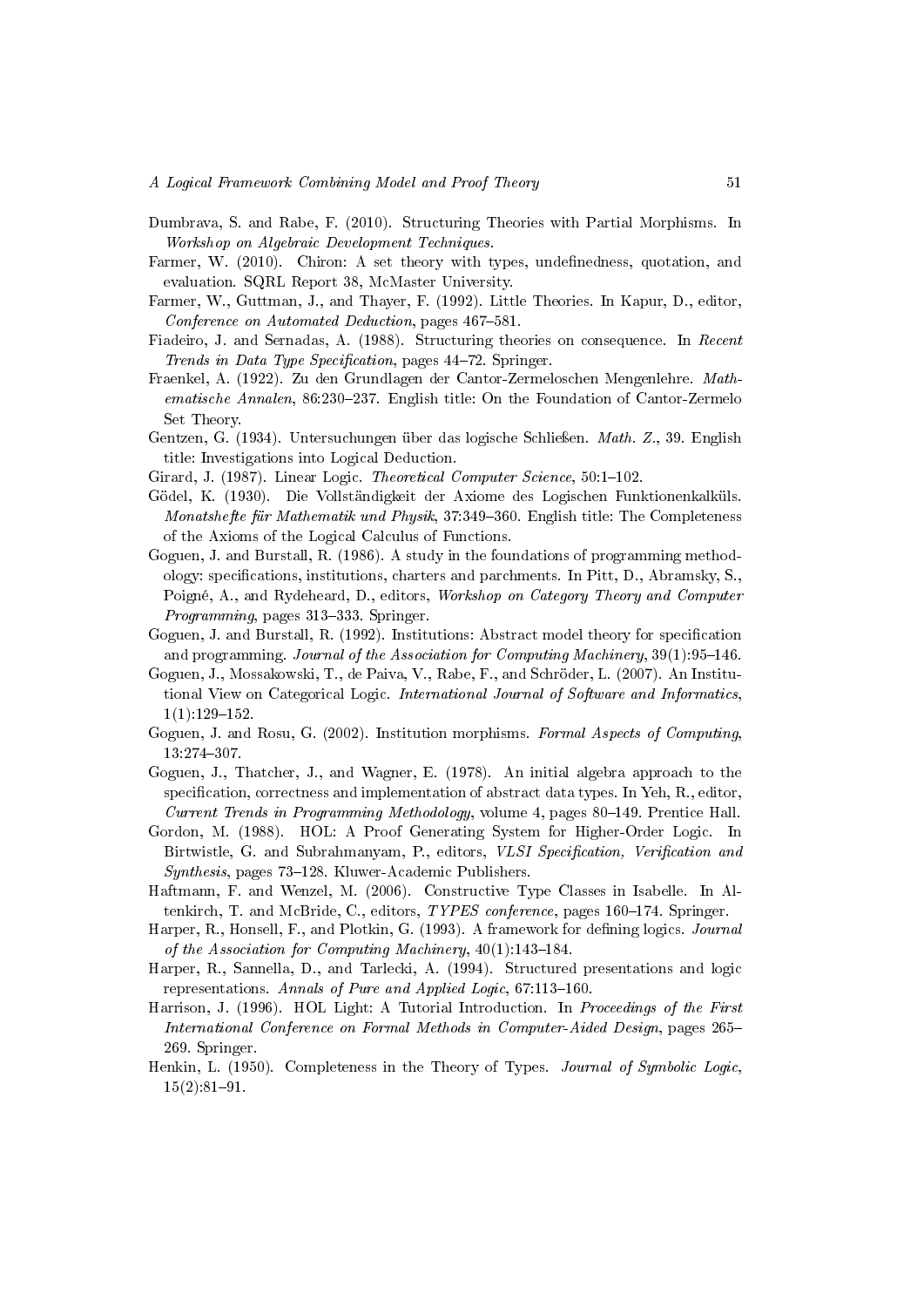<span id="page-51-2"></span>Hilbert, D. (1926). Über das Unendliche. Mathematische Annalen, 95:161-90.

- <span id="page-51-11"></span>Horozal, F. and Rabe, F. (2011). Representing Model Theory in a Type-Theoretical Logical Framework. Theoretical Computer Science, 412(37):4919-4945.
- <span id="page-51-3"></span>Howard, W. (1980). The formulas-as-types notion of construction. In To H.B. Curry: Essays on Combinatory Logic, Lambda-Calculus and Formalism, pages 479–490. Academic Press.
- <span id="page-51-12"></span>Iancu, M. and Rabe, F. (2011). Formalizing Foundations of Mathematics. Mathematical  $Structures in Computer Science, 21(4):883-911.$
- <span id="page-51-14"></span>Keller, C. and Werner, B. (2010). Importing HOL Light into Coq. In Kaufmann, M. and Paulson, L., editors, *Interactive Theorem Proving*, pages 307-322. Springer.
- <span id="page-51-15"></span>Kohlhase, M., Rabe, F., and Zholudev, V. (2010). Towards MKM in the Large: Modular Representation and Scalable Software Architecture. In Autexier, S., Calmet, J., Delahaye, D., Ion, P., Rideau, L., Rioboo, R., and Sexton, A., editors, Intelligent Computer Mathematics, volume 6167 of Lecture Notes in Computer Science, pages 370–384. Springer.
- <span id="page-51-13"></span>Krauss, A. and Schropp, A. (2010). A Mechanized Translation from Higher-Order Logic to Set Theory. In Kaufmann, M. and Paulson, L., editors, Interactive Theorem Proving, pages 323-338. Springer.
- <span id="page-51-8"></span>Lambek, J. and Scott, P. (1986). *Introduction to Higher-Order Categorical Logic*, volume 7 of Cambridge Studies in Advanced Mathematics. Cambridge University Press.
- <span id="page-51-10"></span>Lawvere, F. (1963). Functional Semantics of Algebraic Theories. PhD thesis, Columbia University.
- <span id="page-51-4"></span>Lawvere, W. (1969). Adjointness in Foundations. *Dialectica*,  $23(3-4):281-296$ .
- <span id="page-51-1"></span>Mac Lane, S. (1998). Categories for the working mathematician. Springer.
- <span id="page-51-17"></span>Martí-Oliet, N. and Meseguer, J. (1996). Rewriting Logic as a Logical and Semantic Framework. In Rewriting Logic and its Applications, volume 4 of Electronic Notes in Theoretical Computer Science, pages 352-358.
- <span id="page-51-6"></span>Martin-Löf, P. (1974). An Intuitionistic Theory of Types: Predicative Part. In Proceedings of the '73 Logic Colloquium, pages  $73-118$ . North-Holland.
- <span id="page-51-7"></span>Martin-Löf, P. (1996). On the meanings of the logical constants and the justifications of the logical laws. Nordic Journal of Philosophical Logic,  $1(1):3-10$ .
- <span id="page-51-18"></span>McLaughlin, S. (2006). An Interpretation of Isabelle/HOL in HOL Light. In Shankar, N. and Furbach, U., editors, Proceedings of the 3rd International Joint Conference on Automated Reasoning, volume 4130 of Lecture Notes in Computer Science. Springer.
- <span id="page-51-0"></span>Meseguer, J. (1989). General logics. In Ebbinghaus, H.-D. et al., editors, Proceedings, Logic Colloquium, 1987, pages  $275-329$ . North-Holland.
- <span id="page-51-16"></span>Mossakowski, T. (2005). Heterogeneous Specification and the Heterogeneous Tool Set. Habilitation thesis, see [http://www.informatik.uni-bremen.de/~till/.](http://www.informatik.uni-bremen.de/~till/)
- <span id="page-51-9"></span>Mossakowski, T., Goguen, J., Diaconescu, R., and Tarlecki, A. (2005). What is a logic? In Béziau, J., editor, Logica Universalis, pages 113–133. Birkhäuser Verlag.
- <span id="page-51-5"></span>Mossakowski, T., Maeder, C., and Lüttich, K. (2007). The Heterogeneous Tool Set. In O. Grumberg and M. Huth, editor, TACAS 2007, volume 4424 of Lecture Notes in Computer Science, pages 519-522.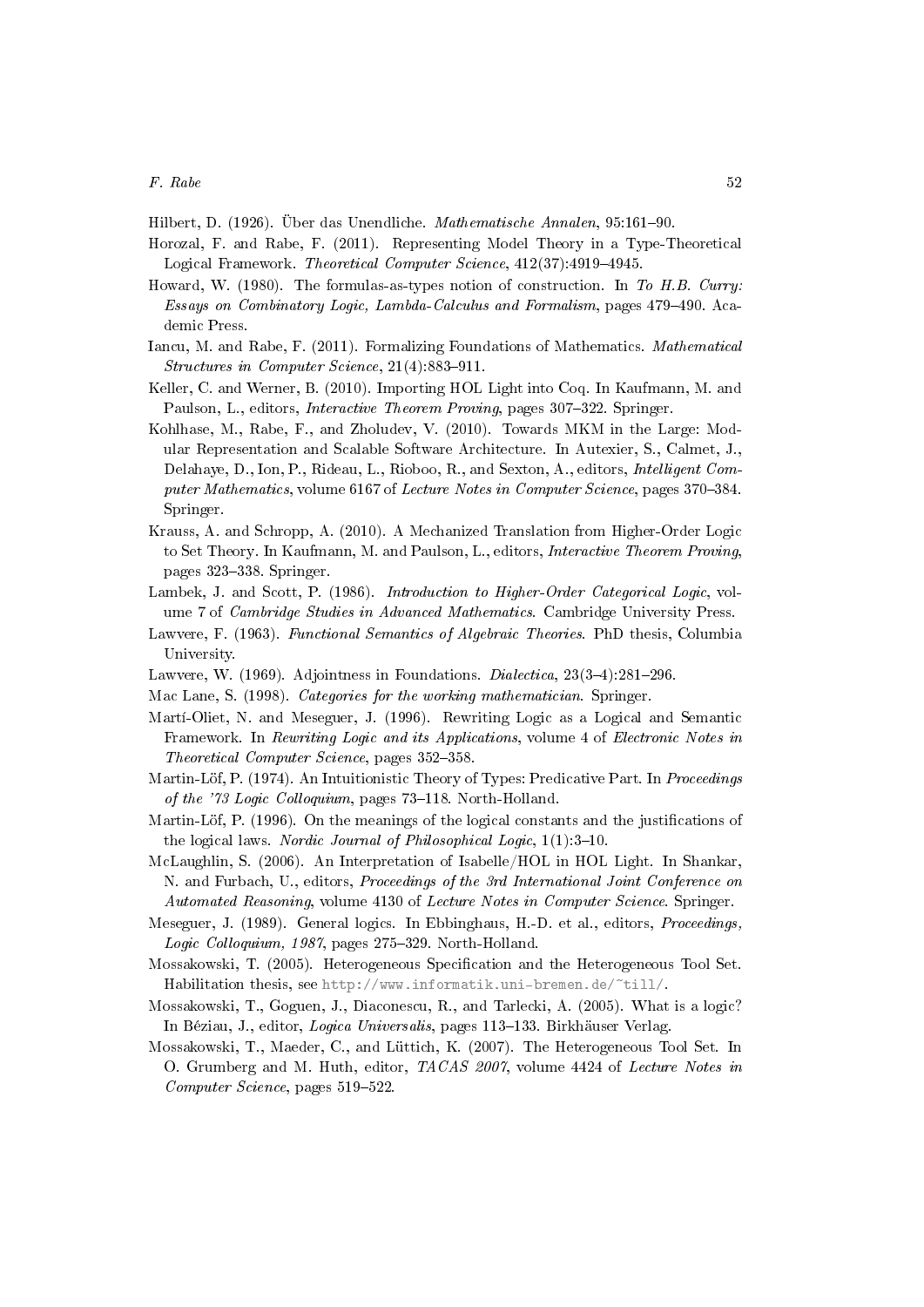- <span id="page-52-4"></span>Mossakowski, T., Tarlecki, A., and Pawlowski, W. (1997). Combining and Representing Logical Systems. In Moggi, E. and Rosolini, G., editors, Category Theory and Computer Science, pages 177-196. Springer.
- <span id="page-52-2"></span>Naumov, P., Stehr, M., and Meseguer, J. (2001). The HOL/NuPRL proof translator a practical approach to formal interoperability. In  $14th International Conference on$ Theorem Proving in Higher Order Logics. Springer.
- <span id="page-52-7"></span>Nipkow, T., Paulson, L., and Wenzel, M. (2002). Isabelle/ $HOL - A$  Proof Assistant for Higher-Order Logic. Springer.
- <span id="page-52-16"></span>Norell, U. (2005). The Agda WiKi. [http://wiki.portal.chalmers.se/agda.](http://wiki.portal.chalmers.se/agda)
- <span id="page-52-17"></span>Obua, S. and Skalberg, S. (2006). Importing HOL into Isabelle/HOL. In Shankar, N. and Furbach, U., editors, Proceedings of the 3rd International Joint Conference on Automated Reasoning, volume 4130 of Lecture Notes in Computer Science. Springer.
- <span id="page-52-9"></span>Owre, S., Rushby, J., and Shankar, N. (1992). PVS: A Prototype Verification System. In Kapur, D., editor, 11th International Conference on Automated Deduction (CADE), pages 748–752. Springer.
- <span id="page-52-0"></span>Paulson, L. (1994). Isabelle: A Generic Theorem Prover, volume 828 of Lecture Notes in Computer Science. Springer.
- <span id="page-52-8"></span>Pfenning, F. (2000). Structural cut elimination: I. intuitionistic and classical logic. Information and Computation,  $157(1-2)$ :84-141.
- <span id="page-52-3"></span>Pfenning, F. (2001). Logical frameworks. In Handbook of automated reasoning, pages 1063-1147. Elsevier.
- <span id="page-52-5"></span>Pfenning, F. and Schürmann, C. (1999). System description: Twelf - a meta-logical framework for deductive systems. Lecture Notes in Computer Science, 1632:202-206.
- <span id="page-52-15"></span>Pfenning, F., Schürmann, C., Kohlhase, M., Shankar, N., and Owre., S. (2003). The Logosphere Project. [http://www.logosphere.org/.](http://www.logosphere.org/)
- <span id="page-52-12"></span>Pientka, B. and Dunfield, J. (2010). A Framework for Programming and Reasoning with Deductive Systems (System description). In *International Joint Conference on* Automated Reasoning. To appear.
- <span id="page-52-6"></span>Pitts, A. (2000). Categorical Logic. In Abramsky, S., Gabbay, D., and Maibaum, T., editors, Handbook of Logic in Computer Science, Volume 5. Algebraic and Logical  $Structures$ , chapter 2, pages  $39-128$ . Oxford University Press.
- <span id="page-52-11"></span>Poswolsky, A. and Schürmann, C. (2008). System Description: Delphin - A Functional Programming Language for Deductive Systems. In Abel, A. and Urban, C., editors, International Workshop on Logical Frameworks and Metalanguages: Theory and Practice, pages  $135-141$ . ENTCS.
- <span id="page-52-10"></span>Rabe, F. (2008). Representing Logics and Logic Translations. PhD thesis, Jacobs University Bremen. see [http://kwarc.info/frabe/Research/phdthesis.pdf.](http://kwarc.info/frabe/Research/phdthesis.pdf)
- <span id="page-52-13"></span>Rabe, F. and Kohlhase, M. (2011). A Scalable Module System. see [http://arxiv.org/](http://arxiv.org/abs/1105.0548) [abs/1105.0548.](http://arxiv.org/abs/1105.0548)
- <span id="page-52-14"></span>Rabe, F. and Schürmann, C. (2009). A Practical Module System for LF. In Cheney, J. and Felty, A., editors, Proceedings of the Workshop on Logical Frameworks: Meta-Theory and Practice (LFMTP), volume LFMTP'09 of ACM International Conference Proceeding Series, pages 40–48. ACM Press.
- <span id="page-52-1"></span>Robinson, A. (1950). On the application of symbolic logic to algebra. In Proceedings of